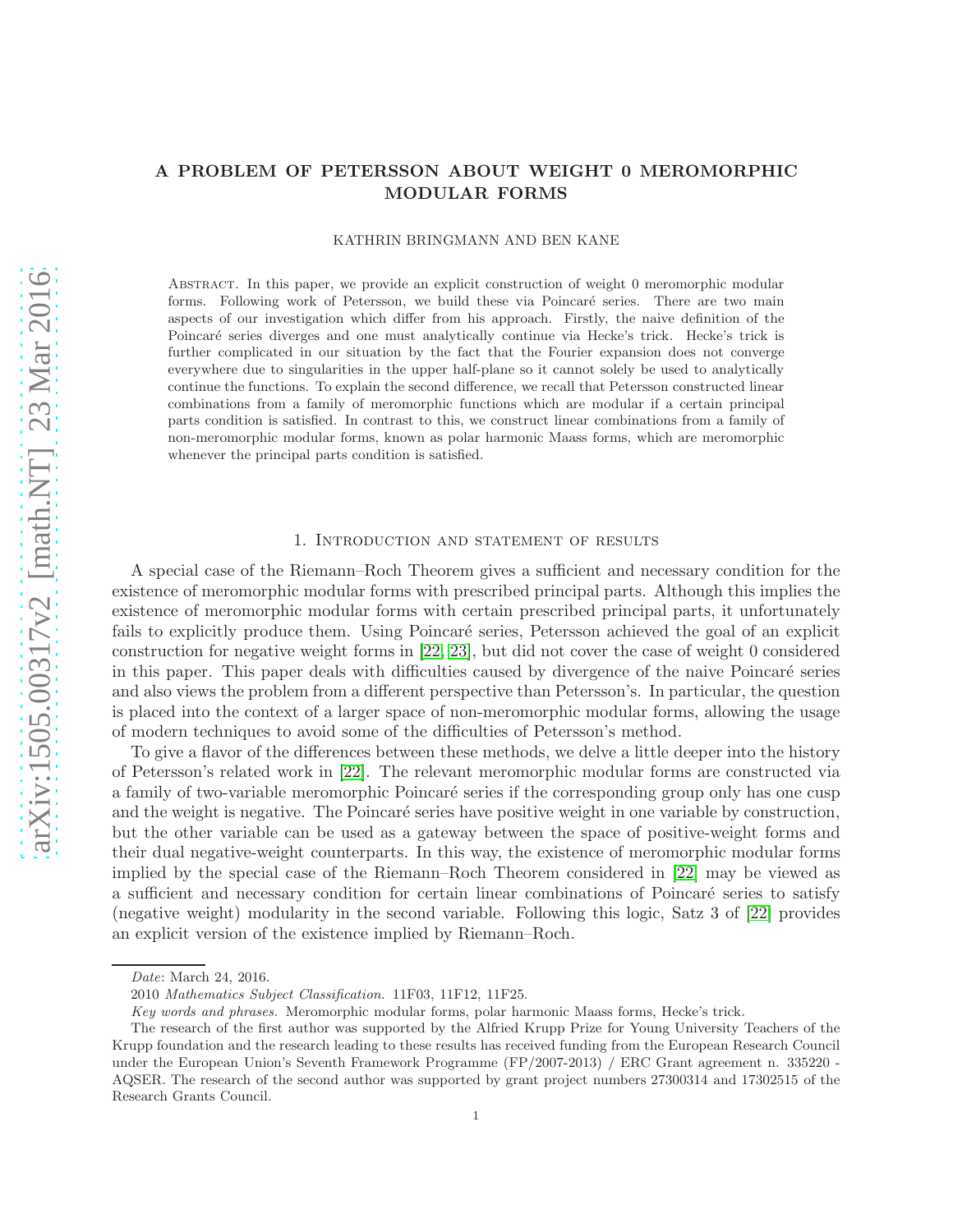Petersson then pointed out two remaining tasks: the first one pertains to including general subgroups. He later achieved this in Satz 16 of [\[23\]](#page-27-1), with an explicit representation of the forms given in (56) of [\[23\]](#page-27-1). He then asked whether there is a generalization to weight 0. In this paper, we settle Petersson's second question by viewing it in a larger space of the so-called polar harmonic Maass forms, generalizations of Bruinier-Funke harmonic Maass forms [\[7\]](#page-27-2). These are modular objects which are no longer meromorphic but which are instead annihilated by the hyperbolic Laplacian. In this larger space, principal parts may essentially be chosen arbitrarily and the principal part condition of Riemann–Roch translates into a condition which determines whether a polar harmonic Maass form with a given principal part is meromorphic. The subspace of harmonic Maass forms have appeared in a number of recent applications. For example, Zwegers [\[28\]](#page-27-3) recognized the mock theta functions, introduced by Ramanujan in his last letter to Hardy, as "holomorphic parts" of half-integral weight harmonic Maass forms. Generating functions for central values and derivatives of quadratic twists of weight 2 modular L-functions were later proven to be weight 1/2 harmonic Maass forms by Bruinier and Ono [\[8\]](#page-27-4). Duke, Imamoglu, and Tóth [\[10\]](#page-27-5) used weight 2 harmonic Maass forms to evaluate the inner products between modular functions.

In this paper, we instead investigate Maass forms which are also allowed to grow at points in the upper half-plane. Such forms are of growing interest because they yield lifts of meromorphic modular forms, which occur throughout various applications. Just to mention a few examples, Duke and Jenkins [\[9\]](#page-27-6) studied traces of meromorphic modular forms and such functions are also of importance for constructing canonical lifts [\[2,](#page-27-7) [12\]](#page-27-8).

We now return to the main question addressed in this paper, the classification via principal parts of those polar harmonic Maass forms which are meromorphic. To state the results, we require some notation. Denote by  $S_N$  a set of inequivalent cusps of  $\Gamma_0(N)$  and for each  $\varrho \in S_N$ ,  $\ell_\varrho$  is the cusp width of  $\varrho$ . For  $\mathfrak{z} \in \mathbb{H}$ , we furthermore denote  $\omega_{\mathfrak{z}} = \omega_{\mathfrak{z},N} := \#\Gamma_{\mathfrak{z}}$ , where  $\Gamma_{\mathfrak{z},N}$  is the stabilizer group of  $\mathfrak z$  in  $PSL_2(\mathbb Z) \cap \Gamma_0(N)$ . Throughout, we write  $z = x + iy$ ,  $\mathfrak z = \mathfrak z_1 + i\mathfrak z_2$ , and  $\tau_d = u_d + iv_d$ . There is a well-known family of polar harmonic Maass forms  $\mathcal{P}_{2-2k,n,N}^{\rho}(z)$  with  $n \in \mathbb{N}$ , each of which has principal part  $e^{2\pi i nz/\ell_{\varrho}}$  as z approaches  $\varrho \in S_N$  and no other singularities in  $\mathbb{H} \cup S_N$ . Thus for an explicit construction of weight 0 forms, it only remains to build forms with singularities in the upper half-plane. In particular, the main step in this paper is to use Hecke's trick to explicitly define a family of polar harmonic Maass forms  $\mathcal{Y}_{0,n,N}(\mathfrak{z},z)$  in [\(5.9\)](#page-22-0) with principal parts  $X_i^n(z)$  at  $z = \mathfrak{z}$  and no other singularities in  $\Gamma_0(N) \backslash \mathbb{H} \cup \mathcal{S}_N$ , where

$$
X_{\mathfrak{z}}(z) := \frac{z - \mathfrak{z}}{z - \overline{\mathfrak{z}}}.
$$

For this task, we take inspiration from Petersson in two different directions; firstly, an argument in [\[19\]](#page-27-9) is augmented to extend Hecke's trick to the case when the Poincaré series have poles, yielding  $\mathcal{Y}_{0,-1,N}$ , and secondly differential operators constructed in [\[23\]](#page-27-1) are applied to  $\mathcal{Y}_{0,-1,N}$  to construct the family  $\mathcal{Y}_{0,n,N}$ . The construction of these Poincaré series is of independent interest; together with the functions  $\mathcal{P}^{\rho}_{0,n,N}$ , they form a basis of the space of polar harmonic Maass forms with explicit principal parts and we plan to study them further in future research. Hence the principal parts of any linear combination of  $\mathcal{P}_{2-2k,n,N}^{\rho}$  and  $\mathcal{Y}_{2-2k,n,N}$  may be quickly determined. Moreover, up to constant functions if  $k = 1$ , all weight  $2 - 2k \leq 0$  polar harmonic Maass forms, and hence in particular all meromorphic modular forms, may be expressed as linear combinations of  $\mathcal{P}_2^{\rho}$  $2-2k, n, N$ and  $\mathcal{Y}_{2-2k,n,N}$ . In this language, the necessary and sufficient condition implied by (a special case of) Riemann–Roch is equivalent to determining whether a given linear combination of these polar harmonic Poincaré series is meromorphic.

<span id="page-1-0"></span>**Theorem 1.1.** For  $\Gamma_0(N)$ -inequivalent points  $\tau_1, \ldots, \tau_r \in \mathbb{H}$  and  $k \geq 1$ , there exists a weight 2-2k meromorphic modular form on  $\Gamma_0(N)$  with principal parts at each cusp  $\varrho$  equal to  $\sum_{n< 0} a_\varrho(n) e^{\frac{2\pi i nx}{\ell_\varrho}}$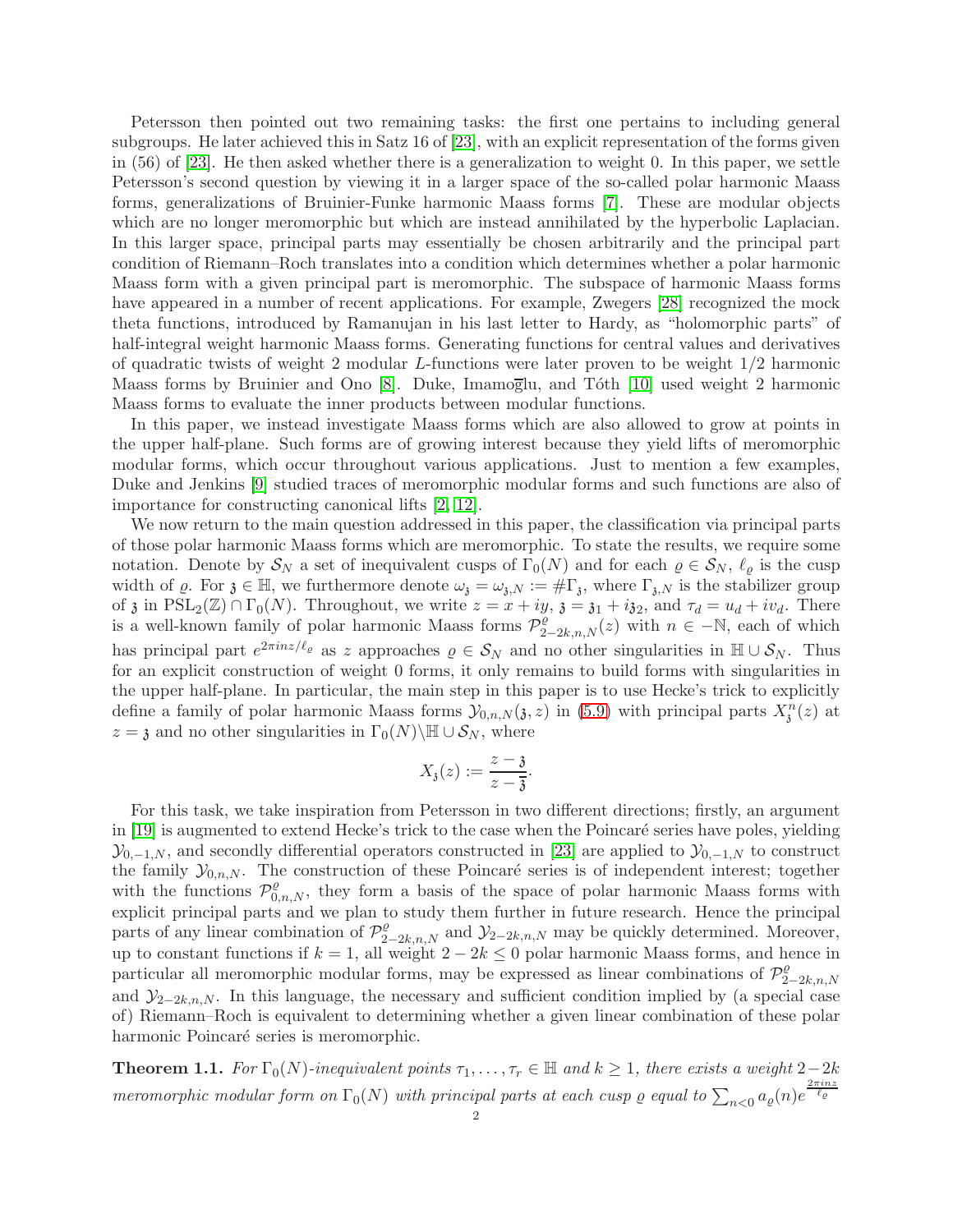and principal parts in H given by

$$
\sum_{d=1}^{r} (z - \overline{\tau_d})^{2k-2} \sum_{\substack{n \equiv k-1 \pmod{\omega_{\tau_d}}} b_{\tau_d}(n) X_{\tau_d}^n(z)}
$$

if and only if, for every cusp form  $g \in S_{2k}(N)$ , the constants  $a_{\varrho}(n)$  and  $b_{\tau_d}(n)$  satisfy the principal part condition

<span id="page-2-0"></span>
$$
(1.1) \qquad \frac{1}{2\pi i} \sum_{\varrho \in \mathcal{S}_N} \sum_{n>0} a_{\varrho}(-n) a_{g,\varrho}(n) + \sum_{d=1}^r \frac{1}{2i v_d \omega_{\tau_d}} \sum_{n \equiv 1-k \pmod{\omega_{\tau_d}}} b_{\tau_d}(-n) a_{g,\tau_d}(n-1) = 0,
$$

where  $a_{g,\rho}(n)$  is the nth Fourier coefficient of g at the cusp  $\rho$  and  $a_{g,\delta}(n)$  is the nth coefficient in the elliptic expansion of g around  $\delta$ . Specifically, the weight  $2 - 2k$  polar harmonic Maass form

<span id="page-2-2"></span>(1.2) 
$$
\sum_{\varrho \in \mathcal{S}_N} \sum_{n < 0} a_{\varrho}(n) \mathcal{P}_{2-2k,n,N}^{\varrho}(z) + \sum_{d=1}^r \sum_{\substack{n \equiv k-1 \pmod{\omega_{\tau_d}}} b_{\tau_d}(n) \mathcal{Y}_{2-2k,n,N}(\tau_d, z)}
$$

is a meromorphic modular form if and only if [\(1.1\)](#page-2-0) is satisfied.

Remarks.

- (1) Note that [\(1.1\)](#page-2-0) only has to be checked for  $\dim_{\mathbb{C}} S_{2k}(N)$  many cusp forms.
- (2) For genus 0 subgroups there is a simpler direct proof of Theorem [1.1,](#page-1-0) using explicit basis elements.
- (3) An alternative approach for constructing basis elements is to average coefficients in the elliptic expansion of a Maass form. For a good description of such types of Poincaré series, see [\[15\]](#page-27-10), while the case of forms with singularities at the cusps  $[14, 17]$  $[14, 17]$ .

By computing the Fourier coefficients of the basis elements, Theorem [1.1](#page-1-0) yields the Fourier expansions of all meromorphic modular forms.

<span id="page-2-1"></span>**Corollary 1.2.** Suppose that  $\tau_1, \ldots, \tau_r \in \mathbb{H}$  are  $\Gamma_0(N)$ -inequivalent and that there exists a meromorphic modular function f on  $\Gamma_0(N)$  with principal parts at each cusp  $\varrho$  equal to  $\sum_{n<0}a_\varrho(n)e^{\frac{2\pi inz}{\ell_\varrho}}$ and principal parts in  $\mathbb H$  given by

$$
\sum_{d=1}^r\sum_{\substack{n\equiv 0\pmod{\omega_{\tau_d}}} } b_{\tau_d}(n)X^n_{\tau_d}(z).
$$

The function f has a Fourier expansion which is valid for y sufficiently large (depending on  $v_1, \ldots, v_d$ ). For  $m \in \mathbb{N}$ , the mth Fourier coefficient of f is given by

$$
\sum_{\varrho \in \mathcal{S}_N} \sum_{n < 0} a_{\varrho}(n) c\left(\mathcal{P}_{0,n,N}^{\varrho}, m\right) + \sum_{d=1}^r \sum_{\substack{n \equiv 0 \pmod{\omega_{\tau_d}}} b_{\tau_d}(n) c\left(\mathcal{Y}_{0,n,N}(\tau_d, \cdot), m\right),
$$

with  $c(g, m)$  the mth coefficient of g. The coefficients of f are explicitly given, independent of  $\mathcal{P}_0^{\mathcal{Q}}$  $_{0,n,N}$ and  $\mathcal{Y}_{0,n,N}$ , in Theorem [6.2.](#page-26-0)

Remarks.

(1) While the functions  $\mathcal{Y}_{2-2k,n,N}$  are useful for Theorem [1.1,](#page-1-0) for  $k > 1$  there are forms constructed from  $\mathcal{Y}_{2-2k,-1,N}$  by applying another natural differential operator, known as the raising operator, which yield Fourier expansions closely resembling the expansions given by Hardy and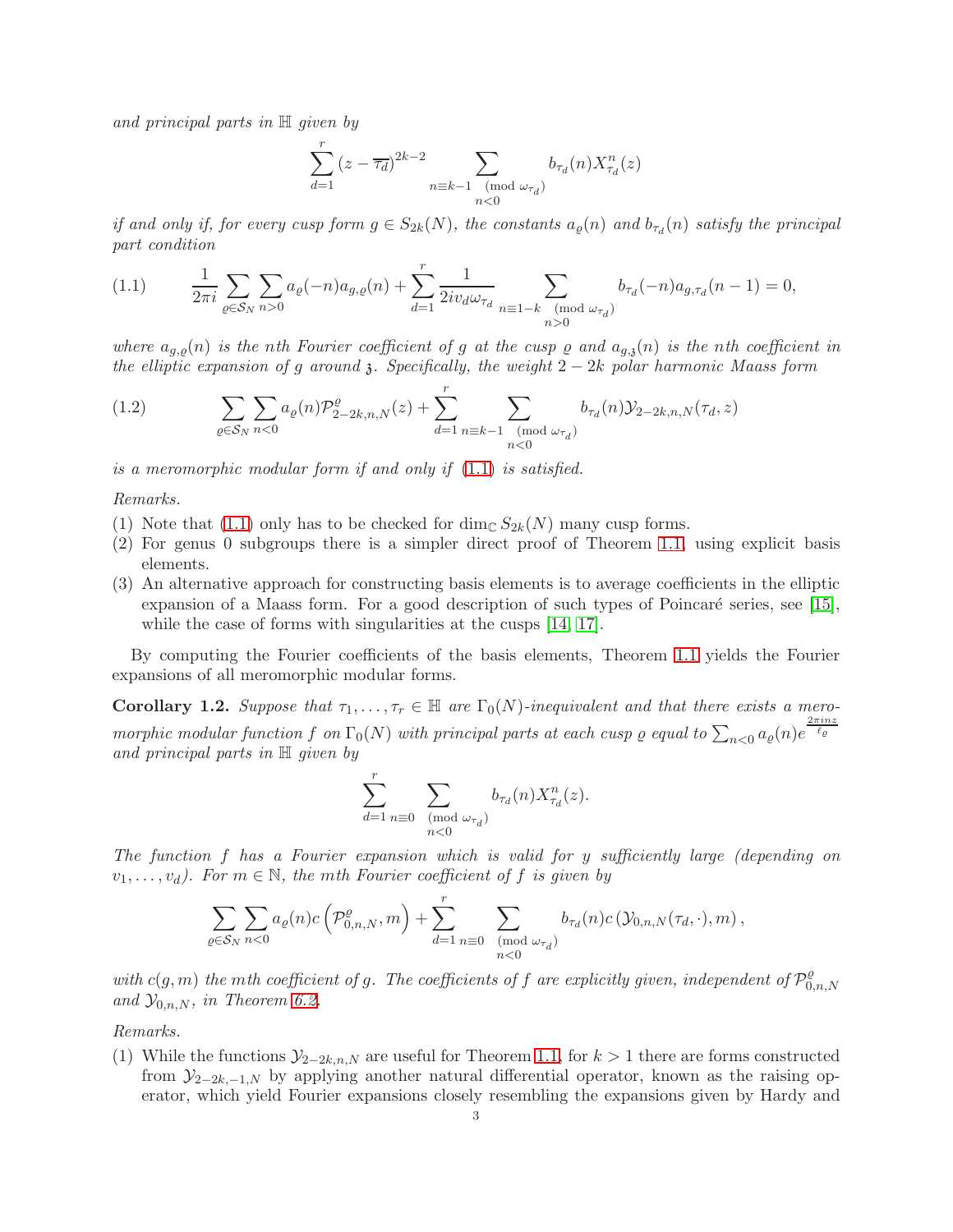Ramanujan for the reciprocal of the weight 6 Eisenstein series. The authors [\[5\]](#page-27-13) applied this method to obtain the Fourier expansions of negative-weight meromorphic modular forms.

- (2) The expansions of F at the other cusps can easily be derived from Lemma [5.4](#page-20-0) and the definition  $(5.9)$  of  $\mathcal{Y}_{0,n,N}$ .
- (3) The result for  $k > 1$  was proven by Petersson (see (69) of [\[23\]](#page-27-1)). Furthermore, in this case, one can recognize the mth coefficient of  $\mathcal{Y}_{2-2k,-1,N}$  as a constant multiple of the weight 2k Poincaré series with principal part  $e^{-2\pi im}$  at i $\infty$ . Using this, one can write the Fourier coefficients of a given weight  $2 - 2k$  meromorphic modular form as the image of an operator acting on weight 2k meromorphic modular forms. The explicit version of Corollary [1.2](#page-2-1) given in Theorem [6.2](#page-26-0) yields an analogous operator on weight 2 meromorphic modular forms, but we do not work out the details here.

In this paper, we do not extensively investigate the properties of the functions  $\chi \mapsto \mathcal{Y}_{0,n,N}(\chi,z)$ . However, there are a number of properties related to weight 2 meromorphic modular forms which are worth noting. One can show that  $\chi \mapsto \mathcal{Y}_{0,-1,N}(\chi,z)$  satisfies weight 2 modularity. Taking the trace over  $z = \tau_Q$  for roots  $\tau_Q$  of inequivalent binary quadratic forms Q of discriminant  $D < 0$ yields a weight 2 version of the functions

$$
f_{k,D}(\mathfrak{z}) := \sum_{\substack{Q = [a,b,c] \\ b^2 - 4ac = D}} Q(\mathfrak{z}, 1)^{-k}.
$$

The analogous functions  $f_{k,D}$ , with  $D > 0$ , are weight 2k cusp forms which were investigated by Zagier [\[26\]](#page-27-14) and played an important role in Kohnen and Zagier's construction of a kernel function [\[16\]](#page-27-15) for the Shimura [\[24\]](#page-27-16) and Shintani [\[25\]](#page-27-17) lifts. Kohnen and Zagier then used this kernel function to prove the non-negativity of twisted central L-values of cusp forms. As shown by Bengoechea [\[3\]](#page-27-18), the  $f_{k,D}$  functions, with  $D < 0$ , are meromorphic modular forms of weight 2k with poles of order k at  $z = \tau_Q$  and which decay like cusp forms towards the cusps. The authors [\[4\]](#page-27-19) proved that inner products of these meromorphic modular forms with other meromorphic modular forms lead to a new class of modular objects, the first case of which is a polar harmonic Maass form, and that they also appear as theta lifts, which was generalized to vector-valued forms by Zemel [\[27\]](#page-27-20). Noting the applications of the  $f_{k,D}$  functions for  $D > 0$ , it may be interesting to investigate the properties of  $\mathcal{Y}_{0,-1,N}$  if z is a CM-point. In particular, the periods of these forms are of interest because they have geometric applications. This will be studied further in future research.

We do however investigate one aspect of the properties in the  $\beta$ -variable here. Recall that if f is a weight 2 meromorphic modular form, then  $f(\lambda) d\lambda$  is a meromorphic differential, and, in the classical language, we say that the differential is of the *first kind* if  $f$  is holomorphic, it is of the second kind if f is not holomorphic but the residue vanishes at every pole, and of the third kind if all of the poles are simple (for further information about the connection between differentials and meromorphic modular forms, see page 182 of [\[21\]](#page-27-21)). One can use  $\mathcal{Y}_{0,-1,N}$  to construct differentials of all three kinds.

### <span id="page-3-0"></span>Theorem 1.3.

- (1) As a function of  $\mathfrak z$ ,  $\mathcal Y_{0,-1,N}(\mathfrak z,z)$  corresponds to a differential of the third kind.
- (2) The function  $z \mapsto \xi_{0,z}(\mathcal{Y}_{0,-1,N}(\mathfrak{z}, z))$  corresponds to a differential of the first kind (as a function of z). In other words,  $\xi_{0,z}(\mathcal{Y}_{0,-1,N}(\mathfrak{z},z))$  is a cusp form.
- (3) The function  $z \mapsto D_z(\mathcal{Y}_{0,-1,N}(3,z))$  corresponds to a differential of the second kind.

Although we only investigate the Fourier coefficients of  $\mathcal{Y}_{0,n,N}$  in the z-variable, the same techniques can be applied to compute the Fourier coefficients in the z-variable. Noting the connections to differentials given above, it might be interesting to explicitly determine the behavior towards each cusp in order to compute the differential of the third kind associated with  $\mathcal{Y}_{0,-1,N}$ .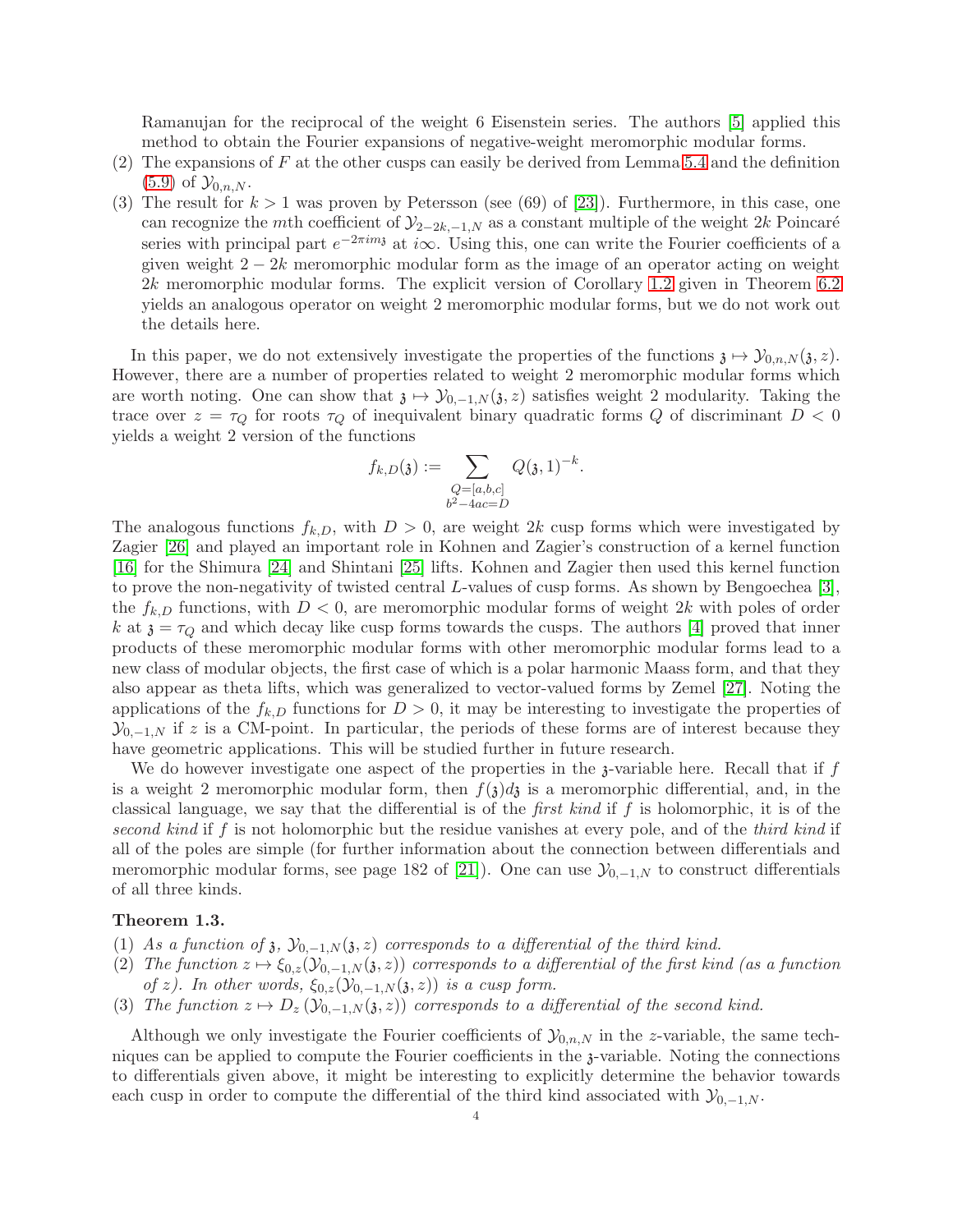Another direction future research may take involves the question of whether  $\mathcal{Y}_{0,n,N}$  may be constructed in a similar manner for more general subgroups. The methods in this paper can indeed be extended to obtain more general subgroups. The main difficulty lies in proving analytic continuation of the Kloosterman zeta functions for these subgroups. Finally we want to mention that the properties as functions of  $\beta$  are of interest.

The paper is organized as follows. In Section [2,](#page-4-0) we give background on polar harmonic Maass forms and in particular harmonic Maass forms. We then determine the shape of the elliptic expansions of polar harmonic Maass forms. In Section [3](#page-7-0) we use Hecke's trick together with a splitting of [\[19\]](#page-27-9) to analytically continue two-variable elliptic Poincaré series  $y^{2k-1}\Psi_{2k,N}(\mathfrak{z},z)$  to include  $k=1$ . After that, we determine the properties of the analytic continuation as a function of  $z$  in Section [4.](#page-14-0) In particular,  $y\Psi_{2,N}(\mathfrak{z},z)$  yields  $\mathcal{Y}_{0,-1,N}(\mathfrak{z},z)$ , up to a constant multiple of the non-holomorphic weight 2 Eisenstein series  $E_2(\mathfrak{z})$  and is invariant under the action of  $\Gamma_0(N)$  as functions of z. The Fourier expansions of  $y\Psi_{2,N}(3, z)$  at each cusp are then computed in Section [5](#page-17-0) and an explicit basis of all polar harmonic Maass forms is constructed. Finally, in Section [6,](#page-24-0) we extend a pairing of Bruinier and Funke [\[7\]](#page-27-2) to obtain a pairing between weight 0 polar harmonic Maass forms and weight 2 cusp forms. For a fixed polar harmonic Maass form, this pairing is trivial if and only if the polar harmonic Maass form is a meromorphic modular form. We conclude the paper by computing the pairing between [\(1.2\)](#page-2-2) and every cusp form in  $S_2(N)$ , yielding Theorems [1.1](#page-1-0) and [6.2.](#page-26-0)

### Acknowledgement

<span id="page-4-0"></span>The authors thank Paul Jenkins, Steffen Löbrich, Ken Ono, Martin Raum, Olav Richter, Larry Rolen, and Shaul Zemel for helpful comments on an earlier version of this paper.

### 2. Preliminaries

In this section, we define the space of polar harmonic Maass forms and some of its distinguished subspaces and then determine the shape of the elliptic expansions of such forms. For background on the well-studied subspace of harmonic Maass forms, which were introduced by Bruinier and Funke, we refer the reader for example to [\[7,](#page-27-2) [11,](#page-27-22) [14,](#page-27-11) [17\]](#page-27-12).

2.1. Polar harmonic Maass forms. We are now ready to define the modular objects which are central for this paper.

Definition. For  $\kappa \in \mathbb{Z}_{\leq 1}$  and  $N \in \mathbb{N}$ , a polar harmonic Maass form of weight  $\kappa$  on  $\Gamma_0(N)$  is a function  $F : \mathbb{H} \to \overline{\mathbb{C}} := \mathbb{C} \cup \{\infty\}$  which is real analytic outside of a discrete set and which satisfies the following conditions:

(1) For every  $M = \begin{pmatrix} a & b \\ c & d \end{pmatrix} \in \Gamma_0(N)$ , we have  $F|_{\kappa}M = F$ , where

$$
F(z)|_{\kappa}M := j(M, z)^{-\kappa}F(Mz)
$$

with  $j(M, z) := cz + d$ .

(2) The function F is annihilated by the weight  $\kappa$  hyperbolic Laplacian

$$
\Delta_{\kappa} := -y^2 \left( \frac{\partial^2}{\partial x^2} + \frac{\partial^2}{\partial y^2} \right) + i\kappa y \left( \frac{\partial}{\partial x} + i \frac{\partial}{\partial y} \right).
$$

(3) For all  $\mathfrak{z} \in \mathbb{H}$ , there exists  $n \in \mathbb{N}_0$  such that  $(z - \mathfrak{z})^n F(z)$  is bounded in a neighborhood of  $\mathfrak{z}$ . (4) The function F grows at most linear exponentially towards cusps of  $\Gamma_0(N)$ .

If one allows in (2) a general eigenvalue under  $\Delta_{\kappa}$ , then one obtains a *polar Maass form*. Moreover weak Maass forms are polar Maass forms which do not have any singularities in H.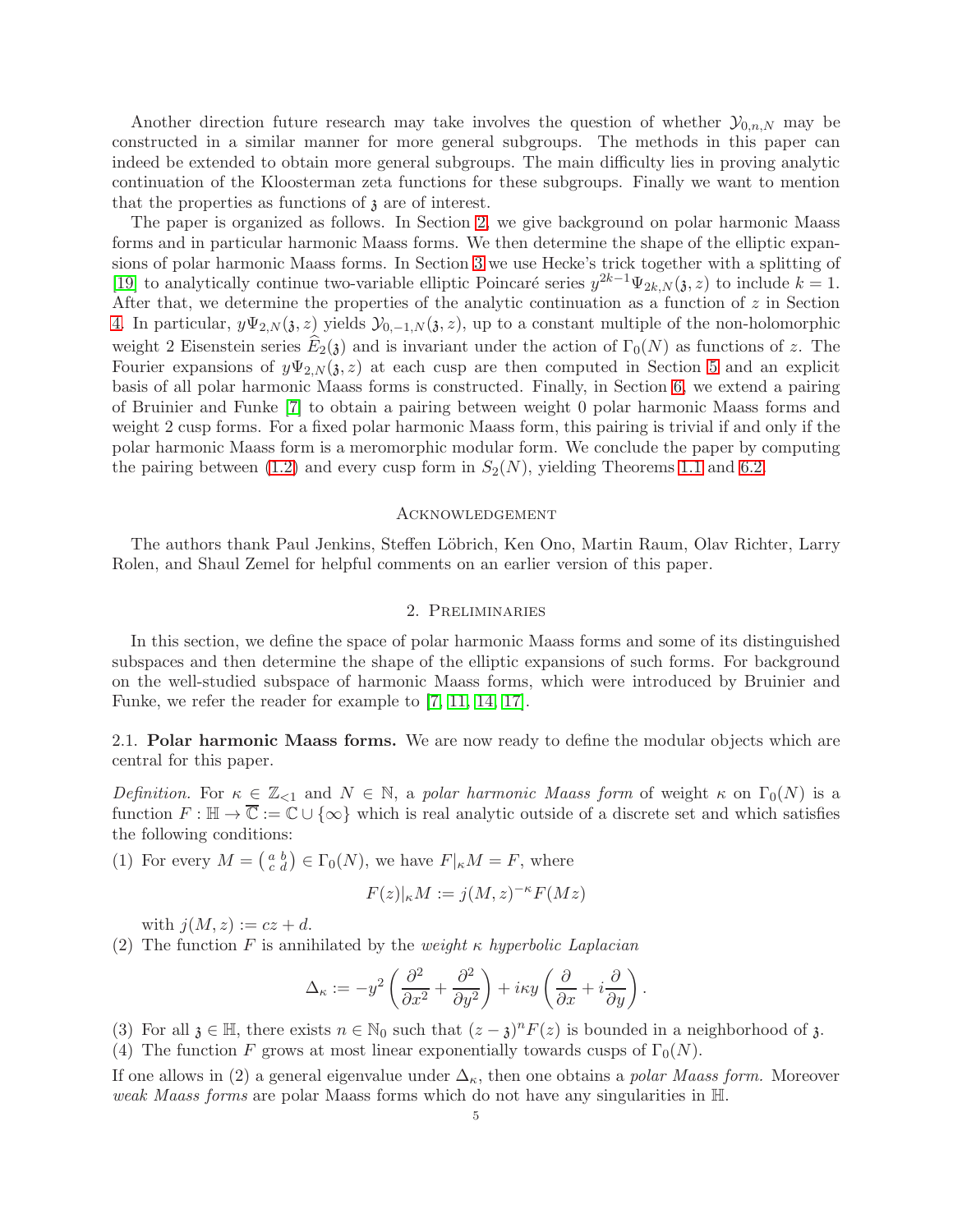We denote the space of all weight  $\kappa$  polar harmonic Maass forms on  $\Gamma_0(N)$  by  $\mathcal{H}_{\kappa}(N)$ . An important subspace of  $\mathcal{H}_{\kappa}(N)$  is obtained by noting that  $\Delta_{\kappa}$  splits as

<span id="page-5-0"></span>
$$
\Delta_{\kappa} = -\xi_{2-\kappa} \circ \xi_{\kappa},
$$

where  $\xi_{\kappa} := 2iy^{\kappa} \frac{\partial}{\partial \overline{z}}$ . If F satisfies weight  $\kappa$  modularity, then  $\xi_{\kappa}(F)$  is modular of weight  $2 - \kappa$ . The kernel of  $\xi_{\kappa}$  is the subspace  $\mathcal{M}_{\kappa}(N)$  of meromorphic modular forms, while one sees from the decomposition [\(2.1\)](#page-5-0) that if  $F \in \mathcal{H}_{\kappa}(N)$ , then  $\xi_{\kappa}(F) \in \mathcal{M}_{2-\kappa}(N)$ . It is thus natural to consider the subspace  $\mathcal{H}_{\kappa}^{\text{cusp}}(N) \subseteq \mathcal{H}_{\kappa}(N)$  consisting of those F for which  $\xi_{\kappa}(F)$  is a cusp form. The space  $\mathcal{H}_{\kappa}^{\text{cusp}}(N)$  decomposes into the direct sum of the subspace  $H_{\kappa}^{\text{cusp}}(N)$  of harmonic Maass forms which map to cusp forms under  $\xi_{\kappa}$  and the subspace  $\mathbb{H}^{\text{cusp}}_{\kappa}(N)$  of polar harmonic Maass forms whose singularities in  $\mathbb H$  are all poles and which are bounded towards all cusps. In addition to ξ<sub>κ</sub>, further operators on polar Maass forms appear in another natural splitting  $\Delta_{\kappa} = -R_{\kappa-2} \circ L_{\kappa}$ . Here  $R_{\kappa} := 2i\frac{\partial}{\partial z} + \kappa y^{-1}$  is the Maass raising operator and  $L_{\kappa} := -2iy^2\frac{\partial}{\partial \overline{z}}$  is the Maass lowering operator. The raising (resp. lowering) operator sends weight  $\kappa$  polar Maass forms to weight  $\kappa + 2$ (resp.  $\kappa - 2$ ) polar Maass forms with different eigenvalues.

Every  $F \in \mathcal{H}_{\kappa}^{\text{cusp}}(N)$  has a Fourier expansion around each  $\varrho \in \mathcal{S}_N$  given by

$$
F_{\varrho}(z) = \sum_{n \gg -\infty} a_{F,\varrho}(n) e^{\frac{2\pi i nz}{\ell_{\varrho}}} + \sum_{n < 0} b_{F,\varrho}(n) \Gamma\left(1 - \kappa, \frac{4\pi |n| y}{\ell_{\varrho}}\right) e^{\frac{2\pi i nz}{\ell_{\varrho}}},
$$

where  $F_{\varrho} := F|_{2-\kappa} M_{\varrho}$  with  $M_{\varrho}^{-1} \varrho = i \infty \left( M_{\varrho} \in SL_2(\mathbb{Z}) \right)$  and  $\Gamma(s, y) := \int_y^{\infty} t^{s-1} e^{-t} dt$  is the *in*complete gamma function. The first sum is the meromorphic part of  $F_{\varrho}$  and the second sum is the non-meromorphic part of  $F_{\varrho}$ . We call  $\sum_{n<0} a_{F,\varrho}(n)e^{\frac{2\pi inz}{\ell_{\varrho}}}$  the principal part of F at  $\varrho$ . Furthermore, for each  $\mathfrak{z} \in \mathbb{H}$ , there exist finitely many  $c_n \in \mathbb{C}$  such that, in a neighborhood around  $\mathfrak{z}$ ,

$$
F(z) - (z - \overline{3})^{-\kappa} \sum_{n < 0} c_n X_3^n(z) = O(1).
$$

We call  $(z - \overline{\mathfrak{z}})^{-\kappa} \sum_{n < 0} c_n X_{\mathfrak{z}}^n(z)$  the principal part of F at  $\mathfrak{z}$ .

2.2. Construction of weak Maass forms. We next recall a well-known construction of Maass– Poincaré series, which constitute a basis of  $H_\kappa^{\text{cusp}}(N)$ . Let  $\Gamma_\varrho$  be the stabilizer of  $\varrho$  in  $\Gamma_0(N)$ . Moreover, for  $s \in \mathbb{C}$  and  $w \in \mathbb{R} \setminus \{0\}$ , set

$$
\mathscr{M}_{\kappa,s}(w):=|w|^{-\frac{\kappa}{2}}M_{\mathrm{sgn}(w)\frac{\kappa}{2},s-\frac{1}{2}}(|w|),
$$

where  $M_{\nu,\mu}$  is the usual M-Whittaker function. Then let

$$
\phi_{\kappa,s}(z) := \mathscr{M}_{\kappa,s}(4\pi y) e^{2\pi ix}
$$

and define for  $m \in -\mathbb{N}$  the *Maass Poincaré series* associated to the cusp  $\varrho$ 

$$
\mathcal{P}^\varrho_{\kappa,m,N,s}(z):=\sum_{M\in\Gamma_\varrho\backslash\Gamma_0(N)}\frac{\phi_{\kappa,s}\left(\frac{m}{\ell_\varrho}M_\varrho Mz\right)}{j(M_\varrho M,z)^\kappa}.
$$

Note that this function converges absolutely for  $\sigma := \text{Re}(s) > 1$  and is a weak Maass form with eigenvalue  $s(1-s) + (\kappa^2 - 2\kappa)/4$ .

We are particularly interested in the harmonic Maass forms  $\mathcal{P}^{\rho}_{\kappa,m,N,s}$  arising from  $s = 1 - \kappa/2$ . To state their Fourier expansions, we require some notation. Denote by  $I_{\nu}$  the  $\nu$ th I-Bessel function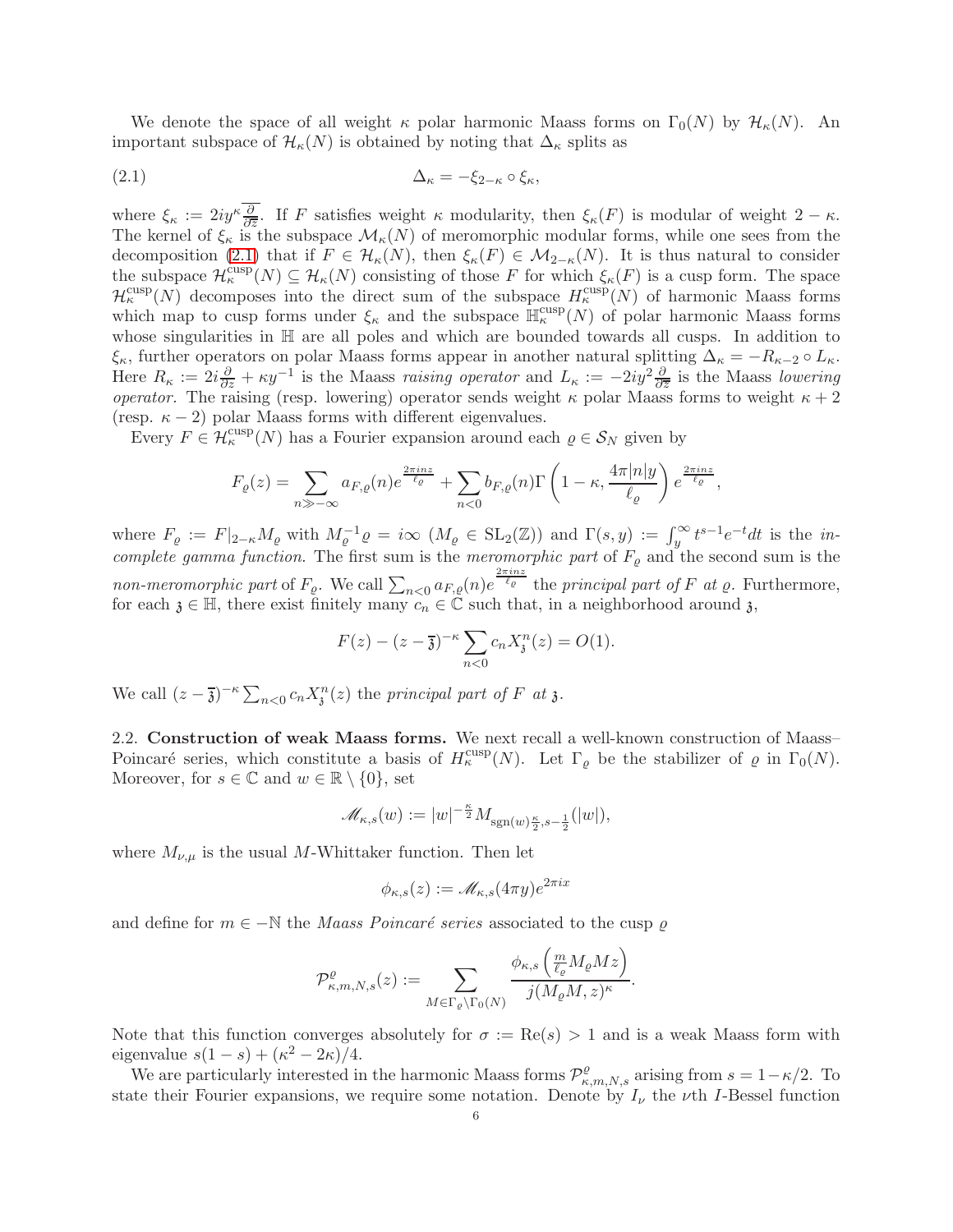and define for  $\rho = \alpha/\gamma \in \mathcal{S}_N$  and  $n, j \in \mathbb{Z}$ , the Kloosterman sum

(2.2) 
$$
K_{\alpha,\gamma}(n,j;c) := \sum_{\substack{a \pmod{\ell_{\varrho}c} \\ d \pmod{c} \\ a \equiv 1 \pmod{c} \\ c \equiv -a\alpha\gamma \pmod{N}}} e_{\ell_{\varrho}c}(n\ell_{\varrho}d + ja)
$$

with  $e_{\ell}(x) := e^{\frac{2\pi i x}{\ell}}$ . Finally,  $\delta_{\varrho,\mu} = 1$  if  $\varrho$  is equivalent to the cusp  $\mu$  modulo  $\Gamma_0(N)$  and 0 otherwise. **Theorem 2.1.** For every  $n \in \mathbb{N}$ , the function  $\mathcal{P}^{\rho}_{\kappa,n,N,s}$  has an analytic continuation to  $s = 1$ .

<span id="page-6-1"></span>
$$
\mathcal{P}^{\varrho}_{\kappa,n,N}(z) := \frac{1}{(1-\kappa)!} \mathcal{P}^{\varrho}_{\kappa,n,N,1-\frac{\kappa}{2}}(z) \in H^{\mathrm{cusp}}_{\kappa}(N).
$$

For  $\varrho = \alpha/\gamma$ , the meromorphic part of its Fourier expansion at i $\infty$  is given by

$$
\delta_{\varrho,\infty}e^{2\pi i n z} + (2\pi)^{2-\kappa}\ell_{\varrho}^{\kappa-1}|n|^{1-\kappa}\sum_{c\geq 1}\frac{K_{\alpha,\gamma}(n,0;c)}{c^{3-\kappa}} + 2\pi\left(\frac{|n|}{\ell_{\varrho}}\right)^{\frac{1-\kappa}{2}}\sum_{j\geq 1}j^{\frac{\kappa-1}{2}}\sum_{c\geq 1}\frac{K_{\alpha,\gamma}(n,j;c)}{c}I_{1-\kappa}\left(\frac{4\pi}{c}\sqrt{\frac{|n|j}{\ell_{\varrho}}}\right)e^{2\pi i j z}.
$$

Its principal part at  $\mu \in \mathcal{S}_N$  is given by  $\delta_{\mu,\varrho}e^{\sqrt{\ell_\varrho}}$ .

Remark. The Fourier expansion of  $\mathcal{P}^{\rho}_{\kappa,n,N}$  was explicitly computed in Theorem 1.1 of [\[6\]](#page-27-23). Note that there are two small typos in the formula in [\[6\]](#page-27-23); the condition  $(ad, c) = 1$  in  $(1.11)$  of [6] should be replaced by  $ad \equiv 1 \pmod{c}$  and the power of the cusp width  $t_{\mu}$  (denoted  $\ell_{\varrho}$  in this paper) in (1.15) should be  $1/2 - k/2$  instead of  $-1/2 - k/2$  (with k written as  $\kappa$  here).

2.3. Elliptic expansions of Maass forms. In this section, we determine the elliptic expansions of polar harmonic Maass forms. We assume throughout that  $k \in \mathbb{N}$ .

### Proposition 2.2.

<span id="page-6-2"></span>Moreover, for  $\kappa \leq 0$ ,

(1) Let  $\mathfrak{z} \in \mathbb{H}$  and assume that F satisfies  $\Delta_{2-2k}(F) = 0$  and that there exists  $n_0 \in \mathbb{N}$  such that  $r_3^{n_0}(z)F(z)$  is bounded in some neighborhood N around 3. Then there exist  $a_n, b_n \in \mathbb{C}$ , such that, for  $z \in \mathcal{N}$ ,

<span id="page-6-0"></span>
$$
(2.3) \quad F(z) = (z - \overline{3})^{2k-2} \sum_{n \ge -n_0} a_n X_i^n(z) - (z - \overline{3})^{2k-2} \sum_{0 \le n \le n_0} b_n \beta \left(1 - r_\overline{\mathfrak{s}}^2(z); 2k - 1, -n\right) X_i^n(z) + (z - \overline{3})^{2k-2} \sum_{n \le -1} b_n \beta \left(r_\overline{\mathfrak{s}}^2(z); -n, 2k - 1\right) X_i^n(z),
$$

where  $r_3(z) := |X_3(z)|$  and  $\beta(y; a, b) := \int_0^y t^{a-1} (1-t)^{b-1} dt$  is the incomplete beta function. (2) If  $F \in \mathcal{H}_{2-2k}(N)$ , then, for every  $\mathfrak{z} \in \mathbb{H}$ , the sums in [\(2.3\)](#page-6-0) only run over those n which satisfy  $n \equiv k-1 \pmod{\omega_i}$ . Furthermore, if  $F \in \mathcal{H}_{2-2k}^{\text{cusp}}(N)$ , then the second sum in [\(2.3\)](#page-6-0) vanishes.

**Proof:** (1) The claim follows precisely as in work of Hejhal, who computed the parabolic expansions of eigenfunctions under a differential operator closely related to the hyperbolic Laplacian in Proposition 4.3 of [\[14\]](#page-27-11).

(2) The stabilizer group  $\Gamma_{\mathfrak{z}} \subseteq \Gamma_0(N)$  of  $\mathfrak{z}$  is cyclic and we denote by E one of its generators. In (2a.15) of [\[22\]](#page-27-0), Petersson showed that

$$
X_{\mathfrak{z}}(Ez) = e^{\frac{2\pi i}{\omega_{\mathfrak{z}}}} X_{\mathfrak{z}}(z).
$$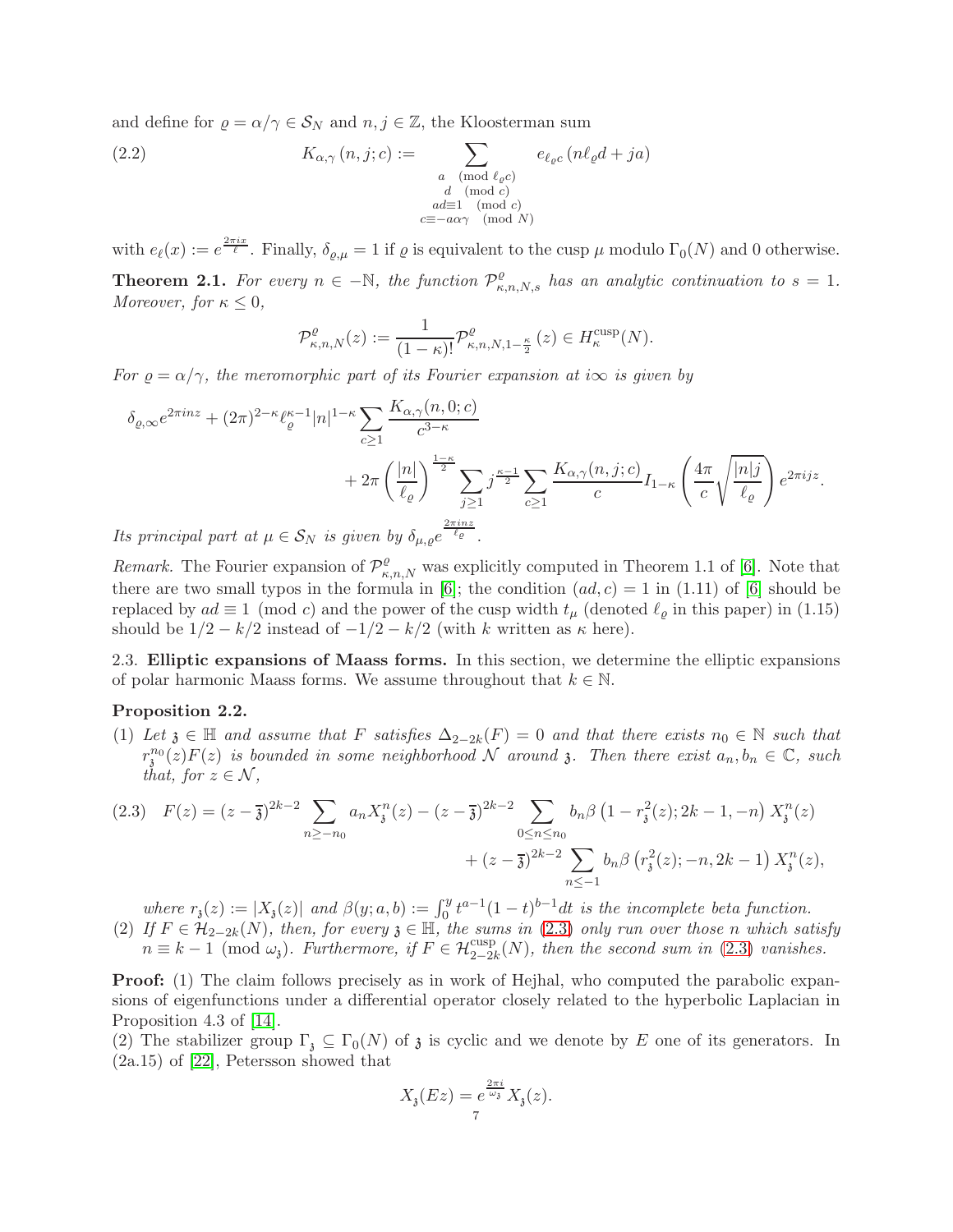In particular,  $r_3(z)$  is invariant under  $\Gamma_3$  and modularity of g together with uniqueness of expansions in  $e^{in\theta}$  implies that, for  $c_n = a_n$  or  $c_n = b_n$ ,

(2.4) 
$$
c_n(z-\overline{z})^{2k-2} = c_n e^{\frac{2\pi in}{\omega_z}} j(E, z)^{2k-2} (Ez - \overline{z})^{2k-2}.
$$

Moreover, using  $E_3 = 3$ , we have

<span id="page-7-1"></span>
$$
j(E, z)^{2k-2}(Ez - \overline{\mathfrak{z}})^{2k-2} = j(E, \mathfrak{z})^{2k-2}(z - \overline{\mathfrak{z}})^{2k-2}.
$$

Then, by (26) of [\[23\]](#page-27-1), we have  $j(M, \mathfrak{z}) = e^{-\frac{\pi i}{\omega_{\mathfrak{z}}}}$ , and thus  $2\pi i(n+1-k)$ 

$$
c_n = c_n e^{\frac{2\pi i (n+1-k)}{\omega_{\delta}}}.
$$

Hence [\(2.4\)](#page-7-1) holds if and only if  $c_n = 0$  or  $n \equiv k - 1 \pmod{\omega_i}$ , yielding the first statement in (2). To conclude the second statement in (2), we apply  $\xi_{2-2k}$  to [\(2.3\)](#page-6-0). Since

$$
\xi_{2-2k}(F(z)) = -(4\mathfrak{z}_2)^{2k-1} (z-\overline{\mathfrak{z}})^{-2k} \sum_{n \le n_0} \overline{b_n} X_{\mathfrak{z}}^{-n-1}(z)
$$

<span id="page-7-0"></span>is a cusp form, we require that  $b_n = 0$  for  $n \geq 0$ .

### 3. WEIGHT ZERO POLAR HARMONIC MAASS POINCARÉ SERIES

In this section, we define a family of Poincaré series  $\mathcal{P}_{N,s}$  via the Hecke trick and analytically continue them to  $s = 0$ . We follow an argument of Petersson [\[19\]](#page-27-9), who analytically continued certain cuspidal elliptic Poincaré series. However, technical difficulties arise because the Poincaré series  $\mathcal{P}_{N,s}$  have poles in H. We show in Lemma [4.4](#page-17-1) that the analytic continuations  $z \mapsto y\Psi_{2,N}(\mathfrak{z}, z)$ of  $\mathcal{P}_{N,s}$  to  $s=0$  are elements of  $\mathbb{H}_0^{\text{cusp}}$  $\frac{\text{cusp}}{0}(N)$ . Applying certain differential operators in the 3 variable, we construct a family of functions  $z \mapsto \mathcal{Y}_{0,m,N}(\mathfrak{z}, z) \in \mathbb{H}_0^{\text{cusp}}$  $_{0}^{\text{cusp}}(N)$  with principal parts  $X_{\mathfrak{z}}^{m}(z)$  for  $m \in -\mathbb{N}$ . In Proposition [5.6](#page-24-1) we then prove that these functions, together with constant functions and the harmonic Maass form Poincaré series  $\mathcal{P}^{\rho}_{0,n,N}$  (with  $n < 0$ ), generate  $\mathcal{H}^{\text{cusp}}_0$  $_{0}^{\text{cusp}}(N).$ 

### 3.1. Construction of the Poincaré series and their analytic continuations. Define

$$
\mathcal{P}_{N,s}(\mathfrak{z},z) := \sum_{M \in \Gamma_0(N)} \frac{\varphi_s(M\mathfrak{z},z)}{j(M,\mathfrak{z})^2 |j(M,\mathfrak{z})|^{2s}} \quad \text{with}
$$

$$
\varphi_s(\mathfrak{z},z) := y^{1+s} (\mathfrak{z}-z)^{-1} (\mathfrak{z}-\overline{z})^{-1} |\mathfrak{z}-\overline{z}|^{-2s}.
$$

The goal is to analytically continue  $\mathcal{P}_{N,s}$  to  $s = 0$  and show that this continuation is  $\Gamma_0(N)$ invariant, as a function of z. Note that the analytic continuation  $\mathcal{P}_{N,0}$ , if it exists, is the weight 2 analogue (as a function of  $\mathfrak{z}$ ) of Petersson's elliptic Poincaré series

$$
\Psi_{2k, N, \nu_{2k}}(\mathfrak{z}, z) := \sum_{M \in \Gamma_0(N)} \nu_{2k}(M)^{-1} j(M, \mathfrak{z})^{-2k} (M\mathfrak{z} - \overline{z})^{1-2k} (M\mathfrak{z} - z)^{-1},
$$

where  $\nu_{2k}$  is any multiplier system on  $\Gamma_0(N)$  which is consistent with weight 2k modularity. This function converges absolutely uniformly for  $k > 1$  with  $\lambda, z$  in compact sets in which  $M\lambda \neq z$  for any  $M \in \Gamma_0(N)$  (see Sections 1 and 2 of [\[20\]](#page-27-24)). In particular, the absolute convergence of  $\mathcal{P}_{N,s}$  follows from Petersson's work by majorizing by the absolute values in  $\Psi_{2+\sigma,N,\nu_{2+\sigma}}$  for  $\sigma = \text{Re}(s) > 0$ .

We next consider modularity properties in the region of absolute convergence. A direct calculation shows that for,  $L \in \Gamma_0(N)$ ,

$$
\mathcal{P}_{N,s}(\mathfrak{z},Lz)=\mathcal{P}_{N,s}(\mathfrak{z},z).
$$

In particular, the analytic continuation to  $s = 0$ , if it exists, satisfies

$$
\mathcal{P}_{N,0}(\mathfrak{z},Lz)=\mathcal{P}_{N,0}(\mathfrak{z},z),\\ \quad \ \ \, 8
$$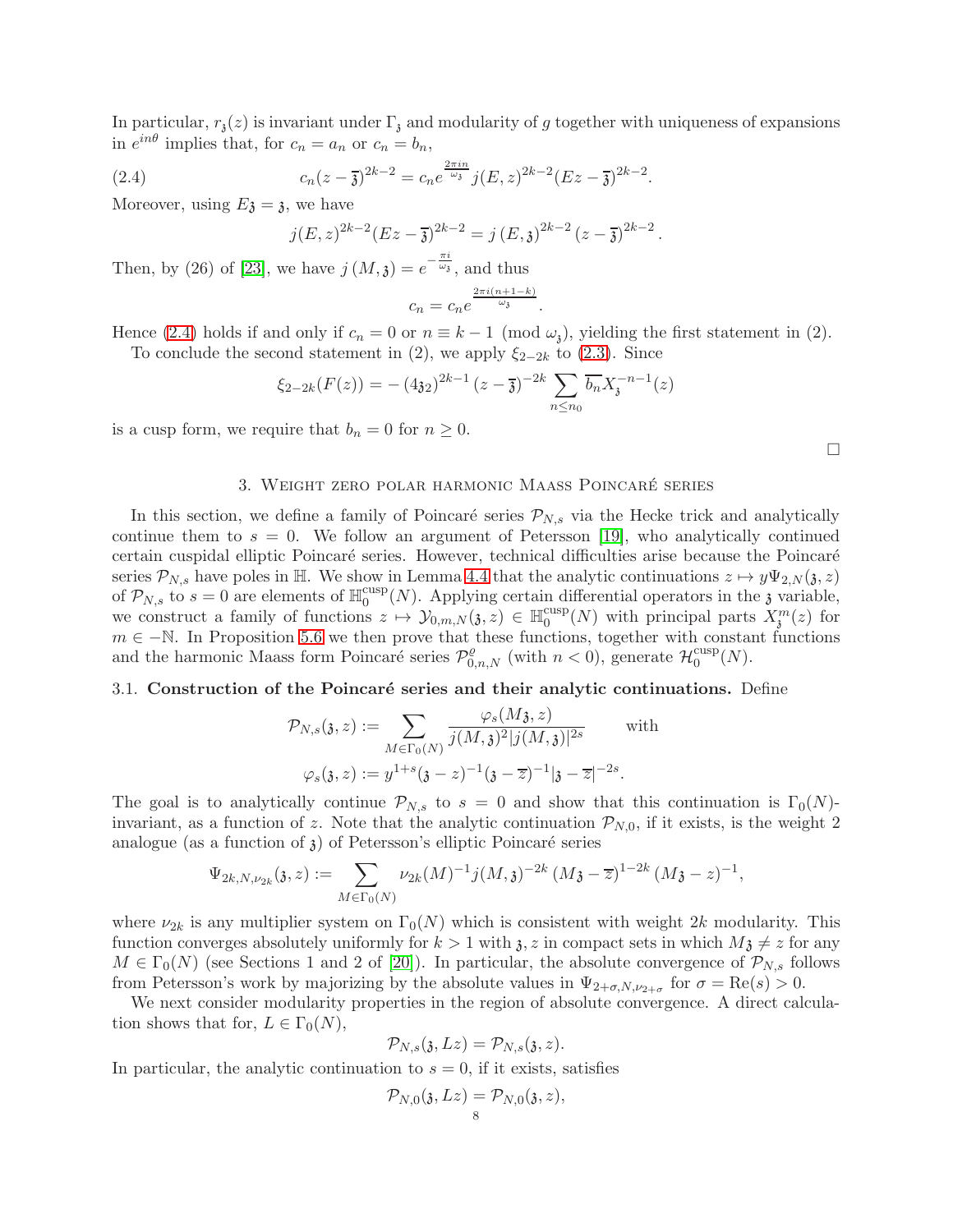and hence is  $\Gamma_0(N)$ -invariant. In order to study further properties of the resulting function, the goal of this section is to analytically continue  $\mathcal{P}_{N,s}$  to  $s \in \mathbb{C}$  with  $\sigma > -1/4$ . To explicitly state the result, we require the Riemann zeta function  $\zeta$ , the Euler totient function  $\phi$ , and the standard Kloosterman sums

$$
K(m, n; c) := \sum_{\substack{a,d \pmod{c} \\ ad \equiv 1 \pmod{c}}} e^{\frac{2\pi i}{c}(na + md)}.
$$

<span id="page-8-0"></span>Theorem 3.1. The function

$$
2\sum_{n\in\mathbb{Z}}\varphi_{s}(\mathfrak{z}+n,z)+2\sum_{M=\begin{pmatrix}a&b\\c&d\end{pmatrix}\in\Gamma_{0}(N)}\frac{\varphi_{s}(M\mathfrak{z},z)-\varphi_{s}\left(\frac{a}{c},z\right)}{j(M,\mathfrak{z})^{2}|j(M,\mathfrak{z})|^{2s}}\\+2\sum_{n\in\mathbb{Z}}\int_{\mathbb{R}}\varphi_{s}(t,z)e^{-2\pi int}dt\sum_{\substack{m\in\mathbb{Z}\\(m,n)\neq(0,0)}}\int_{\mathbb{R}}(\mathfrak{z}+w)^{-2-s}\left(\overline{\mathfrak{z}}+w\right)^{-s}e^{-2\pi imw}dw\sum_{\substack{c\geq 1\\N\mid c}}\frac{K(m,n;c)}{c^{2+2s}}\\-\frac{2\sqrt{\pi}}{1+s}\frac{\Gamma\left(\frac{1}{2}+s\right)}{\Gamma(1+s)}\mathfrak{z}_{2}^{-1-2s}\cdot s\frac{\zeta(2s+1)}{\zeta(2s+2)}\frac{\phi(N)}{N^{2+2s}}\prod_{p|N}\frac{1}{1-p^{-2-2s}}\int_{\mathbb{R}}\varphi_{s}\left(t,z\right)dt
$$

provides the analytic continuation of  $\mathcal{P}_{N,s}$  to  $\sigma > -1/4$  for every  $\mathfrak{z}, z \in \mathbb{H}$  such that  $M\mathfrak{z} = z$  has no solutions in  $\Gamma_0(N)$ .

We begin the proof of Theorem [3.1](#page-8-0) by rewriting  $P_{N,s}$  for  $\sigma > 0$  as

<span id="page-8-2"></span>
$$
(3.1) \quad 2\sum_{n\in\mathbb{Z}}\varphi_s(\mathfrak{z}+n,z)+2\sum_{M=\begin{pmatrix}a&b\\c&d\end{pmatrix}\in\Gamma_0(N)}\frac{\varphi_s(M\mathfrak{z},z)-\varphi_s\left(\frac{a}{c},z\right)}{j(M,\mathfrak{z})^2|j(M,\mathfrak{z})|^{2s}}\\+2\sum_{\substack{M=\begin{pmatrix}a&b\\c&d\end{pmatrix}\in\Gamma_0(N)}}\frac{\varphi_s\left(\frac{a}{c},z\right)}{j(M,\mathfrak{z})^2|j(M,\mathfrak{z})|^{2s}}=:\sum_{1}+\sum_{2}+\sum_{3}.
$$

We break the proof of Theorem [3.1](#page-8-0) into Lemmas [3.2,](#page-8-1) [3.3,](#page-10-0) and [3.5,](#page-13-0) in which we obtain the analytic continuation of  $\Sigma_3$ ,  $\Sigma_2$ , and  $\Sigma_1$ , respectively. We show that  $\Sigma_1$  and  $\Sigma_2$  converge absolutely locally uniformly in s if  $\sigma > -1/2$  for any  $\mathfrak{z}, z$  for which  $M\mathfrak{z} = z$  has no solution  $M \in \Gamma_0(N)$ , which we assume throughout. Furthermore, we claim that  $\sum_3$  converges absolutely locally uniformly for  $\sigma > 0$  and has an analytic continuation via its Fourier expansion to s with  $\sigma > -1/4$ . To validate reordering, we note that since the overall expression is absolutely locally uniformly convergent for  $\sigma > 0$ ,  $\sum_3$  is absolutely locally uniformly convergent if both  $\sum_1$  and  $\sum_2$  converge absolutely locally uniformly. We prove this convergence for  $\sum_2$  in Lemma [3.3](#page-10-0) and for  $\sum_1$  in Lemma [3.5.](#page-13-0)

<span id="page-8-4"></span>3.2. Analytic continuation of  $\sum_3$ . We begin by analytically continuing  $\sum_3$  in [\(3.1\)](#page-8-2).

<span id="page-8-1"></span>Lemma 3.2. The function

<span id="page-8-3"></span>
$$
(3.2) \quad 2\sum_{n\in\mathbb{Z}}\int_{\mathbb{R}}\varphi_{s}(t,z)e^{-2\pi int}dt\sum_{\substack{m\in\mathbb{Z}\\(m,n)\neq(0,0)}}\int_{\mathbb{R}}(3+w)^{-2-s}\left(\overline{3}+w\right)^{-s}e^{-2\pi imw}dw\sum_{\substack{c\geq 1\\N\mid c}}\frac{K(m,n;c)}{c^{2+2s}}\\-\frac{2\sqrt{\pi}}{1+s}\frac{\Gamma\left(\frac{1}{2}+s\right)}{\Gamma\left(1+s\right)}\mathfrak{z}_{2}^{-1-2s}\cdot s\frac{\zeta(2s+1)}{\zeta(2s+2)}\frac{\phi(N)}{N^{2+2s}}\prod_{p\mid N}\left(1-p^{-2-2s}\right)^{-1}\int_{\mathbb{R}}\varphi_{s}\left(t,z\right)dt
$$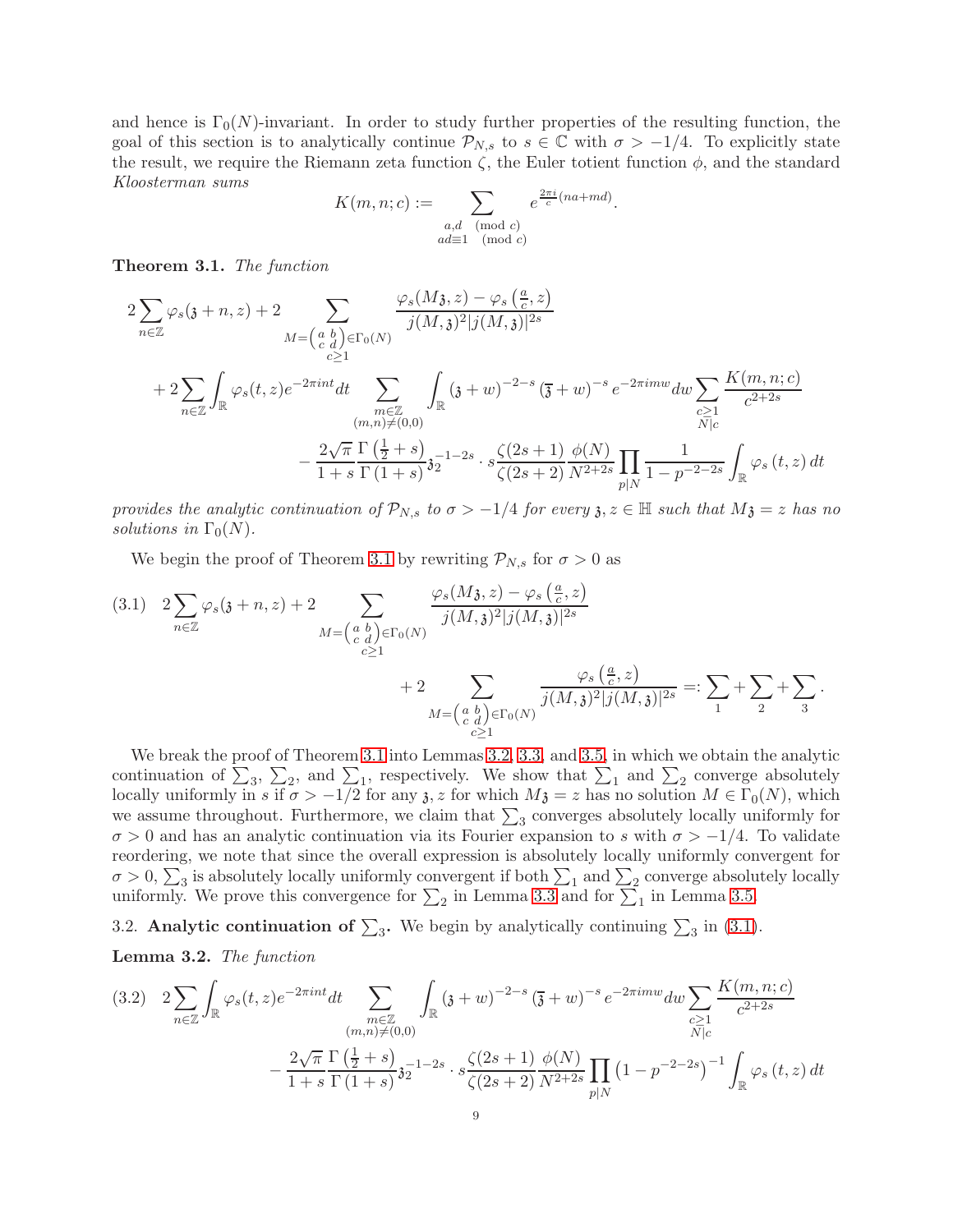provides an analytic continuation of  $\sum_3$  to  $\sigma > -1/4$ .

**Proof:** For  $\sigma > 0$ , we have, using Poisson summation twice,

<span id="page-9-0"></span>
$$
(3.3) \quad \sum_{3} = 2 \sum_{\substack{c \ge 1 \\ N \mid c}} c^{-2-2s} \sum_{\substack{a,d \pmod{c} \\ ad \equiv 1 \pmod{c}}} \sum_{\substack{(mod c) \\ \pmod{c}}} \int_{\mathbb{R}} \varphi_s \left( \frac{a}{c} + t, z \right) e^{-2\pi int} dt
$$

$$
\times \sum_{m \in \mathbb{Z}} \int_{\mathbb{R}} \left( \mathfrak{z} + \frac{d}{c} + w \right)^{-2-s} \left( \overline{\mathfrak{z}} + \frac{d}{c} + w \right)^{-s} e^{-2\pi imw} dw.
$$

<span id="page-9-2"></span>We next rewrite the right-hand side of [\(3.3\)](#page-9-0). Shifting  $t \mapsto t - a/c$ , the integral over t becomes

(3.4) 
$$
e^{\frac{2\pi ina}{c}} \int_{\mathbb{R}} \varphi_s(t,z) e^{-2\pi int} dt = e^{\frac{2\pi ina}{c}} y^{1+s} \int_{\mathbb{R}} (t-z)^{-1-s} (t-\overline{z})^{-1-s} e^{-2\pi int} dt.
$$

Similarly, letting  $w \mapsto w - d/c$ , the integral over w equals

(3.5) 
$$
e^{\frac{2\pi imd}{c}} \int_{\mathbb{R}} (3+w)^{-2-s} (\bar{3}+w)^{-s} e^{-2\pi imw} dw.
$$

Thus one formally obtains

<span id="page-9-1"></span>
$$
(3.6) \qquad \sum_{3} = 2 \sum_{n \in \mathbb{Z}} \int_{\mathbb{R}} \varphi_{s}(t, z) e^{-2\pi i nt} dt \sum_{m \in \mathbb{Z}} \int_{\mathbb{R}} \left( \mathfrak{z} + w \right)^{-2-s} \left( \overline{\mathfrak{z}} + w \right)^{-s} e^{-2\pi i m w} dw \sum_{\substack{c \geq 1 \\ N \mid c}} \frac{K(m, n; c)}{c^{2+2s}}.
$$

To validate [\(3.6\)](#page-9-1), one needs to verify that the triple sum converges absolutely for  $\sigma > 0$ . For this, we bound the Kloosterman sums trivially, to estimate the sum over c against

<span id="page-9-3"></span>
$$
\sum_{c\geq 1} c^{-2-2\sigma} \phi(c) \ll \sum_{c\geq 1} c^{-1-2\sigma} < \infty.
$$

It remains to show that the double sum over n and m converges absolutely. Since the integrands in [\(3.4\)](#page-9-2) and [\(3.5\)](#page-9-3) are analytic in the integration variable for  $|\text{Im}(t)| < y$  and  $|\text{Im}(w)| < 3<sub>2</sub>$  respectively, we may shift the path of integration to  $\text{Im}(t) = -\text{sgn}(n)\alpha$  and  $\text{Im}(w) = -\text{sgn}(m)\beta$ , respectively for any  $0 < \alpha < y$  and  $0 < \beta < \mathfrak{z}_2$ . A straightforward change of variables then shows that for any  $-1/2 < \sigma_0 < \sigma$ , the absolute value of [\(3.4\)](#page-9-2) may be bounded against

<span id="page-9-5"></span>
$$
(3.7) \quad e^{-2\pi |n|\alpha} y^{1+\sigma} \int_{\mathbb{R}} |t - i(y + \text{sgn}(n)\alpha)|^{-1-\sigma} |t + i(y - \text{sgn}(n)\alpha)|^{-1-\sigma} dt
$$
  

$$
\leq e^{-2\pi |n|\alpha} \int_{\mathbb{R}} |t|^{-1-\sigma_0} \left(\frac{t^2}{y^2} + 1\right)^{-\frac{1+\sigma_0}{2}} dt \ll_{y,\sigma_0} e^{-2\pi |n|\alpha},
$$

while

<span id="page-9-6"></span>(3.8) 
$$
\left| \int_{\mathbb{R}} (3+w)^{-2-s} (\overline{3}+w)^{-s} e^{-2\pi i m w} dw \right| \ll_{32, \sigma_0} e^{-2\pi |m|\beta}.
$$

This validates [\(3.6\)](#page-9-1).

We next split the  $m = n = 0$  term in [\(3.6\)](#page-9-1) off and show that the remaining terms converge absolutely locally uniformly in s for  $-1/4 < \sigma_0 < \sigma$ . For this we require a well-known result of Weil, which implies that for, any  $\varepsilon > 0$ ,

<span id="page-9-4"></span>(3.9) 
$$
|K(m, n; c)| \le \tau(c)c^{\frac{1}{2}}(m, n, c)^{\frac{1}{2}} \ll c^{\frac{1}{2} + \varepsilon}(m, n, c)^{\frac{1}{2}},
$$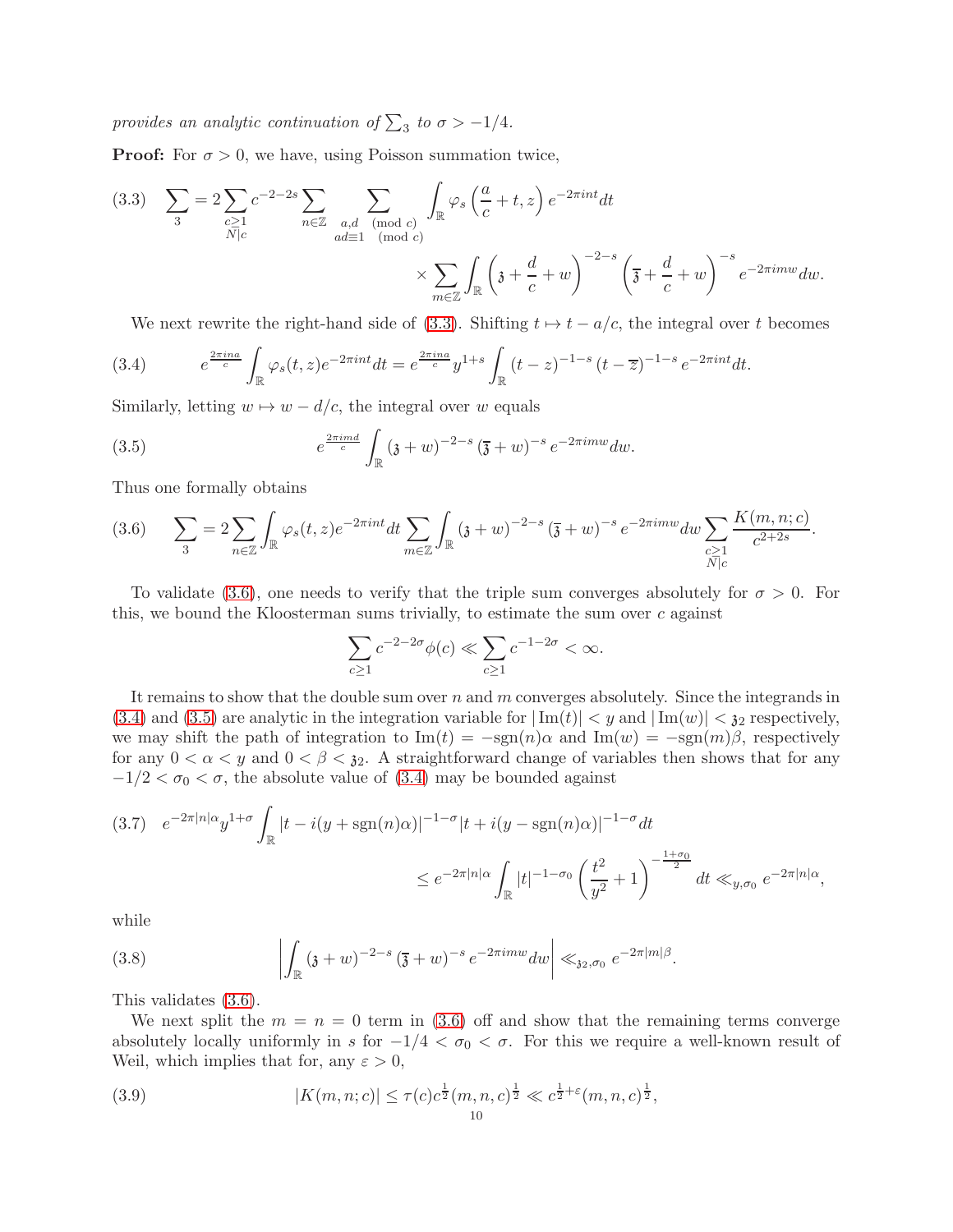where  $\tau(c)$  is the number of divisors of c. Combining [\(3.9\)](#page-9-4) with [\(3.7\)](#page-9-5) and [\(3.8\)](#page-9-6), the terms in [\(3.6\)](#page-9-1) with  $(m, n) \neq (0, 0)$  may be bounded against

<span id="page-10-1"></span>
$$
\ll_{\alpha,\beta,\sigma_0,\mathfrak{z}_2,\mathfrak{y}} \sum_{c\geq 1} c^{-\frac{3}{2}+\varepsilon-2\sigma_0} \sum_{n\in\mathbb{Z}} e^{-2\pi|n|\alpha} \sum_{m\in\mathbb{Z}} \left(\sqrt{|m|}+\sqrt{|n|}\right) e^{-2\pi|m|\beta}.
$$

Hence all sums converge absolutely uniformly in s for  $-1/4 < \sigma_0 < \sigma$ .

For  $m = n = 0$ , we use (52a) of [\[18\]](#page-27-25) (see (40a) of [18] for the definition of  $A_0$ ) to evaluate

(3.10) 
$$
\int_{\mathbb{R}} (3+w)^{-2-s} (\overline{3}+w)^{-s} dw = -\frac{\sqrt{\pi}}{1+s} \frac{\Gamma(\frac{1}{2}+s)}{\Gamma(1+s)} s \mathfrak{z}_2^{-1-2s}.
$$

Moreover the sum over c equals in this case  $F(N, 2+2s)$ , where

<span id="page-10-3"></span>(3.11) 
$$
F(N,s) := \sum_{\substack{n \geq 1 \\ N \mid n}} \frac{\phi(n)}{n^s} = \frac{\phi(N)}{N^s} \sum_{n \geq 1} \frac{\phi(Nn)}{\phi(N)} n^{-s}.
$$

Using that  $\phi(Nn)/\phi(N)$  is multiplicative and comparing Euler factors on both sides gives that

<span id="page-10-4"></span>(3.12) 
$$
F(N,s) = \frac{\phi(N)}{N^s} \prod_{p|N} (1 - p^{-s})^{-1} \frac{\zeta(s-1)}{\zeta(s)}.
$$

Thus

<span id="page-10-2"></span>(3.13) 
$$
\sum_{\substack{c \ge 1 \\ N \mid c}} \frac{\phi(c)}{c^{2+2s}} = \frac{\phi(N)}{N^{2s+2}} \prod_{p \mid N} \left(1 - p^{-2-2s}\right)^{-1} \frac{\zeta(2s+1)}{\zeta(2s+2)}.
$$

Plugging [\(3.10\)](#page-10-1) and [\(3.13\)](#page-10-2) into [\(3.3\)](#page-9-0) for the  $m = n = 0$  term, we thus obtain that  $\sum_3$  equals [\(3.2\)](#page-8-3).

It remains to show that the  $m = n = 0$  term is indeed analytic in s for  $\sigma > -1/2$ . Since  $\zeta(2s+2)$  does not vanish for  $\sigma > -1/2$  and  $\zeta(2s+1)$  only has a simple pole at  $s = 0$ , the function  $s\frac{\zeta(2s+1)}{\zeta(2s+2)}$  is analytic for  $\sigma > -1/2$ . The finite factor in [\(3.13\)](#page-10-2) is clearly analytic away from a pole at s = −1 and hence in particular analytic for  $\sigma > -1/2$ . Similarly, the ratio of the gamma factors in [\(3.10\)](#page-10-1) is analytic for s if  $\sigma > -1/2$  and  $\sigma_2^{-1-2s}$  is analytic for  $s \in \mathbb{C}$ . It thus remains to show that  $\int_{\mathbb{R}} \varphi_s(t, z) dt$  is analytic in s. Since  $s \mapsto \varphi_s(t, z)$  is clearly analytic, it suffices to bound the integrand locally uniformly. For this, we shift  $t \mapsto ty + \text{Re}(z)$ , to obtain

$$
\int_{\mathbb{R}} |\varphi_s(t, z)| dt = y^{1+\sigma} \int_{\mathbb{R}} |t - z|^{-2-2\sigma} dt = y^{-\sigma} \int_{\mathbb{R}} (t^2 + 1)^{-1-\sigma} dt.
$$

Assuming  $-1/2 < \sigma_0 < \sigma < \sigma_1$  this is less than

$$
(y^{-\sigma_0} + y^{-\sigma_1}) \int_{\mathbb{R}} (t^2 + 1)^{-1-\sigma_0} dt.
$$

This verifies that the last term in [\(3.2\)](#page-8-3) is analytic for  $-1/2 < \sigma_0 < \sigma < \sigma_1$ , finishing the proof.  $\Box$ 

3.3. Analytic continuation of  $\Sigma_2$ . In this subsection we show that  $\Sigma_2$  converges absolutely uniformly inside the rectangle R defined by  $|\text{Im}(s)| \leq R$  and  $-1/2 < \sigma_0 \leq \sigma \leq \sigma_1$ .

<span id="page-10-0"></span>**Lemma 3.3.** If  $M_3 = z$  has no solution  $M \in \Gamma_0(N)$ , then the series  $\sum_2$  converges absolutely uniformly in R.

Before proving Lemma [3.3,](#page-10-0) we show a technical lemma which proves useful later.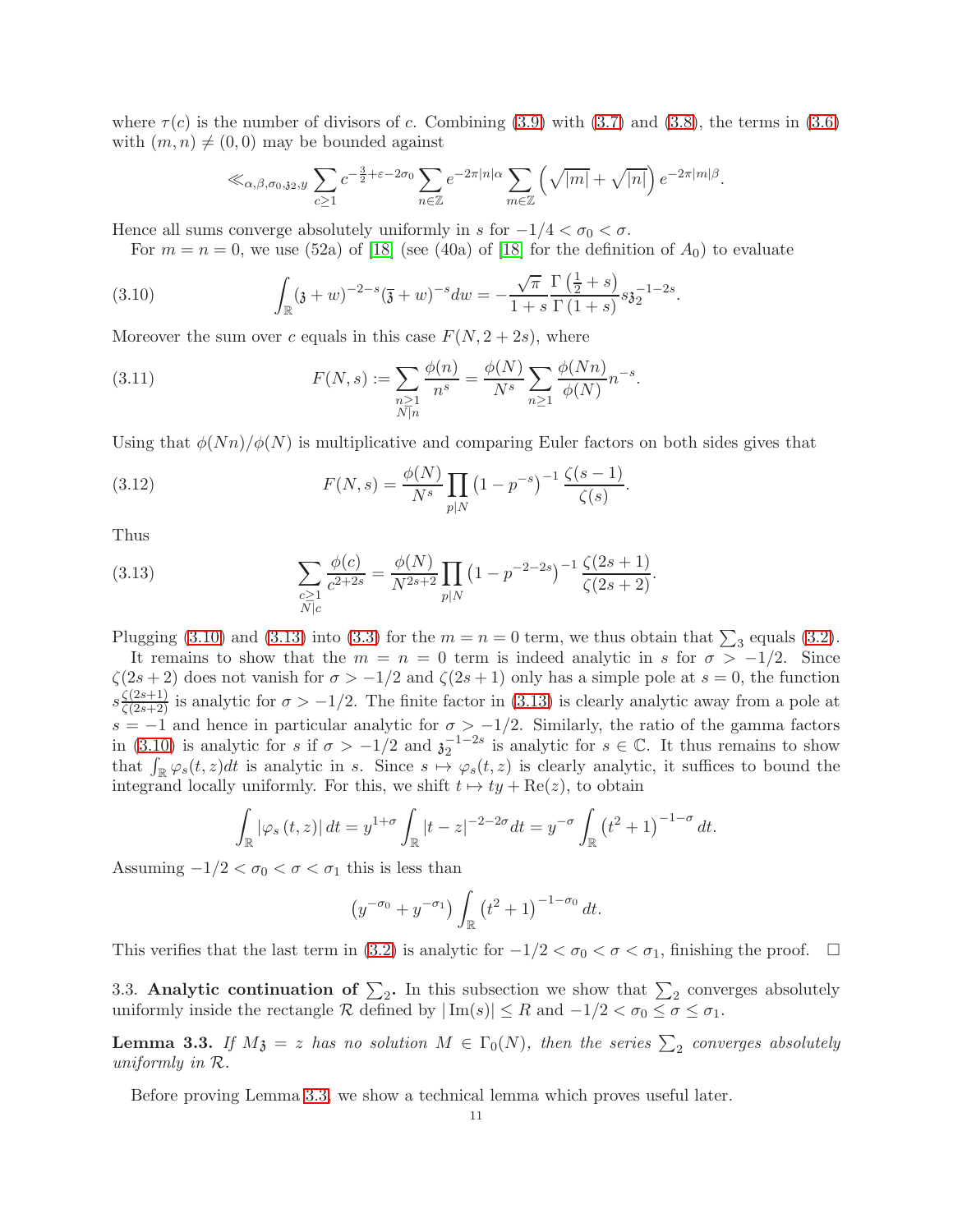<span id="page-11-4"></span>**Lemma 3.4.** Let  $\mathcal{R}_0$  be the rectangle defined by  $|\text{Im}(s)| \leq R$  and  $-1/2 < \sigma_0 \leq \sigma \leq \sigma_1$ . Then, for every  $|W| < 1/2$ , we have

- <span id="page-11-0"></span>(3.14)  $\left|W+1\right|^{-2s}-1\right|\ll_{\mathcal{R}_0} |W|,$
- <span id="page-11-1"></span>(3.15)  $|(W+1)^{-2s}| \ll_{\mathcal{R}_0} 1.$

**Proof:** To prove [\(3.14\)](#page-11-0), we write  $W = re^{i\theta}$  and let

$$
f_{\theta}(r) = f_{\theta,s}(r) := |re^{i\theta} + 1|^{-2s} = (1 + 2r \cos(\theta) + r^2)^{-s}.
$$

Since  $r < 1/2$ , Taylor's Theorem yields that

$$
f_{\theta}(r) = 1 + f'_{\theta}(c)r
$$

for some  $0 < c < r < 1/2$ . But for  $0 < c < 1/2$  and  $\sigma > -1$ , we have

$$
\left|f'_{\theta}(c)\right| = |s| \left|1 + 2c\cos(\theta) + c^2\right|^{-\sigma - 1} |2\cos(\theta) + 2c| \le 3|s| 2^{2+2\sigma}.
$$

Since inside the rectangle  $\mathcal{R}_0$ , |s| and  $\sigma$  are bounded from above, we can conclude [\(3.14\)](#page-11-0)

To obtain [\(3.15\)](#page-11-1), we note that the above proof of [\(3.14\)](#page-11-0) implies that

$$
|(W+1)^{-2s}| = f_{\theta,\sigma}(r) \ll_{\mathcal{R}_0} 1.
$$

We next prove Lemma [3.3.](#page-10-0)

**Proof of Lemma [3.3:](#page-10-0)** In order to show absolute locally uniform convergence of  $\Sigma_2$ , we rewrite M as  $T^n M$  with  $n \in \mathbb{Z}$  and  $M = \begin{pmatrix} a & b \\ c & d \end{pmatrix} \in \Gamma_\infty \backslash \Gamma_0(N)$  such that  $\left| \frac{a}{c} \right|$  $\frac{a}{c}$ |  $\leq \frac{1}{2}$ . Abbreviating  $w := \frac{a}{c} + n - \overline{z}$ and  $M^*$ **3** :=  $M$ **3** -  $\frac{a}{c}$  =  $-\frac{1}{c(c_3+d)}$ , the terms in the series  $\sum_2$  equal

<span id="page-11-2"></span>
$$
(3.16) \frac{y^{1+s}}{j(M,\mathfrak{z})^2|j(M,\mathfrak{z})|^{2s}|M^*\mathfrak{z}+w|^{2s}}\left(\frac{1}{(M^*\mathfrak{z}+w)(M^*\mathfrak{z}+\overline{w})}-\frac{1}{|w|^2}\right) + \frac{y^{1+s}}{j(M,\mathfrak{z})^2|j(M,\mathfrak{z})|^{2s}|w|^2}\left(\frac{1}{|M^*\mathfrak{z}+w|^{2s}}-\frac{1}{|w|^{2s}}\right).
$$

We next determine the asymptotic growth of  $(3.16)$  in |w| and  $|M^*_{3}|$ , with constants only depending on  $\mathcal R$ . For this, we rewrite the first term in  $(3.16)$  as

<span id="page-11-6"></span>(3.17) 
$$
- \frac{y^{1+s} M^* \mathfrak{z} \left(M^* \mathfrak{z} + 2 \operatorname{Re}(w)\right)}{j(M, \mathfrak{z})^2 |j(M, \mathfrak{z})|^{2s} |w|^{2s+4} \left|\frac{M^* \mathfrak{z}}{w} + 1\right|^{2s} \left(\frac{M^* \mathfrak{z}}{w} + 1\right) \left(\frac{M^* \mathfrak{z}}{w} + 1\right)}.
$$

Noting that  $|M^*_{\mathfrak{z}}| = \frac{1}{|c| \cdot |c_{\mathfrak{z}} + d|} \leq \frac{1}{\mathfrak{z}_2}$ , we estimate

(3.18) 
$$
M^* \mathfrak{z} + 2 \operatorname{Re}(w) \ll \frac{1}{\mathfrak{z}_2} + |w|.
$$

<span id="page-11-5"></span>We next rewrite the second term in [\(3.16\)](#page-11-2) as

(3.19) 
$$
\frac{y^{1+s}}{j(M,\mathfrak{z})^2|j(M,\mathfrak{z})|^{2s}|w|^{2s+2}}\left(\left|\frac{M^*\mathfrak{z}}{w}+1\right|^{-2s}-1\right).
$$

In order to bound [\(3.19\)](#page-11-3), we split the range on n and apply Lemma [3.4](#page-11-4) for all n with  $|n|$ sufficiently large. In particular, one can show that if  $|n| \ge |z| + 1/2 + 2/32$ , then [\(3.14\)](#page-11-0) implies that [\(3.19\)](#page-11-3) can be bounded against

<span id="page-11-3"></span>
$$
\ll_{\mathcal{R}} \frac{y^{1+\sigma}}{|j(M,\mathfrak{z})|^{2+2\sigma}} \, |M^*\mathfrak{z}| \, |w|^{-2\sigma-3} \leq \frac{y^{1+\sigma}}{|j(M,\mathfrak{z})|^{2+2\sigma}} \, |M^*\mathfrak{z}| \left(|n|-|z|-\frac{1}{2}\right)^{-2\sigma-3}.
$$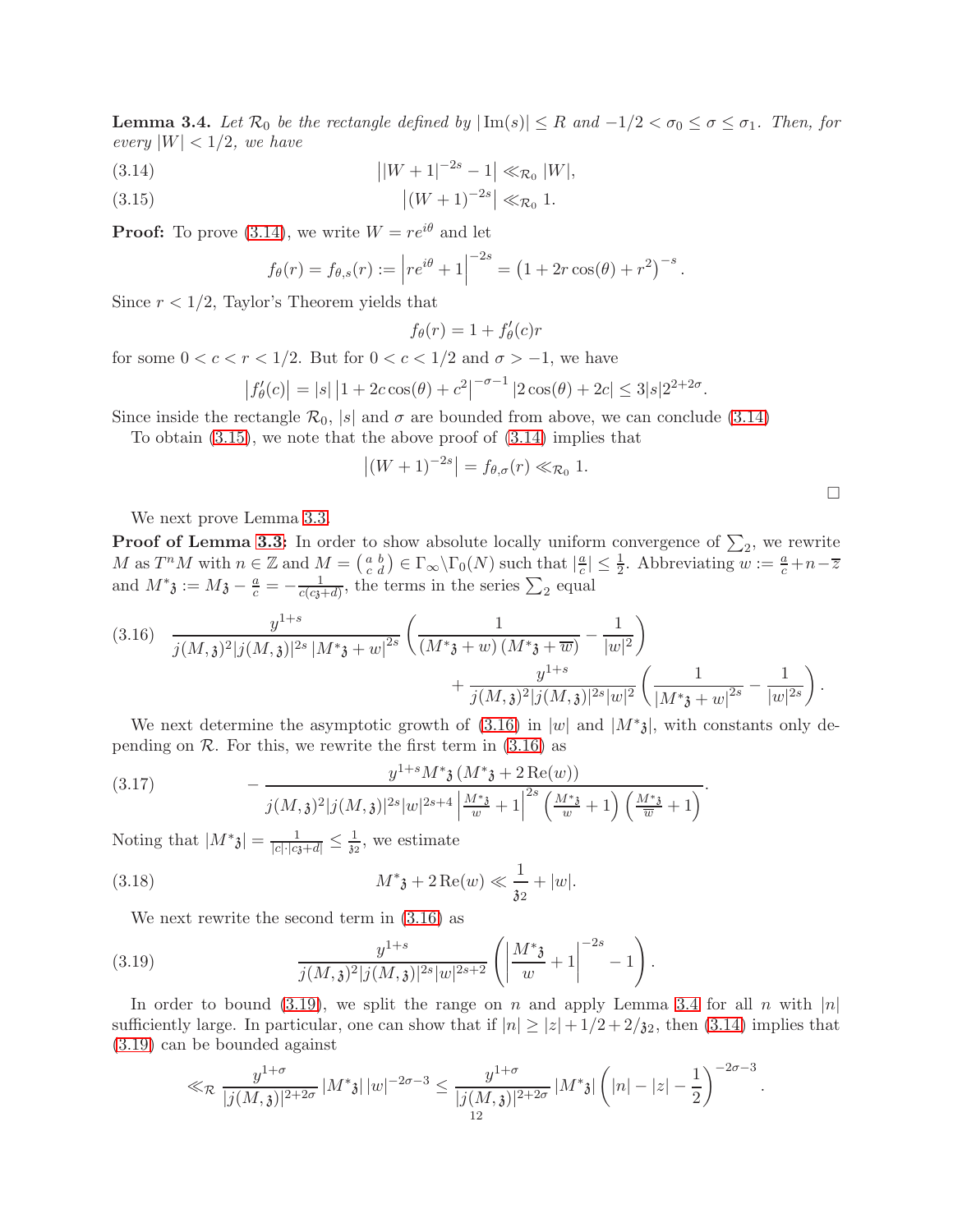Moreover, for these n, [\(3.18\)](#page-11-5) can be bounded against  $3/2 \cdot |w|$ . We then use [\(3.15\)](#page-11-1), once with s and twice with  $s = 1/2$ , estimating  $(3.17)$  against

$$
\ll \frac{y^{1+\sigma}}{|j(M,\mathfrak{z})|^{2+2\sigma}} |M^*\mathfrak{z}| |w|^{-2\sigma-3} \ll \frac{y^{1+\sigma}}{|j(M,\mathfrak{z})|^{2+2\sigma}} |M^*\mathfrak{z}| \left(|n|-|z|-\frac{1}{2}\right)^{-2\sigma-3}
$$

.

Using that  $|M^*_{\mathbf{\hat{3}}} | = |c|^{-1} |j(M,\mathbf{\hat{3}})|^{-1}$ , the contribution to  $\sum_2$  from  $|n| \geq |z| + 1/2 + 2/3^2$  may hence be bounded by

<span id="page-12-2"></span>
$$
(3.20) \ll_{\mathcal{R}} y^{1+\sigma} \sum_{\substack{M \in \Gamma_{\infty} \backslash \Gamma_0(N) \\ c \ge 1}} |c|^{-1} |j(M, \mathfrak{z})|^{-3-2\sigma} \sum_{n \ge 1} n^{-3-2\sigma} \n\le (y^{1+\sigma_0} + y^{1+\sigma_1}) \zeta(3+2\sigma_0) \sum_{\substack{M \in \Gamma_{\infty} \backslash \Gamma_0(N) \\ c \ge 1}} |j(M, \mathfrak{z})|^{-3-2\sigma}.
$$

The sum on M is half of the termwise absolute value of the weight  $3 + 2\sigma$  Eisenstein series without its constant term, and hence converges absolutely uniformly in  $\mathfrak z$  and  $\sigma > \sigma_0 > -1/2$ .

It remains to bound the terms of  $\sum_2$  with  $|n| \leq |z| + 1/2 + 2/32$ . For these, we have

(3.21) 
$$
y \le |w| \le |z| + \frac{1}{2} + |n| \ll |z| + 1 + \frac{1}{32}.
$$

In particular, if

$$
\left|\frac{M^*3}{y}\right| \le \frac{1}{2},
$$

then Lemma [3.4](#page-11-4) can be applied. Thus, by [\(3.15\)](#page-11-1), [\(3.18\)](#page-11-5), and [\(3.21\)](#page-12-0), the absolute value of the terms in [\(3.17\)](#page-11-6) with  $|n| \leq |z| + 1/2 + 2/\mathfrak{z}_2$  which satisfy [\(3.22\)](#page-12-1) may be bounded by

<span id="page-12-1"></span><span id="page-12-0"></span>
$$
\ll_{\mathcal{R}} \frac{y^{1+\sigma}\cdot \left|M^*\mathfrak{z}\right| \left(\frac{1}{\mathfrak{z}_2}+|w|\right)}{|j(M,\mathfrak{z})|^{2+2\sigma}\cdot |w|^{4+2\sigma}} \ll \left(|z|+1+\frac{1}{\mathfrak{z}_2}\right) \frac{y^{-3-\sigma}}{|j(M,\mathfrak{z})|^{2+2\sigma}}\left|M^*\mathfrak{z}\right|.
$$

Similarly,  $(3.14)$  and  $(3.21)$  imply that  $(3.19)$  can be estimated against

$$
\ll_{\mathcal{R}} \frac{y^{1+\sigma} \cdot |M^*\mathfrak{z}|}{|j(M,\mathfrak{z})|^{2+2\sigma} \cdot |w|^{2\sigma+3}} \ll \frac{y^{-2-\sigma}}{|j(M,\mathfrak{z})|^{2+2\sigma}} |M^*\mathfrak{z}|.
$$

Hence the sum over the absolute value of those terms in  $\sum_2$  for which  $|n| \leq |z| + 1/2 + 2/32$  and [\(3.22\)](#page-12-1) is satisfied may be bounded by

<span id="page-12-3"></span>
$$
(3.23) \le \left(1+\frac{1}{y}\right)y^{-2-\sigma}\left(|z|+1+\frac{1}{32}\right)^2 \sum_{\substack{M\in\Gamma_{\infty}\backslash\Gamma_0(N)\\c\ge1}}|j(M,\mathfrak{z})|^{-3-2\sigma}
$$
  

$$
\le \left(1+\frac{1}{y}\right)\left(y^{-2-\sigma_0}+y^{-2-\sigma_1}\right)\left(|z|+1+\frac{1}{32}\right)^2 \sum_{\substack{M\in\Gamma_{\infty}\backslash\Gamma_0(N)\\c\ge1}}|j(M,\mathfrak{z})|^{-3-2\sigma}.
$$

Again, the sum over M is a majorant for the weight  $3 + 2\sigma$  Eisenstein series minus its constant term, and hence uniformly converges for  $\mathfrak{z} \in \mathbb{H}$  and  $\sigma > \sigma_0 > -1/2$ .

Finally, we consider the contribution from those terms in [\(3.1\)](#page-8-2) with  $|n| \ll |z| + 1 + 1/\mathfrak{z}_2$  and M which does not satisfy [\(3.22\)](#page-12-1), denoting the set of such  $(M, n)$  by T. We naively bound the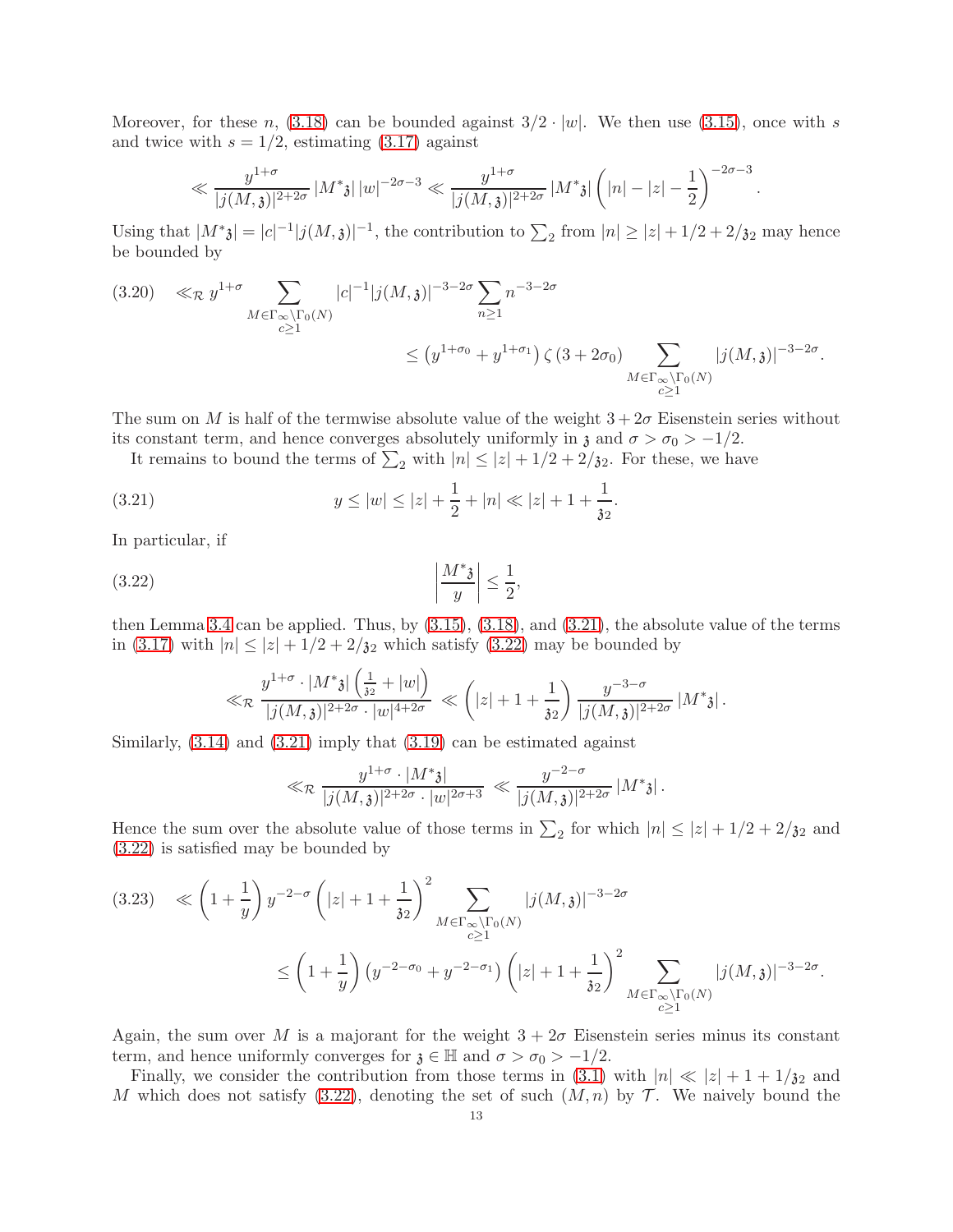contributions of  $\mathcal T$  to [\(3.1\)](#page-8-2), using the original splitting from the definition of  $\sum_{i=1}^{\infty}$  instead of the splitting from [\(3.16\)](#page-11-2). If M does not satisfy [\(3.22\)](#page-12-1), then  $c^2 \mathfrak{z}_2 \leq |c| \cdot |c \mathfrak{z} + d| < 2y^{-1}$  and hence

$$
|c| < \sqrt{2} \left( y \mathfrak{z}_2 \right)^{-\frac{1}{2}}.
$$

For each c satisfying [\(3.24\)](#page-13-1), if [\(3.22\)](#page-12-1) is not satisfied, then  $|c_{31} + d| < |c_{3} + d| < 2(yc)^{-1}$ , and hence (3.25)  $|d| < |c_{31}| + 2(yc)^{-1} \leq |c_{31}| + 2y^{-1} < |c_{3}| + 2y^{-1}.$ 

We conclude that  $\mathcal T$  is finite, with  $\#\mathcal T$  bounded by a constant only depending on z and z. We moreover bound

<span id="page-13-2"></span><span id="page-13-1"></span>
$$
\frac{y^{1+s}}{j(M,\mathfrak{z})^2|j(M,\mathfrak{z})|^{2s}} \ll y^{1+\sigma} \mathfrak{z}_2^{-2-2\sigma}.
$$

Thus the contribution from elements in  $\mathcal T$  to  $\sum_2$  (recalling that we are using the original splitting in [\(3.1\)](#page-8-2)) may be estimated against

$$
y^{1+\sigma} \mathfrak{z}_{2}^{-2-2\sigma} \max_{(M,n)\in\mathcal{T}} \left| \frac{1}{(M^{*}\mathfrak{z}+w) (M^{*}\mathfrak{z}+\overline{w}) |M^{*}\mathfrak{z}+w|^{2s}} - \frac{1}{|w|^{2s+2}} \right| \# \mathcal{T} \n\ll_{\mathfrak{z},z,\mathcal{R}} \max_{(M,n)\in\mathcal{T}} \left( \frac{1}{|M^{*}\mathfrak{z}+\overline{w}| |M^{*}\mathfrak{z}+w|^{1+2\sigma}} + \frac{1}{|w|^{2\sigma+2}} \right).
$$

Since Im  $(M^*_{\delta} + w) \geq y$  and  $|w| \geq y$ , by [\(3.21\)](#page-12-0),  $|M^*_{\delta} + w|^{-1-2\sigma}$  and  $|w|^{-2\sigma-2}$  may be bounded against  $\ll_y y^{-2\sigma_0} + y^{-2\sigma_1} \ll_{\mathcal{R},y} 1$ . We finally note that since  $\mathcal{T}$  is finite,  $\max_{(M,n)\in\mathcal{T}} |M^*\mathfrak{z} + \overline{w}|^{-1}$ exists unless  $M^*\mathfrak{z} + \overline{w} = 0$ . However,  $M^*\mathfrak{z} + \overline{w} = 0$  if and only if  $T^nM\mathfrak{z} = z$ , which is not solvable by assumption. This implies absolute locally uniform convergence in  $\mathcal{R}$ .

3.4. Analytic continuation of  $\Sigma_1$ . We finally consider  $\Sigma_1$ .

<span id="page-13-0"></span>**Lemma 3.5.** If  $M_3 = z$  has no solution  $M \in \Gamma_0(N)$ , then the series  $\sum_1$  converges absolutely uniformly in R.

Proof: We have

$$
|\varphi_s(\mathfrak{z}+n,z)| = y^{1+\sigma} |n|^{-2-2\sigma} \left| 1 + \frac{\mathfrak{z} - z}{n} \right|^{-1} \left| 1 + \frac{\mathfrak{z} - \overline{z}}{n} \right|^{-1-2\sigma}
$$

Hence, by [\(3.15\)](#page-11-1), the contribution over  $|n| \ge 2(|\mathfrak{z}| + |z|)$  to  $\sum_{1}$  can be estimated against

<span id="page-13-3"></span>
$$
(3.26) \qquad \ll_{\mathcal{R}} \left( y^{1+\sigma_0} + y^{1+\sigma_1} \right) \sum_{n \ge 2(|\mathfrak{z}| + |z|)} n^{-2-2\sigma} \ll_{y,\mathcal{R}} \sum_{n \ge 1} n^{-2-2\sigma} = \zeta(2+2\sigma) \le \zeta(2+2\sigma_0).
$$

For the terms with  $|n| \leq 2(|\mathfrak{z}| + |z|)$ , we obtain the estimate

$$
\ll
$$
 (|3| + |z| + 1)  $\max_{|n| \le 2(|\mathfrak{z}| + |z|)} |\varphi_s(\mathfrak{z} + n, z)|$ .

For each of these (finitely many) n, we use  $|T^n \mathfrak{z} - \overline{z}| \geq \text{Im}(T^n \mathfrak{z} - \overline{z}) \geq y$  to estimate

<span id="page-13-4"></span>
$$
|\varphi_s(\mathfrak{z}+n,z)|=y^{1+\sigma}|T^n\mathfrak{z}-z|^{-1}|T^n\mathfrak{z}-\overline{z}|^{-1-2\sigma}\leq |T^n\mathfrak{z}-z|^{-1}\left(y^{-\sigma_0}+y^{-\sigma_1}\right).
$$

Furthermore, since  $T^n \mathfrak{z} \neq z$  for all  $n \in \mathbb{Z}$  by assumption,  $\max_{|n| \leq 2(|\mathfrak{z}|+|z|)} |T^n \mathfrak{z} - z|^{-1}$  exists. We may hence (uniformly in  $\mathcal{R}$ ) bound the contribution of these terms by

(3.27) 
$$
(|\mathfrak{z}|+|z|+1) \left(y^{\sigma_0}+y^{-\sigma_1}\right) \max_{|n|\leq 2(|\mathfrak{z}|+|z|)} |T^n \mathfrak{z}-z|^{-1},
$$

completing the proof.  $\Box$ 

Theorem [3.1](#page-8-0) is now a direct consequence of [\(3.1\)](#page-8-2) and Lemmas [3.2,](#page-8-1) [3.3,](#page-10-0) and [3.5.](#page-13-0)

.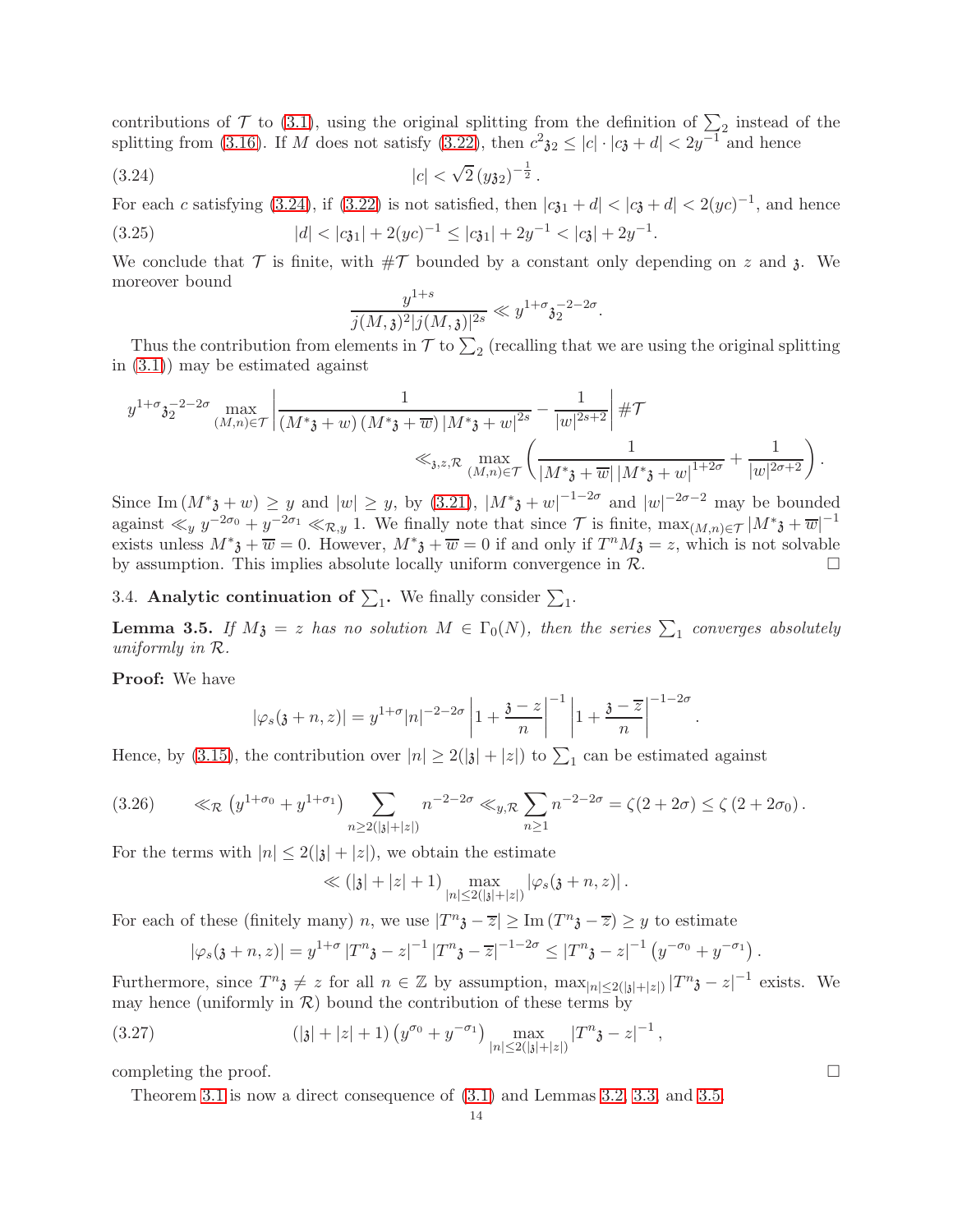### 4. PROPERTIES OF  $y\Psi_{2,N}$

<span id="page-14-0"></span>In this section, we explicitly compute the analytic continuation  $y\Psi_{2,N}(\mathfrak{z},z) := \mathcal{P}_{N,0}(\mathfrak{z},z)$  and investigate its properties. In particular, we show that it is modular and harmonic in both variables.

4.1. The term  $\Sigma_3$ . In this section, we evaluate the analytic continuation of  $\Sigma_3$ . To state the result, we let  $c_N := -6N^{-1} \prod_{p \mid N} (1 + p^{-1})^{-1} = -6/[\text{SL}_2(\mathbb{Z}) : \Gamma_0(N)].$ 

<span id="page-14-2"></span>**Proposition 4.1.** The analytic continuation of  $\sum_3$  to  $s = 0$  is explicitly given by

<span id="page-14-1"></span>(4.1) 
$$
\frac{c_N}{32} - 8\pi^3 \sum_{m \ge 1} m e^{2\pi i m_3} \left( \sum_{n \le 0} \sum_{\substack{c \ge 1 \\ N \mid c}} \frac{K(m, n; c)}{c^2} e^{-2\pi i n z} + \sum_{n \ge 1} \sum_{\substack{c \ge 1 \\ N \mid c}} \frac{K(m, n; c)}{c^2} e^{-2\pi i n \overline{z}} \right).
$$

This function is annihilated by  $\Delta_{0,z}$  and  $\Delta_{2,y}$ .

*Remark.* The fact that [\(4.1\)](#page-14-1) is annihilated by  $\Delta_{0,z}$  alternatively follows by Lemma [4.4.](#page-17-1)

**Proof of Proposition [4.1:](#page-14-2)** We first evaluate the second term in  $(3.2)$  for  $s = 0$ . Using the fact that  $\lim_{s\to 0} s\zeta(2s+1) = 1/2$ ,  $\Gamma(1/2) = \sqrt{\pi}$ , and  $\zeta(2) = \pi^2/6$ , it becomes

(4.2) 
$$
\frac{c_N}{\pi \lambda_2} \int_{\mathbb{R}} \varphi_0(t, z) dt.
$$

To compute the integral in [\(4.2\)](#page-14-3), we define more generally, for  $w_1 \in \mathbb{H} \cup -\mathbb{H}$ ,  $w_2 \in \mathbb{H}$ , and  $n \in \mathbb{Z}$ 

<span id="page-14-3"></span>
$$
g_n(w_1, w_2) := \int_{\mathbb{R}} (w_1 + t)^{-1} (w_2 + t)^{-1} e^{-2\pi int} dt.
$$

Shifting the path of integration to  $-isgn(n-1/2)\infty$ , the Residue Theorem yields

<span id="page-14-4"></span>(4.3) 
$$
g_n(w_1, w_2) = \begin{cases} 0 & \text{if } n \leq 0 \text{ and } w_1 \in \mathbb{H}, \\ 2\pi i (w_2 - w_1)^{-1} e^{2\pi i n w_1} & \text{if } n \leq 0 \text{ and } w_1 \in -\mathbb{H}, \\ 2\pi i (w_2 - w_1)^{-1} e^{2\pi i n w_2} & \text{if } n > 0 \text{ and } w_1 \in -\mathbb{H}, \\ 2\pi i (w_2 - w_1)^{-1} (e^{2\pi i n w_2} - e^{2\pi i n w_1}) & \text{if } n > 0 \text{ and } w_2 \neq w_1 \in \mathbb{H}, \\ -4\pi^2 n e^{2\pi i n w_1} & \text{if } n > 0 \text{ and } w_1 = w_2. \end{cases}
$$

Thus we in particular obtain

$$
\int_{\mathbb{R}} \varphi_0(t, z) dt = yg_0(-z, -\overline{z}) = \pi,
$$

and hence [\(4.2\)](#page-14-3) equals  $c_N / \mathfrak{z}_2$ , giving the first term in [\(4.1\)](#page-14-1).

Next we turn to the first term in [\(3.2\)](#page-8-3) with  $s = 0$ . To simplify the sums over m and n, we rewrite

$$
\int_{\mathbb{R}} \varphi_0(t, z) e^{-2\pi int} dt = yg_n(-z, -\overline{z}),
$$

$$
\int_{\mathbb{R}} \frac{1}{(\mathfrak{z} + w)^2} e^{-2\pi imw} dw = g_m(\mathfrak{z}, \mathfrak{z}).
$$

Plugging in  $(4.3)$  yields the sum over  $m > 0$  in  $(4.1)$ . This series converge absolutely locally uniformly on compact subsets of  $\mathbb{H} \times \mathbb{H}$  due to the exponential decay in  $\mathfrak{z}_2$  and y in the sums over m and n, respectively. Hence the function is harmonic in both  $\chi$  and  $z$  because it is termwise.  $\Box$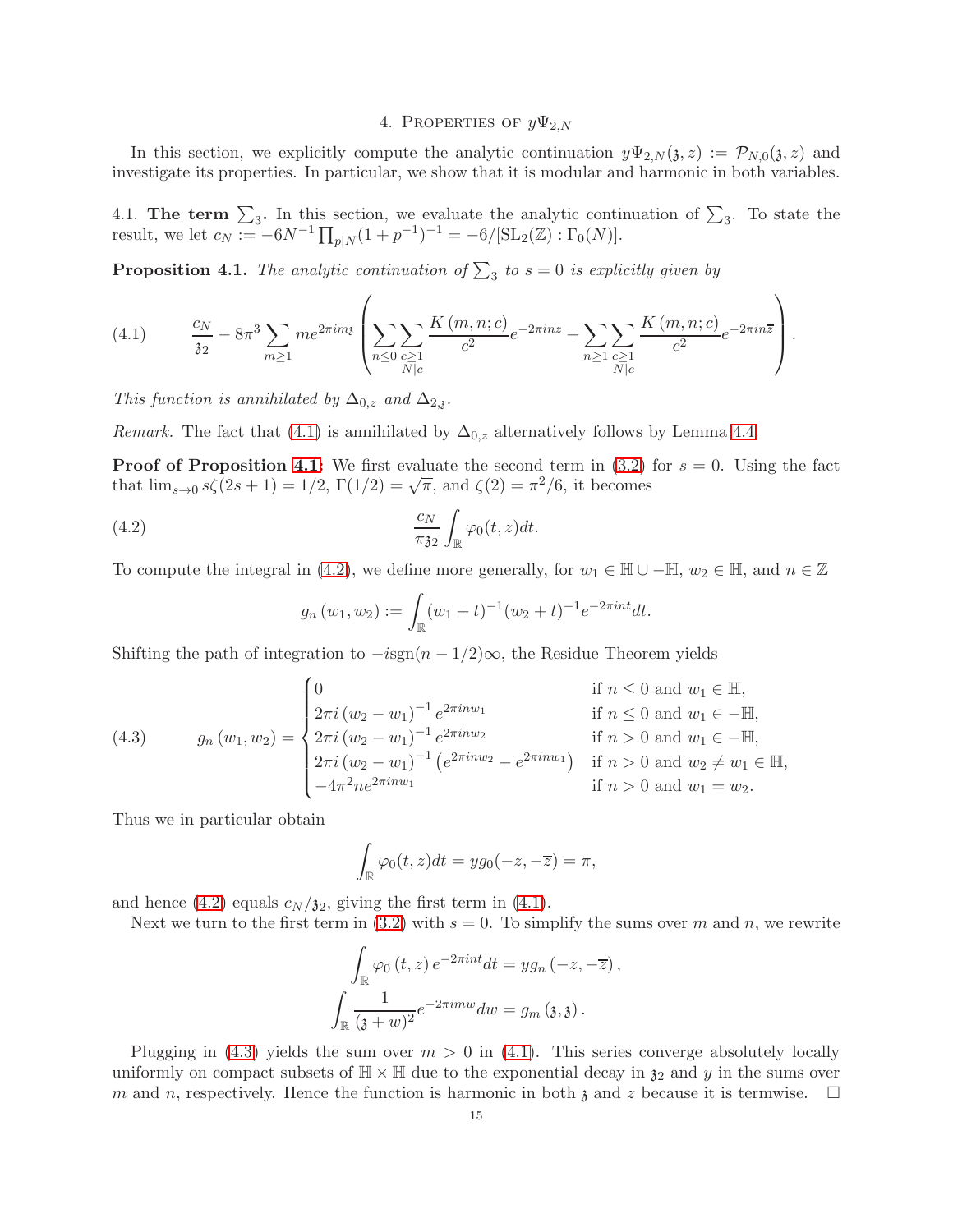4.2. The term  $\sum_2$ . We next consider  $\sum_2$  in [\(3.1\)](#page-8-2).

<span id="page-15-1"></span>**Proposition 4.2.** The series  $\sum_2$  with  $s = 0$  converges absolutely locally uniformly in  $\mathfrak{z}$  and  $z$  if  $M_3 = z$  is not solvable for  $M \in \Gamma_0(N)$  and is meromorphic as a function of  $\mathfrak z$  and harmonic as a function of z.

**Proof:** After rewriting, the series  $\sum_2$  with  $s = 0$  becomes

<span id="page-15-2"></span>(4.4) 
$$
i \sum_{\substack{M = \begin{pmatrix} a & b \\ c & d \end{pmatrix} \in \Gamma_0(N)}} \frac{\frac{1}{(M_3 - z)(\frac{a}{c} - z)} - \frac{1}{(M_3 - \overline{z})(\frac{a}{c} - \overline{z})}}{cj(M, \mathfrak{z})^3}.
$$

Each summand is meromorphic as a function of  $\chi$  and harmonic as a function of z. It hence suffices to prove locally uniform convergence in  $\mathfrak z$  and  $z$  to show that  $\sum_2$  has the desired properties. Since the argument for  $z$  is similar, we only prove the statement for  $\chi$ .

We begin by constructing local neighborhoods around each  $\mathfrak{z} \in \mathbb{H}$  for which  $M\mathfrak{z} = z$  with  $M \in \Gamma_0(N)$  does not have a solution. Since for each  $\mathfrak{z} \in \mathbb{H}$ ,  $\{M\mathfrak{z}|M \in \Gamma_0(N)\}$  is a lattice in  $\mathbb{H}$ ,  $\delta_z(\mathfrak{z}) = \delta_{z,N}(\mathfrak{z}) := \min_{M \in \Gamma_0(N)} |M\mathfrak{z} - z|$  exists. For  $\delta, V, R > 0$ , we then define the set

$$
\mathcal{N}_z(\delta,V,R):=\left\{\mathfrak{z}\in\mathbb{H}\bigg|\ \delta_z(\mathfrak{z})\geq \delta,\ \frac{R}{2}\leq |\mathfrak{z}|\leq 2R,\ \frac{V}{2}\leq \mathfrak{z}_2\leq 2V\right\}.
$$

We first claim that for every  $\tau_0 \in \mathbb{H}$  with  $\delta_z(\tau_0) \neq 0$ , there exists  $\delta > 0$  sufficiently small (depending on  $\tau_0$ ) such that for  $R = |\tau_0|$  and  $V = v_0$ , the set  $\mathcal{N}_z(\delta, V, R)$  is a neighborhood of  $\tau_0$ . In particular, we show that for  $\varepsilon > 0$  sufficiently small,  $\mathcal{N}_z(\delta, v_0, |\tau_0|)$  contains the ball of radius  $\varepsilon$  around  $\zeta = \tau_0$ . Firstly, if  $|\zeta - \tau_0| < \varepsilon$  for  $\varepsilon > 0$  sufficiently small, then the last two conditions required for elements of  $\mathcal{N}_z(\delta, V, R)$  are satisfied. It hence remains to show that for all  $M \in \Gamma_0(N)$   $|M_{\mathfrak{F}} - z| > \delta$  if  $\delta$  and  $\varepsilon$  are sufficiently small. To see this, we first note that  $\beta_z(\mathfrak{z}) := \min_{M \in \Gamma_0(N)} |\tau_0 - M^{-1}z| > 0$  exists and  $\beta_z(\mathfrak{z}) = 0$  if and only if  $\delta_z(\mathfrak{z}) = 0$ . If  $\varepsilon < \beta_z(\tau_0)$ , then the triangle inequality implies that

$$
|M\mathfrak{z}-z|=\left|\frac{j(M,\mathfrak{z})}{j(M,z)}\right| \left|\mathfrak{z}-M^{-1}z\right|\geq \left|\frac{j(M,\mathfrak{z})}{j(M,z)}\right|\left(\left|\tau_0-M^{-1}z\right|-\left|\mathfrak{z}-\tau_0\right|\right)\geq \left|\frac{j(M,\mathfrak{z})}{j(M,z)}\right|(\beta_z(\tau_0)-\varepsilon)\,.
$$

For  $c = 0$  this immediately gives that  $|M3 - z| \geq \beta_z(\tau_0) - \varepsilon$ , and hence, for  $\delta$  sufficiently small (depending on  $\tau_0$  but independent of M), we have  $|M3-z| > \delta$ . For  $c \neq 0$  we rewrite

(4.5) 
$$
\left| \frac{j(M, \mathfrak{z})}{j(M, z)} \right| = \frac{\left| \mathfrak{z} + \frac{d}{c} \right|}{|z + \frac{d}{c}|}.
$$

As  $d/c \to \pm \infty$ , [\(4.5\)](#page-15-0) converges to 1, while for  $d/c \to 0$ , (4.5) converges to  $|\frac{1}{2}\rangle z|$ . Thus (4.5) attains a minimum  $\mathcal{J}_z(\mathfrak{z}) := \min_{M \in \Gamma_0(N)} |j(M, \mathfrak{z})/j(M, z)| > 0$ . One sees directly that  $\mathcal{J}_z(\mathfrak{z})$  is continuous as a function of z, and hence, for  $|z - \tau_0| < \varepsilon$  satisfying  $\varepsilon < \beta_z(\tau_0)$  and  $\varepsilon < \mathcal{J}_z(\tau_0)$ , we have

<span id="page-15-0"></span>
$$
|M_{\mathfrak{F}}-z|\geq \left(\mathcal{J}_{z}\left(\tau_{0}\right)-\varepsilon\right)\left(\beta_{z}(\tau_{0})-\varepsilon\right)>0.
$$

Choosing  $\varepsilon$  and  $\delta$  sufficiently small (again, depending on  $\tau_0$  but independent of M), we conclude that  $|M_{\mathfrak{F}} - z| \geq \delta$  and hence  $\mathfrak{F} \in \mathcal{N}_z(\delta, v_0, |\tau_0|)$ . But then  $\mathcal{N}_z(\delta, v_0, |\tau_0|)$  contains the open ball around  $\tau_0$  of radius  $\varepsilon$ , and is hence a neighborhood of  $\tau_0$ .

We next claim that the series  $\sum_2$  converges uniformly in  $\mathcal{N}_z(\delta, V, R)$ . For this, we require a uniform bound for  $\sum_{M\in\Gamma_{\infty}\backslash\Gamma_0(N)}|j(M,\mathfrak{z})|^{-3-2\sigma}$ . Since this series is the termwise absolute value of the weight  $3 + 2\sigma$  Eisenstein series, it is well-known to be smaller than a uniform constant times the value with  $\mathfrak{z} = i$ . Thus [\(3.20\)](#page-12-2) implies that the contribution to  $\sum_{2}$  from the terms with  $|n| > |z| + 1/2 + 2/32$  may be bounded absolutely uniformly on any compact subset of H.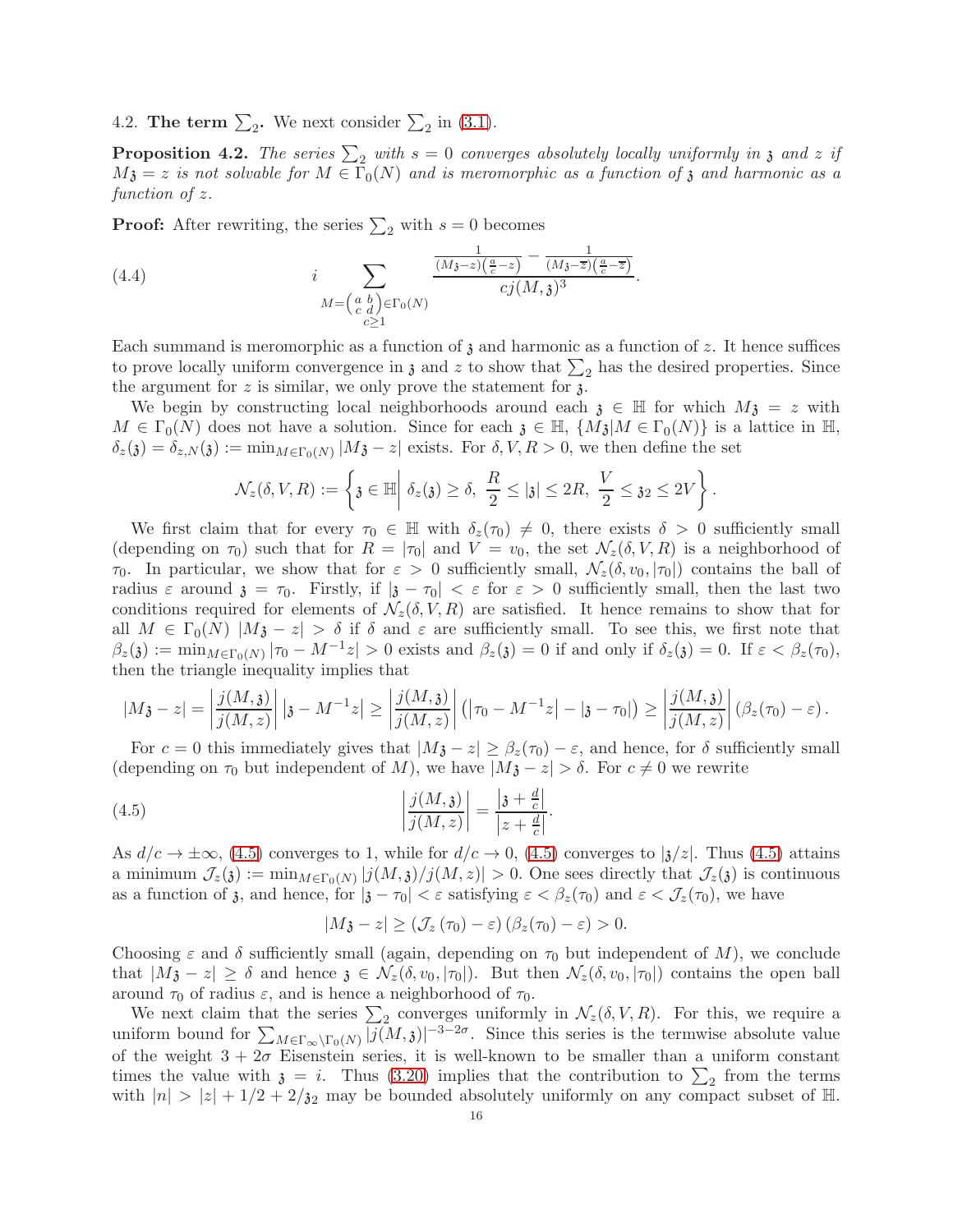Similarly, [\(3.23\)](#page-12-3) implies a uniform estimate on compact subsets for the contribution of the terms with  $|n| \le |z| + 1/2 + 2/\mathfrak{z}_2$  satisfying [\(3.22\)](#page-12-1).

It hence remains to uniformly estimate the sum of the absolute value of those  $(M, n) \in \mathcal{T}$  for  $\mathfrak{z} \in \mathcal{N}_z(\delta, V, R)$ . We begin by bounding

$$
y\sum_{(M,n)\in\mathcal{T}}\left|\frac{1}{(M^*\mathfrak{z}+w)\,(M^*\mathfrak{z}+\overline{w})}-\frac{1}{|w|^2}\right|\leq y\sum_{(M,n)\in\mathcal{T}}\frac{1}{|M^*\mathfrak{z}+w|\,|M^*\mathfrak{z}+\overline{w}|}+y\sum_{(M,n)\in\mathcal{T}}\frac{1}{|w|^2}.
$$

Since  $|w| \geq y$  by [\(3.21\)](#page-12-0), the second sum is bounded by

$$
y \sum_{(M,n)\in\mathcal{T}} \frac{1}{|w|^2} \le \frac{1}{y} \#\mathcal{T}.
$$

For the first sum, we use the inequalities  $|M^*_{\mathfrak{z}} + w| \geq \text{Im}(M^*_{\mathfrak{z}} + w) \geq y$  and

$$
|M^*\mathfrak{z} + \overline{w}| \ge \min_{(M,n)\in\mathcal{T}} |M^*\mathfrak{z} + \overline{w}| \ge \delta_z(\mathfrak{z}) \ge \delta
$$

to obtain

$$
y \sum_{(M,n)\in\mathcal{T}} \frac{1}{|M^*\mathfrak{z}+w|\,|M^*\mathfrak{z}+\overline{w}|} \leq \frac{1}{\delta} \#\mathcal{T}.
$$

Thus

$$
y \sum_{(M,n)\in\mathcal{T}} \left| \frac{1}{(M^*\mathfrak{z}+w) (M^*\mathfrak{z}+\overline{w})} - \frac{1}{|w|^2} \right| \leq #\mathcal{T}\left(\frac{1}{\delta}+\frac{1}{y}\right) \ll_{\delta,y} #\mathcal{T}.
$$

We next note that

<span id="page-16-0"></span>
$$
\#\mathcal{T} \ll \left(|z| + 1 + \frac{1}{32}\right) \#\left\{M \in \Gamma_{\infty} \backslash \Gamma_0(N) \middle| |M^*3| > \frac{y}{2}\right\}.
$$

However, [\(3.24\)](#page-13-1) and [\(3.25\)](#page-13-2) imply that

(4.6) 
$$
\#\left\{M \in \Gamma_{\infty} \backslash \Gamma_0(N) \middle| |M^*3| > \frac{y}{2}\right\} \ll (32y)^{-\frac{1}{2}} \left( (32y)^{-\frac{1}{2}} |3| + y^{-1} \right).
$$

Since the right-hand side of [\(4.6\)](#page-16-0) is continuous in  $|\mathfrak{z}|$  and  $\mathfrak{z}_2$ , it may be uniformly bounded on  $\mathcal{N}_z(\delta, V, R)$ . This implies absolute locally uniform convergence of  $\sum_{\alpha}$ , as desired.  $\mathcal{N}_z(\delta, V, R)$ . This implies absolute locally uniform convergence of  $\sum_2$ , as desired.

4.3. The term  $\sum_1$ . We next investigate the properties of the analytic continuation of  $\sum_1$  to  $s = 0$ .

<span id="page-16-2"></span>**Proposition 4.3.** The series  $\sum_1$  with  $s = 0$  converges locally uniformly in  $\mathfrak z$  and  $z$  for which  $M_3 = z$  is not solvable with  $M \in \Gamma_0(N)$  and is meromorphic as a function of z and harmonic as a function of z.

**Proof:** For  $s = 0$ , the series  $\sum_1$  becomes

(4.7) 
$$
2\sum_{n\in\mathbb{Z}}\varphi_0(\mathfrak{z}+n,z) = -i\sum_{n\in\mathbb{Z}}\left(\frac{1}{\mathfrak{z}+n-z} - \frac{1}{\mathfrak{z}+n-\overline{z}}\right).
$$

Each term in  $(4.7)$  is holomorphic as a function of z and harmonic as a function of z. We again only prove locally uniform convergence in  $\chi$  and leave the analoguous argument for  $z$  to the reader. Noting that, for every  $\mathfrak{z} \in \mathcal{N}_z(\delta, V, R)$ , the inequality

<span id="page-16-1"></span>
$$
\max_{|n| \le 2(|\mathfrak{z}| + |z|)} \frac{1}{|T^n \mathfrak{z} - z|} \le \frac{1}{\delta}
$$

is satisfied, one obtains a uniform bound by  $(3.26)$  and  $(3.27)$ .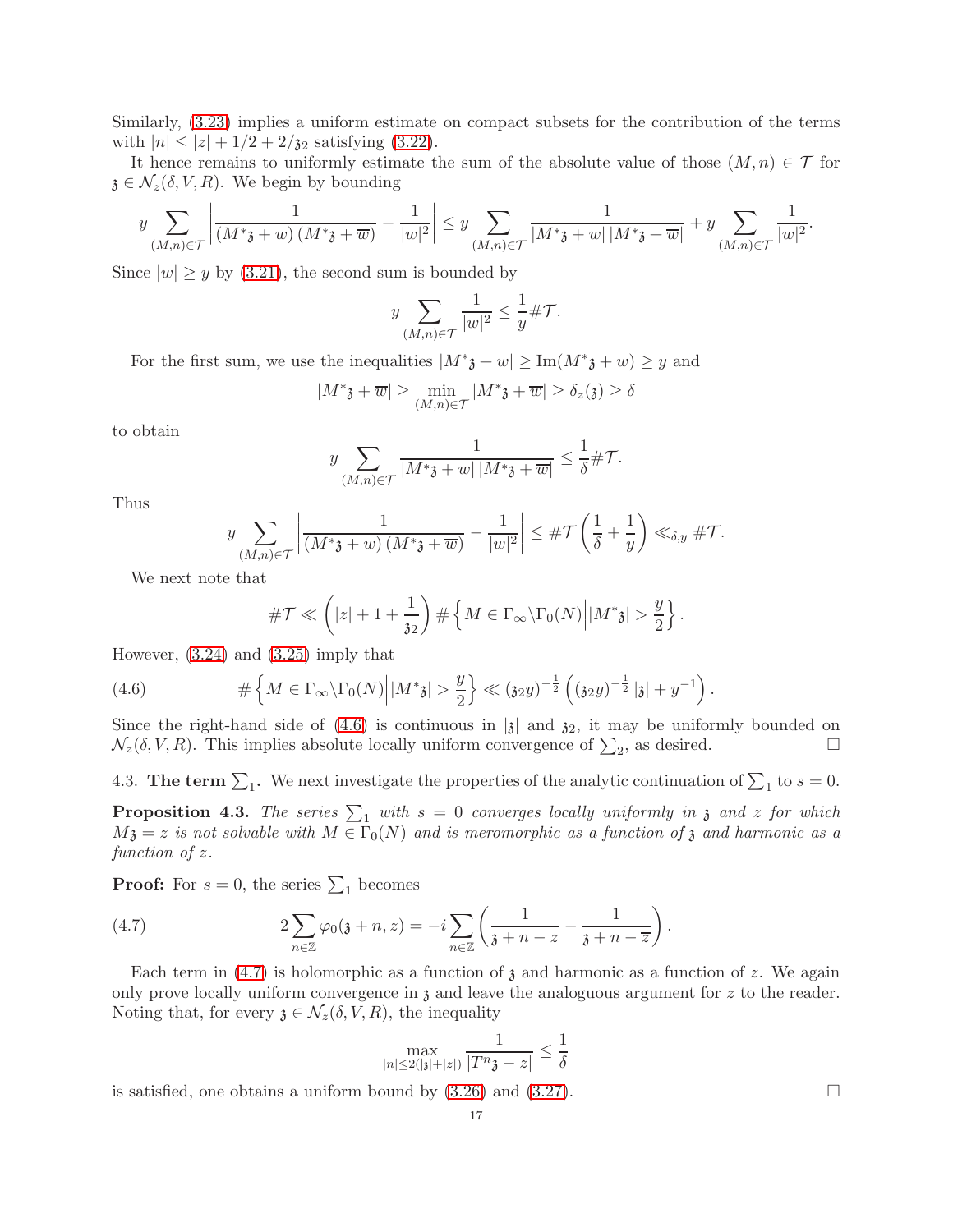4.4. Image under  $\xi_{0,z}$ . As mentioned in the introduction, we obtain the principal part condition from the Riemann–Roch Theorem via a pairing of Bruinier and Funke [\[7\]](#page-27-2). This pairing is between weight 2k cusp forms and weight  $2 - 2k$  polar harmonic Maass forms which map to cusp forms under the operator  $\xi_{2k,z}$  in the splitting [\(2.1\)](#page-5-0). For this reason, it is important to compute the image of  $y\Psi_{2,N}(\mathfrak{z}, z)$  under  $\xi_{0,z}$  and prove that it is a cusp form, as we do in this section.

For s, s' with real parts > 1 and  $\tau_0, z_0 \in \mathbb{H}$ , we additionally require the functions

$$
P_{N,s,s'}(\mathfrak{z},\tau_0,z,z_0):=\sum_{M\in\Gamma_0(N)}\frac{1}{j(M,\mathfrak{z})^2|j(M,\tau_0)|^s(M\mathfrak{z}-\overline{z})^2|M\tau_0-\overline{z}_0|^{s'}}.
$$

Petersson [\[19\]](#page-27-9) studied related functions on  $\Gamma(N)$ ; one obtains  $P_{N,s,s'}$  by taking a trace of Peters-son's functions. Section 4 of [\[19\]](#page-27-9) then implies that  $P_{N,s,s'}(\mathfrak{z}, \tau_0, z, z_0)$  has an analytic continuation to  $s' = s = 0$  which is independent of  $\tau_0$  and  $z_0$ , denoted here by  $\Phi_N(\mathfrak{z}, z)$ .

<span id="page-17-1"></span>**Lemma 4.4.** We have  $z \mapsto y\Psi_{2,N}(\mathfrak{z}, z) \in \mathbb{H}_0^{\text{cusp}}$  $_0^{\text{cusp}}(N)$  with

(4.8) 
$$
\xi_{0,z}(y\Psi_{2,N}(\mathfrak{z},z)) = \Phi_N(z,\mathfrak{z}).
$$

Proof: A direct calculation gives

<span id="page-17-3"></span>
$$
\frac{\partial}{\partial \overline{z}}\left(y^{1+s}\left(M\mathfrak{z}-\overline{z}\right)^{-(1+s)}\right)=\frac{i}{2}(1+s)y^s\left(M\mathfrak{z}-\overline{z}\right)^{-(2+s)}\left(M\mathfrak{z}-z\right).
$$

Thus, using locally uniform convergence in  $\overline{z}$ , which can be shown by an argument similar to the proofs of Propositions [4.1,](#page-14-2) [4.2,](#page-15-1) and [4.3,](#page-16-2)

(4.9) 
$$
\frac{\partial}{\partial \overline{z}} \mathcal{P}_{N,s}(\mathfrak{z},z) = \frac{i}{2} (1+s) y^s P_{N,2s,2s}(\mathfrak{z},\mathfrak{z},z,z).
$$

Taking the analytic continuation of both sides of  $(4.9)$  to  $s = 0$ , we conclude that

<span id="page-17-2"></span>
$$
\frac{\partial}{\partial \overline{z}}(y\Psi_{2,N}(\mathfrak{z},z))=\frac{i}{2}\Phi_N(\mathfrak{z},z).
$$

By conjugating both  $P_{N,s,s'}$  and s and then using (23) of [\[23\]](#page-27-1) to switch the role of the variables, we conclude that

$$
\Phi_N(\mathfrak{z},z)=\overline{\Phi_N(z,\mathfrak{z})},
$$

implying [\(4.8\)](#page-17-3). Finally, by Satz 2 of [\[19\]](#page-27-9),  $\Phi_N(z, \mathfrak{z})$  is a cusp form, giving the final claim.

## <span id="page-17-0"></span>5. EXPANSIONS OF  $y\Psi_{2,N}(\mathfrak{z},z)$  in Other cusps and limiting behavior towards the cusps and the proof of Theorem [1.3](#page-3-0)

In this section, we determine the principal parts of  $z \mapsto y\Psi_{2,N}(\mathfrak{z}, z)$  and then construct a basis of  $\mathbb{H}_0^{\text{cusp}}$  $\binom{0}{0}$  by applying differential operators to  $y\Psi_{2,N}(\mathfrak{z},z)$  in the **z** variable. For this, we show that  $y\Psi_{2,N}(\mathfrak{z},z)$  is the  $k=1$  analogue of  $y^{2k-1}\Psi_{2k,N}(\mathfrak{z},z)$  in the sense that their principal parts are as expected if  $k = 1$ . Before stating the proposition, we note that the principal parts coming from the meromorphic parts of  $(2iy)^{2k-1}\Psi_{2k,N}(\mathfrak{z},z)$  were computed as a special case of (50) of [\[23\]](#page-27-1); we expound further upon this analogy in Lemma [5.5.](#page-23-0)

<span id="page-17-4"></span>**Proposition 5.1.** If z is an elliptic fixed point, then  $z \mapsto y\Psi_{2,N}(\mathfrak{z}, z)$  vanishes identically. If  $\mathfrak{z} \in \mathbb{H}$  is not an elliptic fixed point, then, for every  $M \in \Gamma_0(N)$ ,  $y\Psi_{2,N}(\mathfrak{z},z)$  has principal part  $\frac{j(M,\overline{3})}{2a_2j(M,\overline{3})}X^{-1}_{M_3}(z)$  around  $z=M_3$  and is bounded towards all cusps.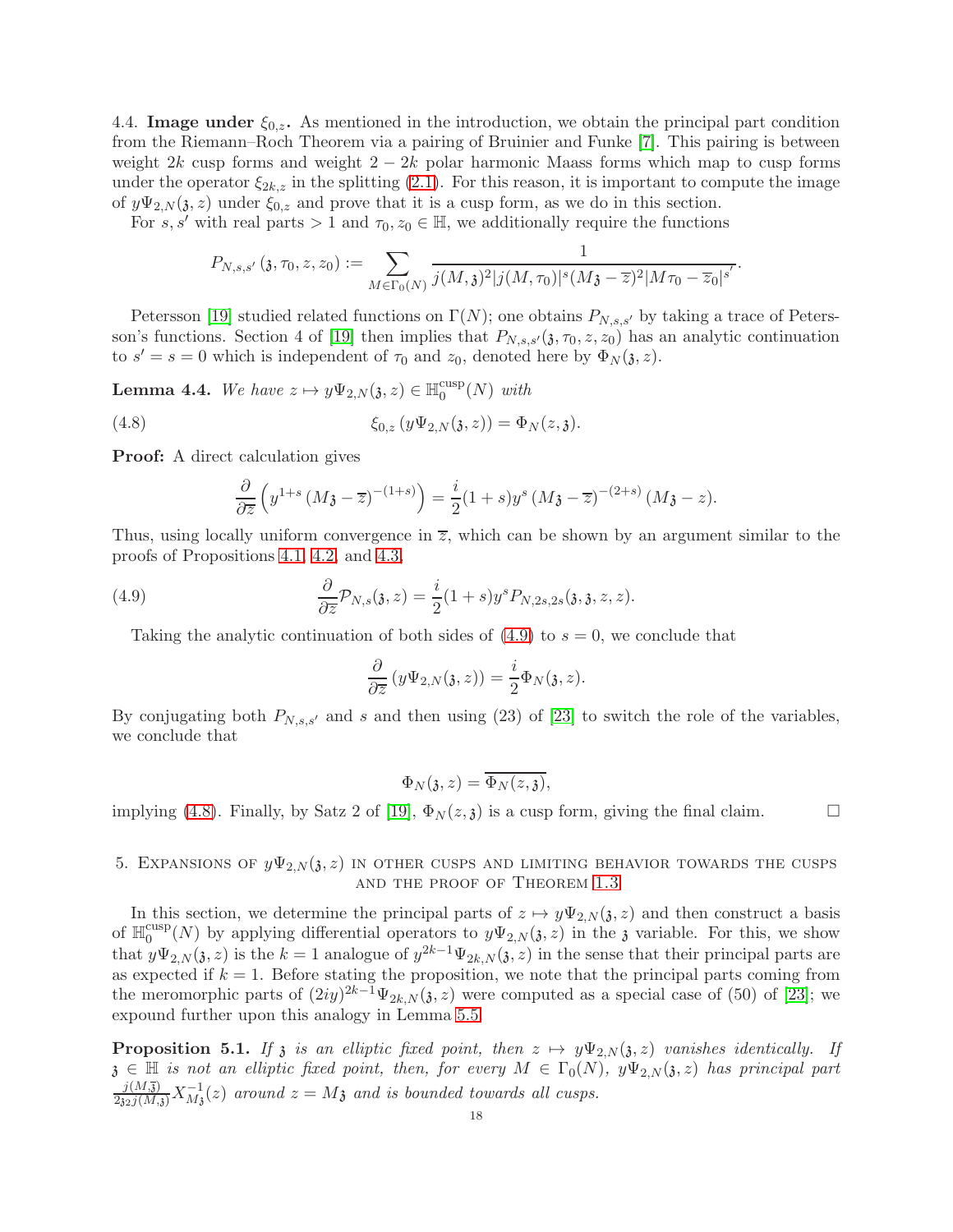To see the statement for an elliptic fixed point  $\mathfrak{z}$ , we rewrite each element in the sum over  $\Gamma_0(N)$ in the definition of  $\mathcal{P}_{N,s}$  as  $ME^r$  with  $M \in \Gamma_0(N)/\Gamma_s$ , with E generating  $\Gamma_s$  and r running (mod  $2\omega_i$ ). The sum over r then becomes

$$
\sum_{r \pmod{2\omega_{\mathfrak{z}}}} j(E^r, \mathfrak{z})^{-2} |j(E^r, \mathfrak{z})|^{-2s} = \sum_{r \pmod{2\omega_{\mathfrak{z}}}} e^{\frac{2\pi ir}{\omega_{\mathfrak{z}}}} = \begin{cases} 0 & \text{if } \omega_{\mathfrak{z}} \neq 1, \\ 2 & \text{if } \omega_{\mathfrak{z}} = 1, \end{cases}
$$

where we used (26) of [\[23\]](#page-27-1) (note that here  $a = -1$ ) to evaluate  $j(E^r, \mathfrak{z})^2 = e^{-\frac{2\pi ir}{\omega_{\mathfrak{z}}}}$ . Thus  $\mathcal{P}_{N,s}$ vanishes if  $\delta$  is an elliptic fixed point, and hence its analytic continuation is simply the zero function.

 $\sum_1$  and  $\sum_2$  for which  $M_3 = z$ , since  $\sum_3$  converges for all  $\mathfrak{z}, z \in \mathbb{H}$ . Furthermore, by determining If  $\lambda$  is not an elliptic fixed point, then the possible poles of  $y\Psi_{2,N}(\lambda, z)$  come from the terms in terms of [\(4.4\)](#page-15-2) and [\(4.7\)](#page-16-1) which contribute to the pole, a direct calculation yields that the residue of the principal part at  $z = M_3$  must be  $i/j(M,3)^2$ . From this, one concludes that the principal part is  $\frac{j(M,\overline{j})}{2j_2j(M,\overline{j})}X^{-1}_{M\overline{j}}(z)$ .

In order to prove Proposition [5.1,](#page-17-4) it hence remains to determine the growth of  $y\Psi_{2,N}(3, z)$  as z approaches a cusp. This is proven in a series of lemmas.

5.1. Cusp expansions. In this section we rewrite the function  $\mathcal{P}_{N,s}$  in order to understand the behavior if z is close to a cusp  $\alpha/\gamma$ , with  $\gamma|N, \gamma \neq N$ , and  $(\alpha, N) = 1$ . Letting  $L := \begin{pmatrix} \alpha & \beta \\ \gamma & \delta \end{pmatrix}$  with  $\alpha\delta \equiv 1 \pmod{N}$ , it is easy to see that

$$
\mathcal{P}_{N,s}\left(\mathfrak{z},Lz\right)=\sum_{M\in L^{-1}\Gamma_{0}(N)}\frac{\varphi_{s}\left(M\mathfrak{z},z\right)}{j\left(M,\mathfrak{z}\right)^{2}\left|j\left(M,\mathfrak{z}\right)\right|^{2s}}.
$$

Hence, for  $\sigma > -1/4$ , the behavior of (the analytic continuation of)  $\mathcal{P}_{N,s}$  as z approaches the cusp  $L(i\infty)$  may be determined by taking  $z \to i\infty$  on (the analytic continuation of) the right-hand side.

To determine this continuation, we decompose as in [\(3.1\)](#page-8-2) and denote the corresponding sums by  $\sum_{1} (\alpha, \gamma), \sum_{2} (\alpha, \gamma),$  and  $\sum_{3} (\alpha, \gamma)$ . Note, that since  $\gamma \neq N$ ,  $\sum_{1} (\alpha, \gamma)$  cannot occur. Moreover  $\sum_{2}$ ( $\alpha$ ,  $\gamma$ ) is treated analogously to  $\sum_{2}$ , and in particular converges uniformly for  $-1/2 < \sigma_0 \le \sigma \le$  $\sigma_1$  under the assumption that  $M_{\mathfrak{F}} = z$  is not solvable in  $L^{-1}\Gamma_0(N)$ . Thus, if  $\sigma > -1/2$ , we may directly compute the Fourier expansion of  $\sum_2(\alpha, \gamma)$  for y sufficiently large to determine the growth towards the cusp  $\alpha/\gamma$ . We do so in the proof of Lemma [5.4.](#page-20-0)

We are thus left to consider  $\sum_{3}(\alpha, \gamma)$ . A direct calculation shows that

$$
L^{-1}\Gamma_0(N) = \left\{ \begin{pmatrix} a & b \\ c & d \end{pmatrix} \in SL_2(\mathbb{Z}) \middle| c \equiv -a\alpha\gamma \pmod{N} \right\}.
$$

It is not hard to see that the *cusp width* of  $\alpha/\gamma$ , the minimal  $\ell$  such that  $\Gamma^{\ell}_{\infty}$  acts on  $L^{-1}\Gamma_0(N)$ from the left, is  $\ell = \ell_{\varrho} := \frac{N/\gamma}{(N/\gamma)^2}$  $\frac{N/\gamma}{(N/\gamma,\gamma)}$ . Moreover  $\Gamma_{\infty}$  acts on  $L^{-1}\Gamma_0(N)$  from the right. Thus we obtain, as in Section [3.2,](#page-8-4)

<span id="page-18-0"></span>(5.1) 
$$
\sum_{3}(\alpha,\gamma) = 2\ell^{-1-s} \sum_{n \in \mathbb{Z}} \int_{\mathbb{R}} \varphi_{s}\left(t,\frac{z}{\ell}\right) e^{-2\pi int} dt
$$

$$
\times \sum_{m \in \mathbb{Z}} \int_{\mathbb{R}} \left(1+\omega\right)^{-2-s} \left(\frac{z}{\ell}+\omega\right)^{-s} e^{-2\pi imw} dw \sum_{c \ge 1} c^{-2-2s} K_{\alpha,\gamma}(m,n;c),
$$

where  $K_{\alpha,\gamma}$  is defined in [\(2.2\)](#page-6-1).

We next prove that the analogue of [\(3.9\)](#page-9-4) holds. For this, we write  $K_{\alpha,\gamma}$  in terms of the classical Kloosterman sums. To state the resulting identity, we require the natural splitting  $\ell = \ell_1 \ell_2$  with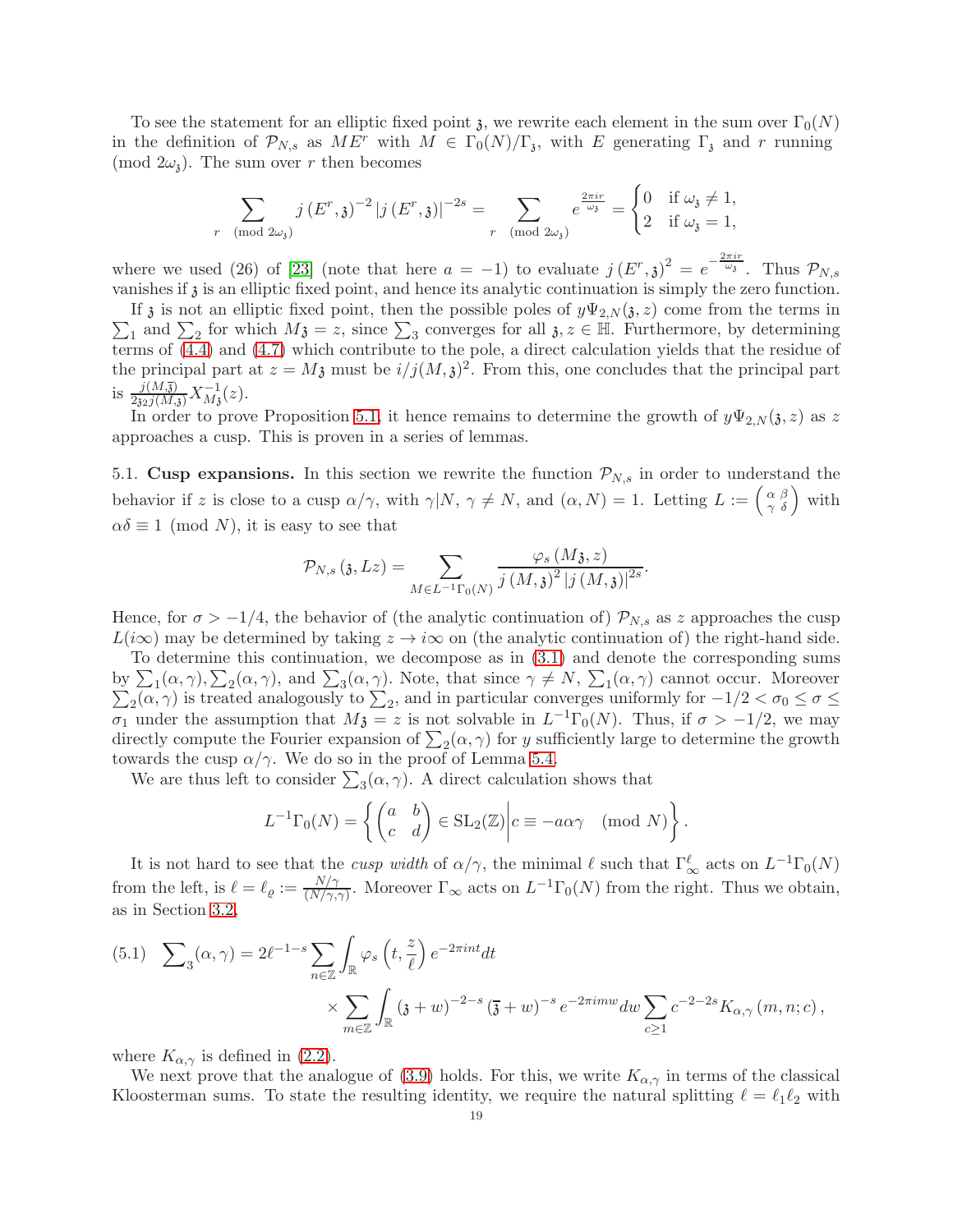$\ell_1 | \gamma^{\infty}$  and  $(\ell_2, \gamma) = 1$ , where  $\ell_1 | \gamma^{\infty}$  means that there exists  $n \in \mathbb{N}_0$  such that  $\ell_1 | \gamma^n$ . A straightforward calculation then shows the following.

<span id="page-19-0"></span>Lemma 5.2. We have

$$
K_{\alpha,\gamma}(m,n;c) = \frac{1}{N_1} e_{\ell_2} \left( -\left[ \ell_1 \gamma \alpha \right]_{\ell_2} n \right) \sum_{r \pmod{N_1}} e_{N_1} \left( r \left[ \ell_2 \alpha \right]_{N_1} \frac{c}{\gamma} \right) K \left( \ell_1 \left[ \ell_2 \right]_{\ell_1 c} m, n + \frac{\ell_1 c}{N_1} r; \ell_1 c \right),
$$

where  $N/\gamma = N_1 \ell_2$ , and  $[a]_b$  denotes the inverse of a (mod b).

From Lemma [5.2,](#page-19-0) the analogue of [\(3.9\)](#page-9-4) then follows easily and we can argue as before for the terms  $(m, n) \neq (0, 0)$ .

We finally rewrite the contribution from  $m = n = 0$  in a form which yields its analytic continuation to  $s = 0$ . In order to state the result, we let  $\ell_1 \gamma = A_1 A_2$ , with  $A_1 | N_1^{\infty}$  and  $(A_2, N_1) = 1$ and denote the Möbius function by  $\mu.$ 

<span id="page-19-4"></span>**Lemma 5.3.** The analytic continuation to  $\sigma > -1/2$  of the  $m = n = 0$  term in  $\sum_{3}(\alpha, \gamma)$  exists and equals

<span id="page-19-3"></span>
$$
(5.2) \quad -\frac{2\sqrt{\pi}}{1+s} \ell^{1+s} \frac{\Gamma(\frac{1}{2}+s)}{\Gamma(1+s)} s \mathfrak{z}_2^{-1-2s} \frac{A_1}{N_1 \phi(\ell_2 A_1)} \frac{\zeta(2s+1)}{\zeta(2s+2)} \int_{\mathbb{R}} \varphi_s \left( t, \frac{z}{\ell} \right) dt \times \sum_{g \mid \frac{N}{\gamma}} \mu(g) \frac{\phi(g\gamma \ell)}{(g\gamma \ell)^{2+2s}} \prod_{p \mid g\gamma \ell} \frac{1}{1-p^{-2-2s}}.
$$

**Proof:** A direct calculation shows that  $K_{\alpha,\gamma}(0,0;c)$  vanishes unless  $(c, N) = \gamma$ , in which case it equals

$$
K_{\alpha,\gamma}(0,0;c) = \frac{A_1}{N_1} \phi\left(\frac{A_2c}{\gamma}\right).
$$

Using [\(3.10\)](#page-10-1) and letting  $c \mapsto c\gamma$ , we then easily obtain that the  $m = n = 0$  term in  $\sum_{3} (\alpha, \gamma)$  equals

(5.3) 
$$
-\frac{2\ell^{-1-s}\sqrt{\pi}}{1+s}\frac{\Gamma(\frac{1}{2}+s)}{\Gamma(1+s)}s\mathfrak{z}_2^{-1-2s}\frac{A_1}{N_1}\sum_{\substack{c\geq 1\\(c,\frac{N}{\gamma})=1}}\frac{\phi(A_2c)}{(c\gamma)^{2+2s}}\int_{\mathbb{R}}\varphi_s\left(t,\frac{z}{\ell}\right)dt.
$$

We next rewrite the sum over  $c$  as

<span id="page-19-2"></span>
$$
\sum_{\substack{c\geq 1\\(c,\frac{N}{\gamma})=1}}\frac{\phi(A_2c)}{(c\gamma)^{2+2s}}=\frac{\ell^{2+2s}}{\phi(A_1\ell_2)}\sum_{\substack{c\geq 1\\(c,\frac{N}{\gamma})=1}}\frac{\phi(A_2c)\phi(A_1\ell_2)}{(c\gamma\ell)^{2+2s}}.
$$

One easily checks that  $(A_2c, A_1\ell_2) = 1$  and then uses the multiplicativity of  $\phi$  together with  $A_1A_2\ell_2 = \gamma \ell$  to rewrite the right-hand side as

<span id="page-19-1"></span>
$$
(5.4) \quad \frac{\ell^{2+2s}}{\phi(A_{1}\ell_{2})} \sum_{\substack{c \geq 1 \\ (c,\frac{N}{\gamma})=1}} \frac{\phi(c\gamma\ell)}{(c\gamma\ell)^{2+2s}} = \frac{\ell^{2+2s}}{\phi(A_{1}\ell_{2})} \sum_{\substack{c \geq 1 \\ \gamma \ell | c}} \frac{\phi(c)}{c^{2+2s}} = \frac{\ell^{2+2s}}{\phi(A_{1}\ell_{2})} \sum_{\substack{c \geq 1 \\ \gamma \ell | c}} \sum_{\substack{g \geq 1 \\ g \mid (\frac{c}{\gamma\ell}, \frac{N}{\gamma})}} \mu(g) \frac{\phi(c)}{c^{2+2s}}.
$$

Here the last equality holds by the well-known identity

$$
\sum_{g|n} \mu(g) = \begin{cases} 1 & \text{if } n = 1, \\ 0 & \text{if } n > 1. \end{cases}
$$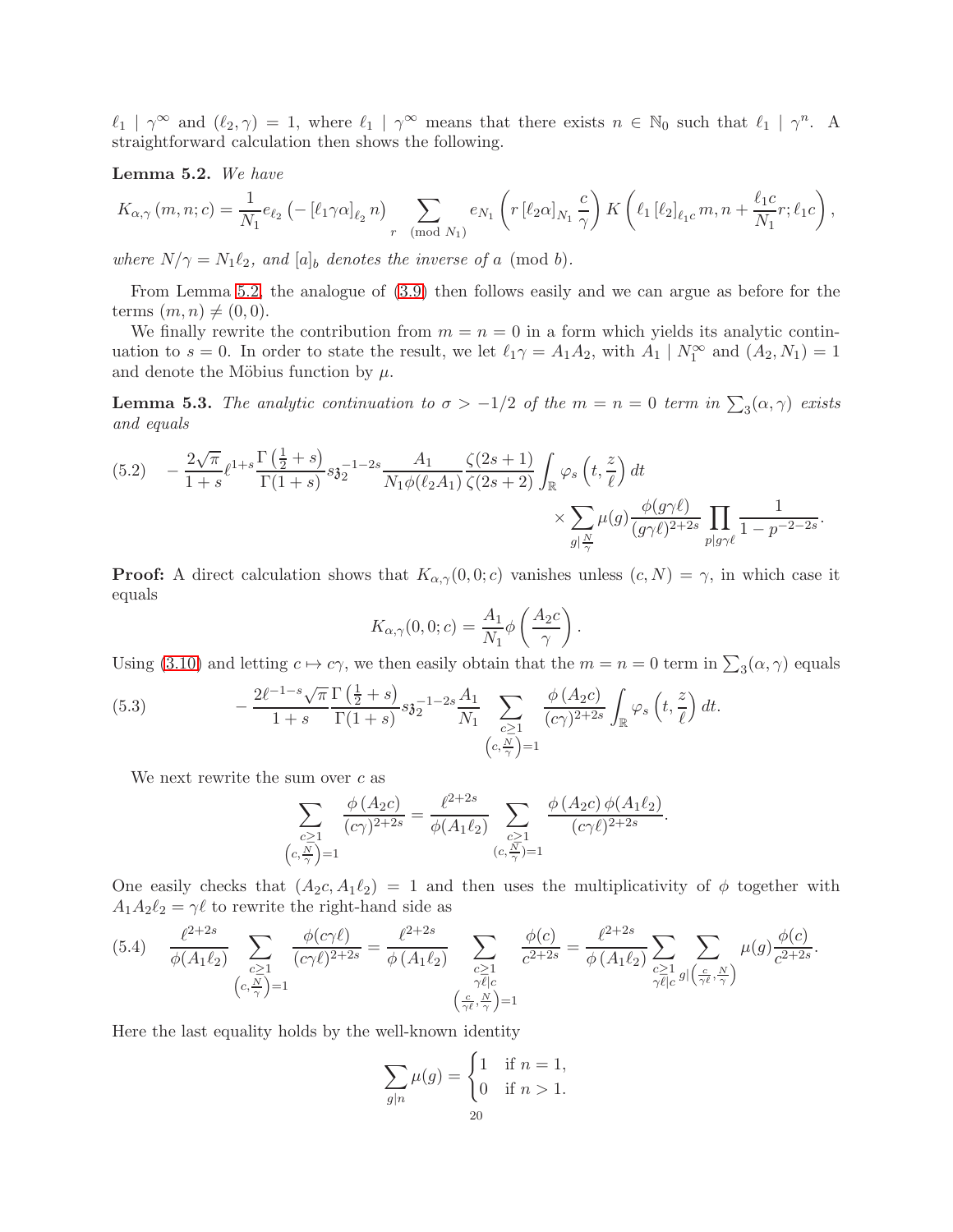Reversing the order of summation then yields that the right-hand side of [\(5.4\)](#page-19-1) equals

$$
\frac{\ell^{2+2s}}{\phi(A_1\ell_2)}\sum_{g|\frac{N}{\gamma}}\mu(g)F(g\gamma\ell,2+2s),
$$

where  $F(N, s)$  is defined in [\(3.11\)](#page-10-3). Using [\(3.12\)](#page-10-4), [\(5.3\)](#page-19-2) hence becomes [\(5.2\)](#page-19-3), completing the proof. П

5.2. Behavior towards the cusps. We are now ready to determine the growth as  $z$  approaches a cusp. For this we compute the Fourier expansion of  $z \mapsto y\Psi_{2,N}(\mathfrak{z}, z)$ .

<span id="page-20-0"></span>**Lemma 5.4.** For  $L \in SL_2(\mathbb{Z})$ , consider the cusp  $L(i\infty) = \alpha/\gamma$  with  $\gamma \mid N$  and  $(\alpha, N) = 1$ , and let  $v_0 > 0$ . Then, for  $x_L + iy_L = z_L := Lz$  satisfying  $2v_0 < y_2 < y - 1/v_0$ , we have

<span id="page-20-1"></span>
$$
y_L \Psi_{2,N} \left( \mathfrak{z}, z_L \right) = 2\pi \delta_{\frac{\alpha}{\gamma},\infty} \left( \sum_{n\geq 0} e^{-2\pi i n \mathfrak{z}} e^{2\pi i n z} + \sum_{n\geq 1} e^{2\pi i n \mathfrak{z}} e^{-2\pi i n \overline{z}} \right) + 4\pi^2 \sum_{c\geq 1} c^{-1} \sum_{n\geq 1} n^{-\frac{1}{2}} e^{\frac{2\pi i n z}{\ell}} \sum_{m\geq 1} m^{\frac{1}{2}} e^{2\pi i m \mathfrak{z}} K_{\alpha,\gamma}(m, -n; c) I_1 \left( \frac{4\pi \sqrt{mn}}{c \ell} \right) + 4\pi^2 \sum_{c\geq 1} c^{-1} \sum_{n\geq 1} n^{-\frac{1}{2}} e^{-\frac{2\pi i n \overline{z}}{\ell}} \sum_{m\geq 1} m^{\frac{1}{2}} e^{2\pi i m \mathfrak{z}} K_{\alpha,\gamma}(m, n; c) J_1 \left( \frac{4\pi \sqrt{mn}}{c \ell} \right) + \frac{c_N}{32} - \frac{8\pi^3}{\ell} \sum_{m\geq 1} m e^{2\pi i m \mathfrak{z}} \sum_{c\geq 1} \frac{K_{\alpha,\gamma}(m, 0; c)}{c^2}.
$$

In particular,

$$
\lim_{z \to \frac{\alpha}{\gamma}} y \Psi_{2,N}(\mathfrak{z}, z) = \frac{c_N}{\mathfrak{z}_2} + 2\pi \delta_{\frac{\alpha}{\gamma}, \infty} - \frac{8\pi^3}{\ell} \sum_{m \ge 1} m e^{2\pi i m \mathfrak{z}} \sum_{c \ge 1} \frac{K_{\alpha, \gamma}(m, 0; c)}{c^2}.
$$

**Proof:** One determines [\(5.5\)](#page-20-1) by computing the Fourier expansion of the analytic continuation to  $s = 0$  of each of the sums  $\sum_{1} (\alpha, \gamma)$ ,  $\sum_{2} (\alpha, \gamma)$ , and  $\sum_{3} (\alpha, \gamma)$  in the splitting analogous to [\(3.1\)](#page-8-2) for the coset  $L^{-1}\Gamma_0(N)$ . The behavior towards the cusp  $\alpha/\gamma$  then follows by taking the limit  $z \to i\infty$ termwise. The sum  $\sum_{1} (\alpha, \gamma)$  vanishes unless  $L \in \Gamma_0(N)$ . For  $\sum_{3} (\alpha, \gamma)$  we plug  $s = 0$  into the  $(m, n) \neq (0, 0)$  terms of [\(5.1\)](#page-18-0) and note that by Lemma [5.3](#page-19-4) the contribution from  $m = n = 0$  is  $c_N(\gamma)/\mathfrak{z}_2$ , where  $c_N(\gamma)$  is some constant. However, observing that, by Propositions [4.1,](#page-14-2) [4.2,](#page-15-1) and [4.3,](#page-16-2)  $\mathfrak{z} \mapsto y\Psi_{2,N}(\mathfrak{z}, z) - c_N/\mathfrak{z}_2$  is meromorphic for every  $z \in \mathbb{H}$ , we conclude that  $c_N(\gamma) = c_N$ .

Since the proofs of the Fourier expansions for  $\sum_2(\alpha, \gamma)$  and for the limit of  $\sum_3(\alpha, \gamma)$  at different cusps are similar, we only consider the cusp i $\infty$ . In order to compute the expansions for  $\sum_{i=1}^{\infty}$  and  $\sum_2$ , we note that the assumption on y and  $\mathfrak{z}_2$  implies that  $y > \text{Im}(M_3)$  for all  $M \in \Gamma_0(N)$ . This follows because, for  $M \in \Gamma_{\infty}$ , we have  $\text{Im}(M_{\mathbf{\hat{3}}}) = \mathbf{3}_2 < y$  and for  $M = \begin{pmatrix} a & b \\ c & d \end{pmatrix}$  with  $c \neq 0$ , we have

Im(M3) = 
$$
\frac{32}{|c3 + d|^2} \le \frac{1}{c^2 32} \le \frac{1}{32} < \frac{1}{v_0} < y - 32 < y
$$
.

Hence, for  $\Sigma_1$ , we apply Poisson summation to obtain, using [\(4.3\)](#page-14-4),

<span id="page-20-2"></span>(5.6) 
$$
\sum_{1} = 2y \sum_{n \in \mathbb{Z}} \frac{1}{(3 - z + n)(3 - \overline{z} + n)} = 2y \sum_{n \in \mathbb{Z}} g_n (3 - z, 3 - \overline{z})
$$

$$
= 2\pi \sum_{n \ge 0} e^{-2\pi i n} e^{2\pi i n z} + 2\pi \sum_{n \ge 1} e^{2\pi i n} e^{-2\pi i n \overline{z}}.
$$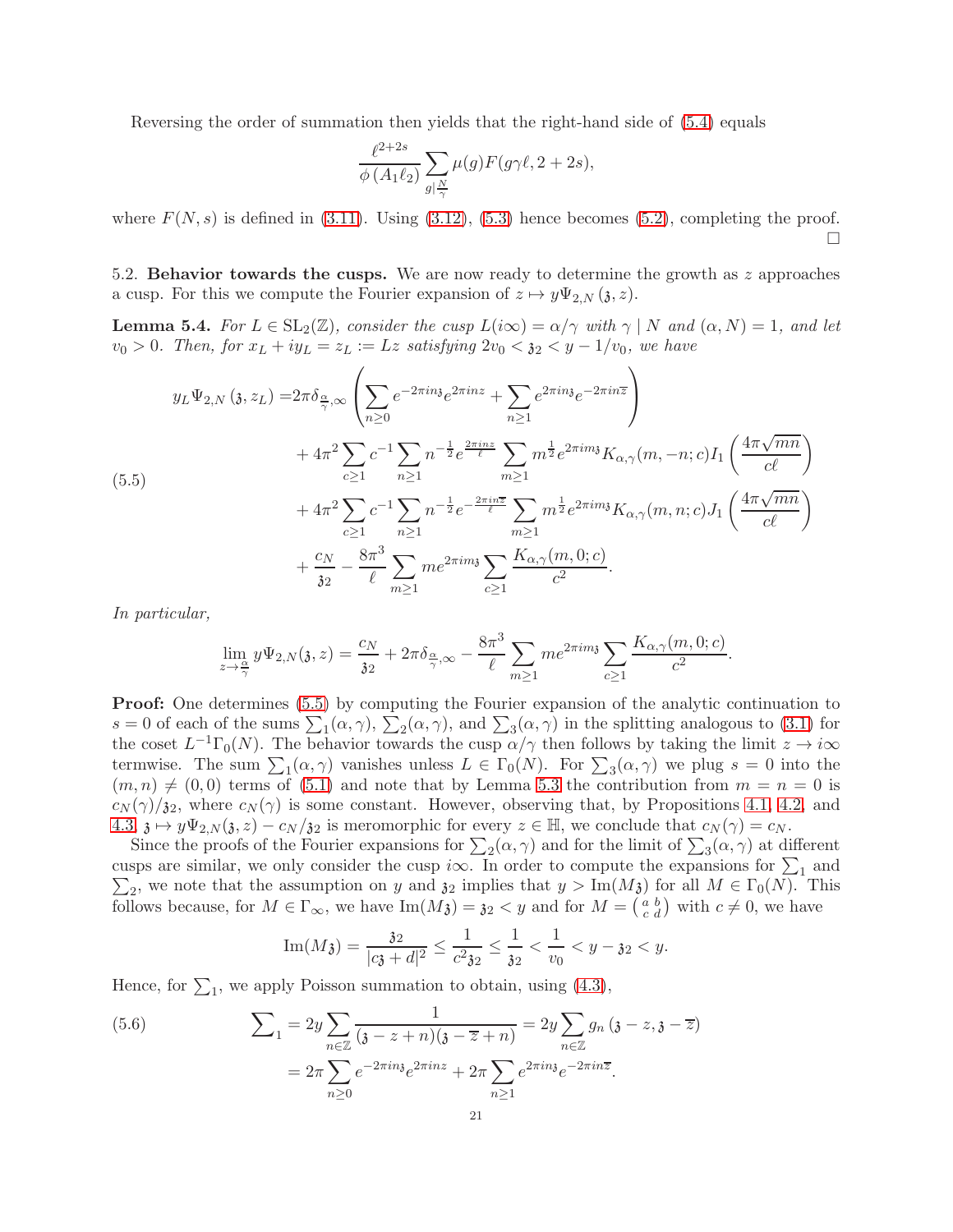We finally consider  $\sum_2$ , using the representation directly from the definition [\(3.1\)](#page-8-2) with  $s = 0$ plugged in, namely

$$
\sum_{2} = 2y \sum_{\substack{M = \begin{pmatrix} a & b \\ c & d \end{pmatrix} \in \Gamma_0(N)}} \frac{\frac{1}{(M_3 - z)(M_3 - \overline{z})} - \frac{1}{\left(\frac{a}{c} - z\right)\left(\frac{a}{c} - \overline{z}\right)}}{j(M, \mathfrak{z})^2}
$$

.

To determine the Fourier expansion of the right-hand side we obtain, using Poisson summation,

$$
2y \sum_{\substack{c \geq 1 \\ N \mid c}} c^{-2} \sum_{\substack{a,d \pmod{c} \\ ad \equiv 1 \pmod{c}}} \sum_{n \in \mathbb{Z}} \sum_{m \in \mathbb{Z}} \sum_{m \in \mathbb{Z}} \frac{1}{\left(\text{mod } c\right)} \sum_{n \in \mathbb{Z}} \sum_{m \in \mathbb{Z}} \frac{1}{\left(\frac{e^{-2\pi i m w}}{1 - \frac{1}{c^2(3 + \frac{d}{c} + w)} + \frac{a}{c} - z + t\right) \left(-\frac{1}{c^2(3 + \frac{d}{c} + w)} + \frac{a}{c} - \overline{z} + t\right)}} dt dw
$$
  

$$
-g_n \left(\frac{a}{c} - z, \frac{a}{c} - \overline{z}\right) g_m \left(\mathfrak{z} + \frac{d}{c}, \mathfrak{z} + \frac{d}{c}\right).
$$

Using [\(4.3\)](#page-14-4), we evaluate

$$
g_n\left(\frac{a}{c} - z, \frac{a}{c} - \overline{z}\right) = \begin{cases} \frac{\pi}{y} e^{2\pi i n\left(\frac{a}{c} - z\right)} & \text{if } n \le 0, \\ \frac{\pi}{y} e^{2\pi i n\left(\frac{a}{c} - \overline{z}\right)} & \text{if } n > 0, \end{cases}
$$
and
$$
g_m\left(\mathfrak{z} + \frac{d}{c}, \mathfrak{z} + \frac{d}{c}\right) = \begin{cases} 0 & \text{if } m \le 0, \\ -4\pi^2 m e^{2\pi i m\left(\mathfrak{z} + \frac{d}{c}\right)} & \text{if } m > 0. \end{cases}
$$

To compute the remaining double integral, we shift  $w \mapsto w - \mathfrak{z} - d/c$  and  $t \mapsto t - a/c$ , so that the double integral becomes

<span id="page-21-0"></span>(5.7) 
$$
e^{\frac{2\pi i(na+md)}{c}}e^{2\pi im} \int_{\mathbb{R}+i_{32}} \frac{e^{-2\pi imw}}{w^{2}} \int_{\mathbb{R}} \frac{e^{-2\pi int}}{\left(-\frac{1}{c^{2}w} - z + t\right)\left(-\frac{1}{c^{2}w} - \overline{z} + t\right)} dt dw.
$$

From the restrictions on y and  $\mathfrak{z}_2$ , one concludes that  $-\frac{1}{c^2w}-z\in-\mathbb{H}$  and hence [\(4.3\)](#page-14-4) implies that the integral over  $t$  equals

$$
g_n\left(-\frac{1}{c^2w} - z, -\frac{1}{c^2w} - \overline{z}\right) = \begin{cases} \frac{\pi}{y}e^{-2\pi in\left(\frac{1}{c^2w} + z\right)} & \text{if } n \le 0, \\ \frac{\pi}{y}e^{-2\pi in\left(\frac{1}{c^2w} + \overline{z}\right)} & \text{if } n > 0. \end{cases}
$$

Therefore [\(5.7\)](#page-21-0) equals

$$
\frac{\pi}{y}e^{\frac{2\pi i(na+md)}{c}}e^{2\pi im\mathfrak{z}}e^{-2\pi in(x-\text{isgn}(n)y)}\mathcal{I}_{m,n}(\mathfrak{z}_2), \quad \text{where} \quad \mathcal{I}_{m,n}(\mathfrak{z}_2):=\int_{\mathbb{R}+i\mathfrak{z}_2}\frac{e^{-2\pi i\left(mw+\frac{n}{c^2w}\right)}}{w^2}dw.
$$

Since the integrand in  $\mathcal{I}_{m,n}(\mathfrak{z}_2)$  is meromorphic, the path of integration may be shifted to Im(w) =  $\alpha$  for any  $\alpha > 0$ , implying that  $\mathcal{I}_{m,n}(\mathfrak{z}_2) = \mathcal{I}_{m,n}(\alpha)$  is independent of  $\mathfrak{z}_2$ . Taking the limit Im(w)  $\rightarrow$  $\infty$  yields that  $\mathcal{I}_{m,n}(\mathfrak{z}_2)$  vanishes for  $m \in \mathbb{N}_0$ . Moreover, for  $n = 0$  and  $m \in \mathbb{N}$ , [\(4.3\)](#page-14-4) implies that

$$
\mathcal{I}_{m,n}(\mathfrak{z}_2) = e^{2\pi m \mathfrak{z}_2} g_m(i \mathfrak{z}_2, i \mathfrak{z}_2) = -4\pi^2 m.
$$

We conclude that the  $n = 0$  term precisely cancels the product of  $g_n$  and  $g_m$  computed above. Finally, for  $n \neq 0$  and  $m \in \mathbb{N}$ , we make the change of variables  $w \mapsto i|n|^{1/2}m^{-1/2}c^{-1}w$  and then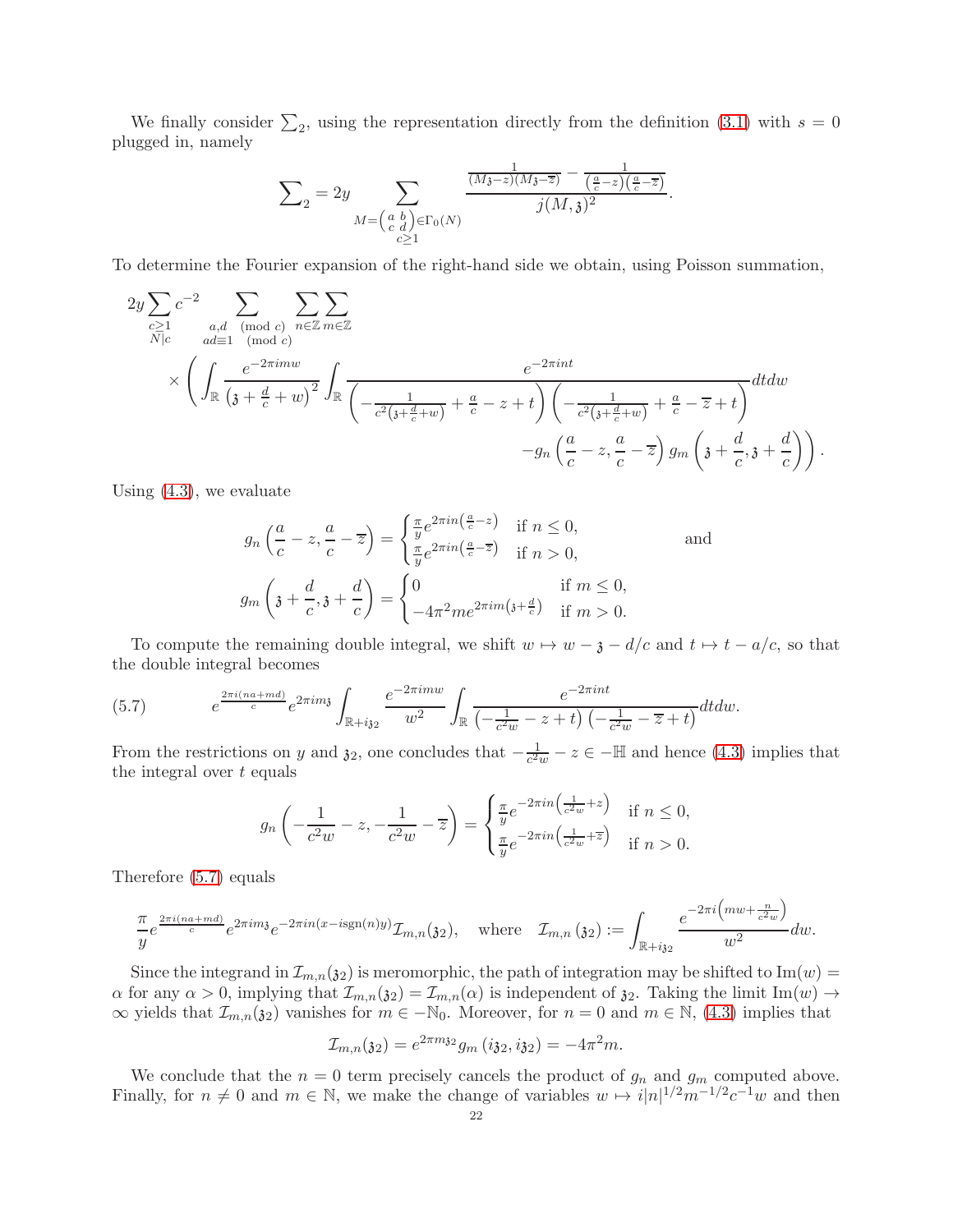shift to  $\text{Re}(w) = \alpha > 0$ , to obtain

$$
\mathcal{I}_{m,n}(\mathfrak{z}_2) = -ic\sqrt{\frac{m}{|n|}} \int_{\alpha+i\mathbb{R}} \frac{e^{\frac{2\pi}{c}\sqrt{m|n|}(w-\text{sgn}(n)\frac{1}{w})}}{w^2}dw.
$$

Using the fact that, for fixed  $\mu, \kappa > 0$ , the functions  $t \mapsto (t/\kappa)^{(\mu-1)/2} J_{\mu-1}(2\sqrt{\kappa t})$  and  $s \mapsto$  $s^{-\mu}e^{-\kappa/s}$  (resp.  $t \mapsto (t/\kappa)^{(\mu-1)/2}I_{\mu-1}(2\sqrt{\kappa t})$  and  $s \mapsto s^{-\mu}e^{\kappa/s}$ ) are inverse to each other with respect to the Laplace transform, by (29.3.80) and (29.3.81) of [\[1\]](#page-27-26), then yields

$$
\mathcal{I}_{m,n}(\mathfrak{z}_2) = 2\pi c \sqrt{\frac{m}{|n|}} \times \begin{cases} J_1\left(\frac{4\pi\sqrt{mn}}{c}\right) & \text{if } n > 0, \\ I_1\left(\frac{4\pi\sqrt{m|n|}}{c}\right) & \text{if } n < 0. \end{cases}
$$

Hence we obtain for  $\Sigma_2$ 

<span id="page-22-1"></span>
$$
(5.8) \quad \sum_{2} = 4\pi^{2} \sum_{\substack{c \geq 1 \\ N|c}} c^{-1} \sum_{n \geq 1} n^{-\frac{1}{2}} e^{2\pi i n z} \sum_{m \geq 1} m^{\frac{1}{2}} e^{2\pi i m y} K(m, -n; c) \left( I_{1} \left( \frac{4\pi \sqrt{mn}}{c} \right) + \frac{2\pi \sqrt{mn}}{c} \right) + 4\pi^{2} \sum_{\substack{c \geq 1 \\ N|c}} c^{-1} \sum_{n \geq 1} n^{-\frac{1}{2}} e^{-2\pi i n \overline{z}} \sum_{m \geq 1} m^{\frac{1}{2}} e^{2\pi i m y} K(m, n; c) \left( J_{1} \left( \frac{4\pi \sqrt{mn}}{c} \right) + \frac{2\pi \sqrt{mn}}{c} \right).
$$

 $\sum_3$  is given in Proposition [4.1](#page-14-2) and the terms  $n \neq 0$  precisely cancel the terms appearing after the To finish the computation of the Fourier expansion of  $y\psi_{2,N}(\mathfrak{z}, z)$ , we note that the expansion of I-Bessel and J-Bessel functions. Combining [\(5.8\)](#page-22-1) with [\(4.1\)](#page-14-1) and [\(5.6\)](#page-20-2) yields the claimed expansion.

We finally compute the limit of  $y\Psi_{2,N}(z, z)$  as  $z \to \alpha/\gamma$ , or equivalently, the behavior of  $y_L \Psi_{2,N}(\mathfrak{z}, z_L)$  as  $z \to i\infty$ . For this we take the limit termwise, but to do so we first verify absolute uniform convergence for y sufficiently large. The Fourier expansion in Proposition [4.1](#page-14-2) converges uniformly in  $y > y_0$  for any fixed  $y_0 > 0$ , so the contribution to the limit from  $\sum_3$  equals

$$
\frac{c_N}{32} - 8\pi^3 \sum_{m \ge 1} m \sum_{\substack{c \ge 1 \\ N \mid c}} \frac{K(m, 0; c)}{c^2} e^{2\pi i m_3},
$$

which is a constant with respect to z. The sums  $\sum_1$  and  $\sum_2$  converge absolutely uniformly under the assumptions given in the lemma, so we may also take the limits  $z \to i\infty$  termwise; the contribution coming from  $\sum_i$  is  $2\pi$  and the limit of (5.8) vanishes, completing the proof. coming from  $\sum_1$  is  $2\pi$  and the limit of [\(5.8\)](#page-22-1) vanishes, completing the proof.

5.3. A basis of polar Maass forms. In this section, we use Proposition [5.1](#page-17-4) to construct a family of polar Maass forms with arbitrary principal parts. For  $m \in -\mathbb{N}$  and  $\tau_0 \in \mathbb{H}$ , we let

<span id="page-22-0"></span>
$$
(5.9) \quad \mathcal{Y}_{2-2k,m,N}(\tau_0, z) := \frac{i(2i)^{2k-1}}{4v_0\omega_{\tau_0}(-m-1)!} \times \frac{\partial^{-m-1}}{\partial X_{\tau_0}^{-m-1}(3)} \Big[ (3-\overline{\tau_0})^{2k} \Big( y^{2k-1} \Psi_{2k,N}(3, z) + \frac{\pi}{3} c_N \delta_{k=1} \widehat{E}_2(3) \Big) \Big]_{3=\tau_0}.
$$

Remark. For  $k > 1$ , Petersson applied his differential operator  $\frac{\partial^{-m-1}}{\partial X_{\tau_0}^{-m-1}(3)}$  to the meromorphic part of  $y^{2k-1}\Psi_{2k,N}(\mathfrak{z},z)$  (see (49a) of [\[23\]](#page-27-1)). He investigated this function and used the Residue Theorem to compute its principal part in (50) of [\[23\]](#page-27-1).

The following lemma extends Lemma 4.4 of [\[5\]](#page-27-13) to include  $k = 1$  and level N.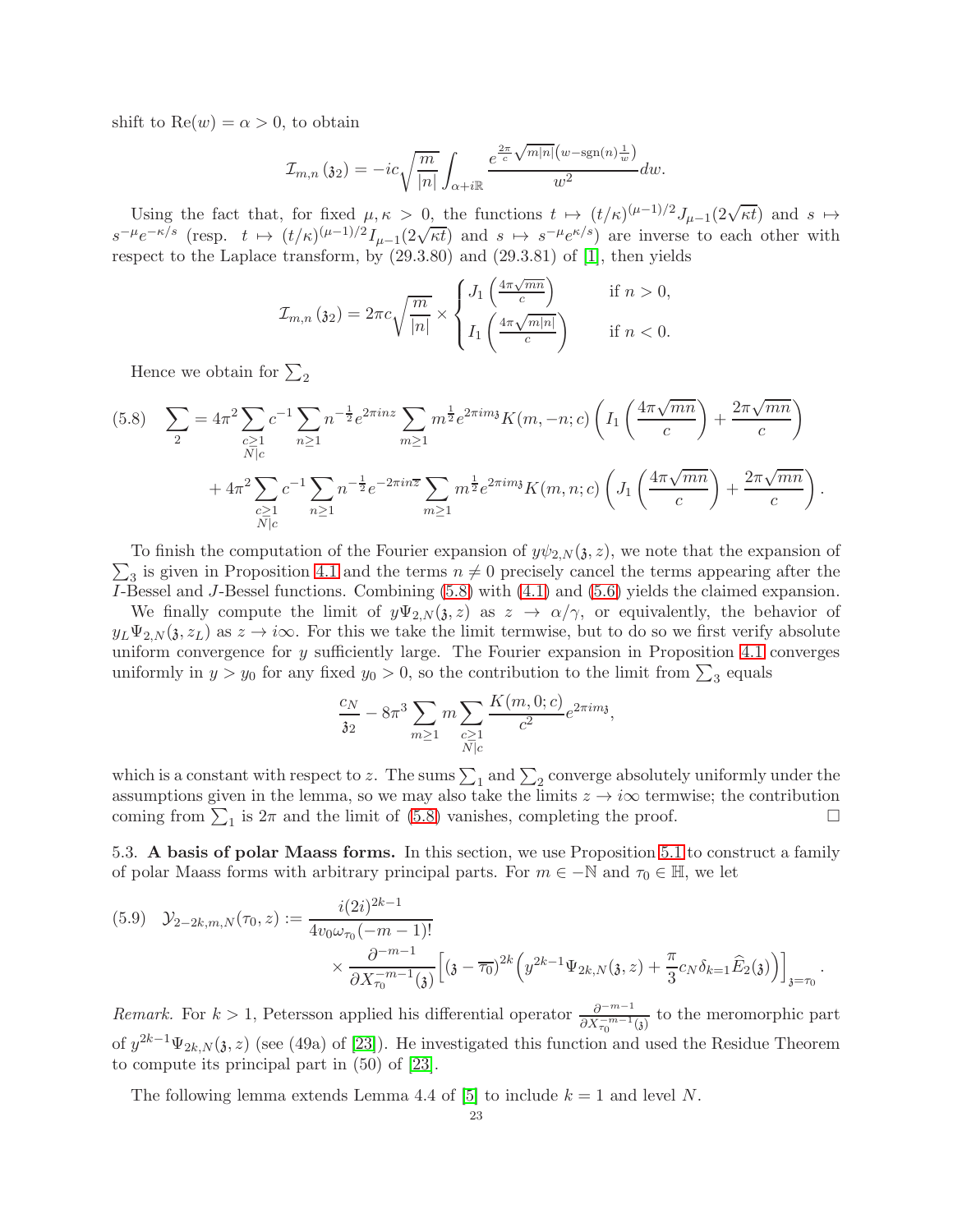<span id="page-23-0"></span>**Lemma 5.5.** For  $\tau_0 \in \mathbb{H}$ ,  $n \in -\mathbb{N}$ , and  $k \in \mathbb{N}$ , there exists  $F \in \mathbb{H}_{2-2i}^{\text{cusp}}$  $\frac{\text{cusp}}{2-2k}(N)$  with principal part

$$
(z - \overline{\tau_0})^{2k-2} X_{\tau_0}^n(z) + O\left((z - \tau_0)^{n+1}\right)
$$

around  $z = \tau_0$  and no other singularities modulo  $\Gamma_0(N)$  if and only if  $n \equiv k - 1 \pmod{\omega_{\tau_0}}$ . In particular, if  $n \equiv k - 1 \pmod{\omega_{\tau_0}}$ , then the principal part of  $z \mapsto \mathcal{Y}_{2-2k,n,N} (\tau_0, z) \in \mathbb{H}_{2-2k,n}^{\text{cusp}}$  $\frac{\text{cusp}}{2-2k}(N)$ equals  $(z - \overline{\tau_0})^{2k-2} X_{\tau_0}^n(z)$ .

Proof: The necessary condition follows as in the proof of Lemma 4.4 of [\[5\]](#page-27-13). It hence suffices to show that  $z \mapsto \mathcal{Y}_{2-2k,n,N}(\mathfrak{z}, z)$  have prescribed principal parts and are indeed elements of  $\mathbb{H}_{2-2k}^{\text{cusp}}$  $\frac{\text{cusp}}{2-2k}(N).$ 

The principal parts for  $k > 1$  are known by (50) of [\[23\]](#page-27-1), but a little work is needed to translate the calculation into a statement useful for our purposes. Petersson technically only computed the principal part coming from acting with his differential operator on a function  $H_{2k,N}(\mathfrak{z}, z)$ . However, in Proposition 3.1 of [\[5\]](#page-27-13) it was shown that  $H_{2k,N}$  is the meromorphic part of  $(2iy)^{2k-1}\Psi_{2k,N}(\mathfrak{z},z)$ . Furthermore, for  $k > 1$ , we also have  $y^{2k-1} \Psi_{2k,N}(\mathfrak{z},z) \in \mathbb{H}_{2-2k-1}^{\text{cusp}}$  $\frac{2-2k}{2-2k}(N)$  by Proposition 3.1 of [\[5\]](#page-27-13). Since acting by a differential operator in the independent variable  $\hat{j}$  preserves both modularity and harmonicity in z, one easily concludes that  $\mathcal{Y}_{2-2k,n,N} \in \mathbb{H}_{2-2k}^{\text{cusp}}$  $\frac{\text{cusp}}{2-2k}(N)$ . Since the non-meromorphic part of  $z \mapsto (2iy)^{2k-1}\Psi_{2k,N}(\mathfrak{z}, z)$  is real analytic, its image under Petersson's differential operator is also real analytic, and hence does not contribute to the principal part. To conclude the claim for  $k > 1$  we thus only need to plug in (50) of [\[23\]](#page-27-1), which we next rewrite in our notation for the reader's convenience.

Since Petersson's function  $z \mapsto H_{2k,N}(\mathfrak{z}, z)$  is not modular, it was necessary for him to compute the principal part around  $z = L\tau_0$  separately for each  $L \in \Gamma_0(N)$ . Due to the modularity of  $y\Psi_{2,N}(\mathfrak{z}, z)$ , in order to determine the principal parts at all such points, it suffices to compute the principal part at  $z = \tau_0$ . Translating (50) of [\[23\]](#page-27-1) into the notation in this paper and specializing to the case we are looking at, we have  $l = \omega_{\tau_0}$ ,  $\omega = \omega_1 = \tau_0$ ,  $t = X_{\tau_0}(z)$ , and  $\eta_1 = \eta_1 = 1$ . If the appropriate congruence condition is satisfied, then by (50) of [\[23\]](#page-27-1) the principal part of  $\mathcal{Y}_{2-2k,n,N}(\tau_0,z)$  around  $z=\tau_0$  equals

$$
\frac{i}{4v_0\omega_{\tau_0}}\left(-2\omega_{\tau_0}(2iv_0)(z-\overline{\tau_0})^{2k-2}X_{\tau_0}^n(z)\right)=(z-\overline{\tau_0})^{2k-2}X_{\tau_0}^n(z).
$$

We next turn to the case  $k = 1$ . By Lemma [4.4,](#page-17-1) we have  $y\Psi_{2,N}(\mathfrak{z}, z) \in \mathbb{H}_0^{\text{cusp}}$  $_{0}^{\text{cusp}}$ . Furthermore, the principal parts of  $y\Psi_{2,N}(\mathfrak{z}, z)$  are the same as for  $k > 1$  by Proposition [5.1.](#page-17-4) Now note that

<span id="page-23-1"></span>
$$
(5.10) \t\t\t\t\mathcal{Y}_{0,n,N}(\tau_0,z) = \frac{1}{v_0 \omega_{\tau_0}} \frac{1}{(-n-1)!} \frac{\partial^{-n-1}}{\partial X_{\tau_0}^{-n-1}(3)} \left[ -\frac{\omega_3}{4i} \left(3 - \overline{\tau_0}\right)^2 \mathcal{Y}_{0,-1,N}(3,z) \right]_{3=\tau_0}.
$$

Since  $\mathcal{Y}_{0,-1,N}$  is meromorphic as a function of  $\mathfrak{z}$ , the computation of the principal parts of  $\mathcal{Y}_{0,n,N}$  follows the proof of (50) in [\[23\]](#page-27-1), except that one must be careful to verify that, for each  $n \in -\mathbb{N}, \frac{\partial^{-n-1}}{\partial X_{\tau_n}^{-n-1}}$  $\frac{\partial^{-n-1}}{\partial X_{\tau_0}^{-n-1}(3)}[[\sum_3]_{s=0}]_{3=\tau_0}$  does not contribute to the principal part, where  $[\sum_3]_{s=0}$  denotes the analytic continuation to  $s = 0$  of  $\sum_3$  from [\(3.1\)](#page-8-2). Acting by Petersson's differential operator termwise and noting absolute locally uniform convergence due to exponential decay in  $y$  and  $\mathfrak{z}_2$ , one easily determines that the resulting Fourier expansion converge for every  $\lambda, z \in \mathbb{H}$  and hence these terms do not contribute to the principal parts. This completes the proof.

Lemma [5.5](#page-23-0) then yields the following proposition.

 $\Box$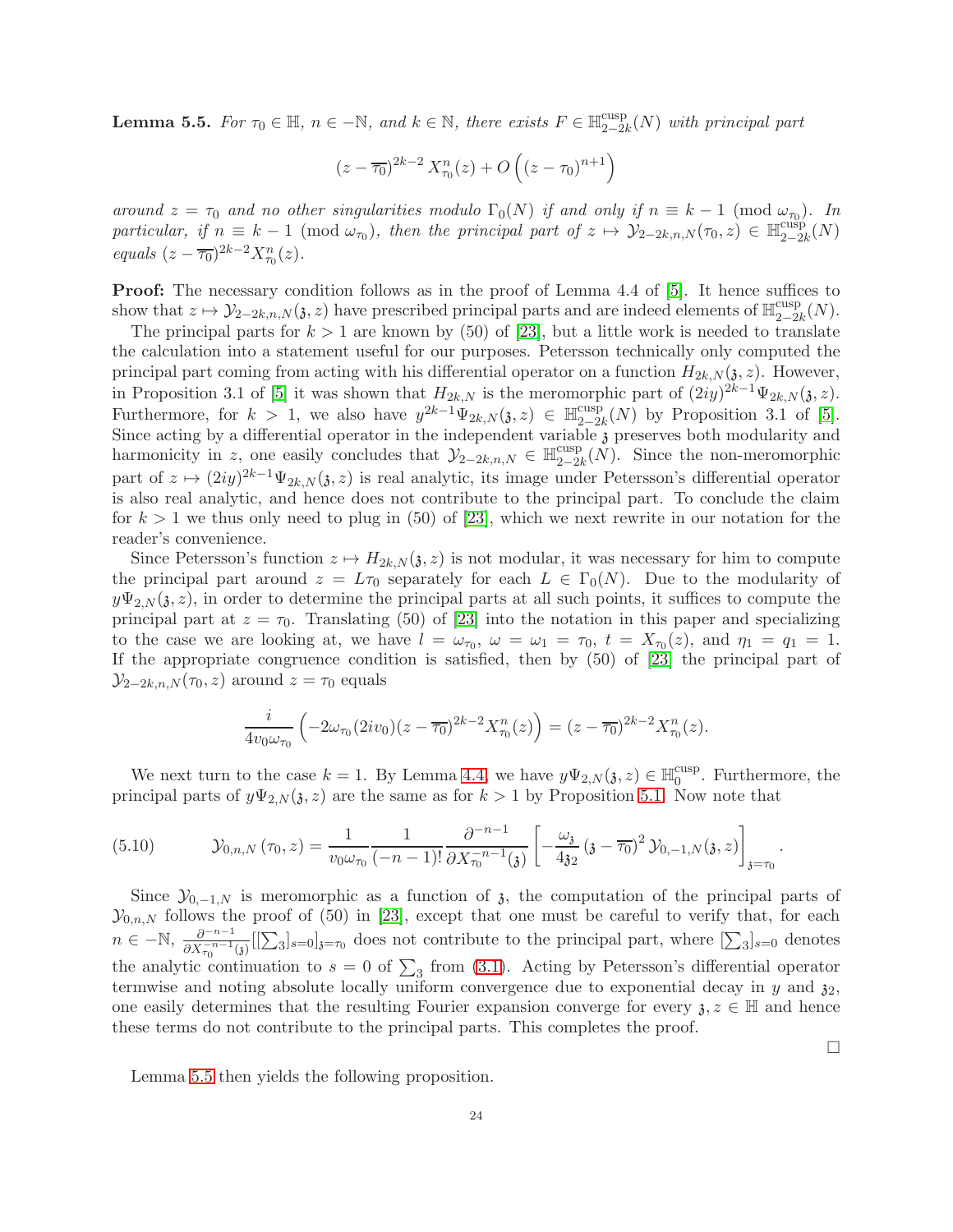<span id="page-24-1"></span>**Proposition 5.6.** For each choice of  $\tau_1, \ldots, \tau_r \in \mathbb{H}$  and  $k \geq 1$ , there exists  $F \in \mathbb{H}_{2-2i}^{\text{cusp}}$  $\frac{\text{cusp}}{2-2k}(N)$  with principal parts in H given by

$$
\sum_{d=1}^{r} (z - \overline{\tau_d})^{2k-2} \sum_{\substack{n < 0 \\ n \equiv k-1 \pmod{\omega_{\tau_d}}} b_{\tau_d}(n) X_{\tau_d}^n(z)}
$$

and principal part at each cusp  $\varrho$  given by  $\sum_{n<0} a_{\varrho}(n) e^{\frac{2\pi i n z}{\ell_{\varrho}}}$ . Furthermore, F is unique up to addition by a constant (for  $k = 1$ ) and is explicitly given by

$$
\sum_{\varrho \in \mathcal{S}_N} \sum_{n < 0} a_{\varrho}(n) \mathcal{P}_{2-2k,n,N}^{\varrho}(z) + \sum_{d=1}^r \sum_{\substack{n < 0 \\ n \equiv k-1 \pmod{\omega_{\tau_d}}} b_{\tau_d}(n) \mathcal{Y}_{2-2k,n,N}(\tau_d, z).
$$

**Proof:** The existence of F follows directly by Lemma [5.5,](#page-23-0) and the uniqueness comes from the fact that the only harmonic Maass forms with trivial principal parts are holomorphic modular forms, which follows by Proposition 3.5 of [\[7\]](#page-27-2).

5.4. Differentials. In this section, we consider the properties of  $\mathcal{Y}_{0,-1,N}$ . Using the connection between weight 2 forms and differentials, we prove Theorem [1.3.](#page-3-0)

**Proof of Theorem [1.3:](#page-3-0)** (1) We have to show that  $y\Psi_{2,N}(\mathfrak{z}, z)$  has precisely a simple pole at  $\mathfrak{z} = z$ . As in the proof of Proposition [5.1](#page-17-4) for non-elliptic fixed points, these correspond to the terms from  $\sum_1$  and  $\sum_2$  for which  $M_3 = z$ , since  $\sum_3$  converges absolutely in H. One sees directly that the poles are at most simple and the only matrices contributing to the pole at  $\mathfrak{z} = z$  are  $M = \pm I$ , yielding the principal part  $-i/(3-z)$ . For elliptic fixed points, the argument is similar, except that we must make sure that the congruence conditions for the coefficients are satisfied. The congruence condition is  $-1 \equiv -k \pmod{\omega_z}$ , which in this case  $(k = 1)$  is always satisfied.

(2) By Lemma [4.4](#page-17-1) and the fact that  $\widehat{E}_2(\mathfrak{z})$  in annihilated by  $\xi_{0,z}$ , we obtain the cusp form

$$
\xi_{0,z}(y\Psi_{2,N}(\mathfrak{z},z)) = \Phi_N(z,\mathfrak{z}).
$$

(3) We may differentiate [\(4.1\)](#page-14-1), [\(4.4\)](#page-15-2), and [\(4.7\)](#page-16-1) directly. There is no contribution to the residue at  $z = z$  from [\(4.1\)](#page-14-1) because it is real analytic. Since

$$
z \mapsto \frac{1}{(M_{\mathfrak{F}} - z) \left(\frac{a}{c} - z\right)}
$$
 and  $z \mapsto \frac{1}{\mathfrak{F} - n - z}$ 

are both meromorphic, they have Laurent expansions around  $z = \mathfrak{z}$ , and hence their derivatives have trivial residue, as asserted here.

#### <span id="page-24-0"></span>6. Bruinier–Funke pairing and the proofs of Theorem [1.1](#page-1-0) and Corollary [1.2](#page-2-1)

In this section, we use a slight variant of the Bruinier–Funke pairing [\[7\]](#page-27-2) to finish the proof of Theorem [1.1.](#page-1-0) For  $g \in S_{2k}(N)$  and  $F \in \mathcal{H}^{\text{cusp}}_{2-2k}(N)$ , define the pairing

$$
\{g, F\} := (g, \xi_{2-2k}(F)),
$$

where, for  $g, h \in S_{2k}(N)$  and  $d\mu := \frac{dxdy}{y^2}$  $rac{xay}{y^2},$ 

$$
(g,h) := \frac{1}{\mu_N} \int_{\Gamma_0(N) \backslash \mathbb{H}} g(z) \overline{h(z)} y^{2k} d\mu
$$

is the standard Petersson inner-product with  $\mu_N := [\text{SL}_2(\mathbb{Z}) : \Gamma_0(N)]$ . The pairing  $\{g, F\}$  was computed for  $F \in H_{2-2l}^{\text{cusp}}$  $\frac{2-2k}{2-2k}(N)$  by Bruinier and Funke in Proposition 3.5 of [\[7\]](#page-27-2). The following proposition extends their evaluation of  $\{g, F\}$  to the entire space  $\mathcal{H}_{2-2i}^{\text{cusp}}$  $\frac{\text{cusp}}{2-2k}(N).$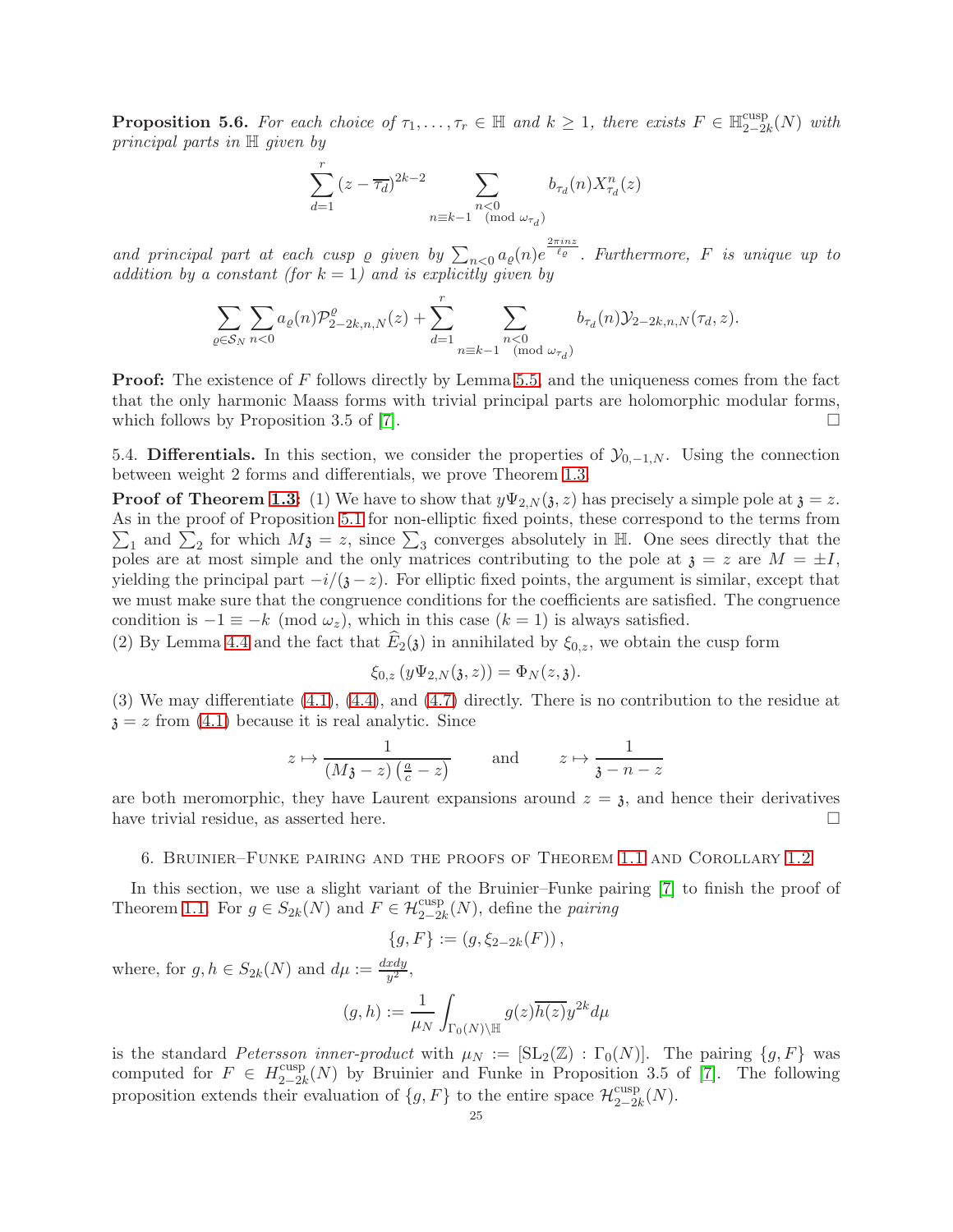<span id="page-25-2"></span>**Proposition 6.1.** Assume that  $g \in S_{2k}(N)$  and write its elliptic expansion around each  $\mathfrak{z} \in \mathbb{H}$  as  $g(z) = (z-\overline{z})^{-2k} \sum_{n\geq 0} a_{g,\overline{z}}(n) X_{\overline{z}}^n(z)$  and its expansion at each cusp  $\varrho$  as  $g_{\varrho}(z) = \sum_{n\geq 1} a_{g,\varrho}(n) e^{\frac{2\pi i nz}{\ell_{\varrho}}}$ . Suppose that  $F \in \mathcal{H}_{2-2k}^{\text{cusp}}(N)$  and write its expansion around  $\mathfrak{z} \in \mathbb{H}$  as

$$
F(z) = (z - \overline{\mathfrak{z}})^{2k-2} \sum_{n \gg -\infty} b_{F,\mathfrak{z}}(n) X_{\mathfrak{z}}^n(z) + (z - \overline{\mathfrak{z}})^{2k-2} \sum_{n \leq -1} c_{F,\mathfrak{z}}(n) \beta \left( r_{\mathfrak{z}}^2(z); -n, 2k-1 \right) X_{\mathfrak{z}}^n(z).
$$

Moreover, write the Fourier expansion of  $F$  at the cusp  $\rho$  as

$$
F_{\varrho}(z) = \sum_{n \gg -\infty} c_{F,\varrho}^+(n) e^{\frac{2\pi i nz}{\ell_{\varrho}}} + \sum_{n < 0} c_{F,\varrho}^-(n) \Gamma\left(2k - 1, \frac{4\pi |n|y}{\ell_{\varrho}}\right) e^{\frac{2\pi i nz}{\ell_{\varrho}}}.
$$

Then we have

<span id="page-25-3"></span>
$$
(6.1) \qquad \{g, F\} = \frac{\pi}{\mu_N} \sum_{\mathfrak{z} \in \Gamma_0(N) \backslash \mathbb{H}} \frac{1}{\mathfrak{z} \mathfrak{z} \omega_{\mathfrak{z}}} \sum_{n \ge 1} b_{F, \mathfrak{z}}(-n) \, a_{g, \mathfrak{z}}(n-1) + \frac{1}{\mu_N} \sum_{\varrho \in \mathcal{S}_N} \sum_{n \ge 1} c_{F, \varrho}^+(-n) a_{g, \varrho}(n).
$$

**Proof:** The proof closely follows the proof of Proposition 3.5 in [\[7\]](#page-27-2). By Proposition [5.6](#page-24-1) and linearity,  $\mathcal{H}_{2-2i}^{\textrm{cusp}}$  $\frac{1}{2-2k}(N)$  decomposes into the direct sum of  $\hat{H}_{2-2k}^{\text{cusp}}$  $\lim_{2-2k} (N)$  and  $\lim_{2-2k}$  $_{2-2k}^{\text{cusp}}(N)$ . Each of these subspaces then further splits into direct sums of subspaces consisting of forms with poles at precisely one cusp  $\rho$  or precisely one point  $\mathfrak{z} \in \Gamma_0(N) \backslash \mathbb{H}$ . Hence it suffices to assume that F has a pole at exactly one  $\mathfrak{z} \in \Gamma_0(N) \backslash \mathbb{H}.$ 

We may choose a fundamental domain  $\mathcal{F}(N)$  of  $\Gamma_0(N)\backslash\mathbb{H}$  for which z is in the interior of  $\Gamma_{\mathfrak{z}}\mathcal{F}(N) = \{Mz \mid M \in \Gamma_{\mathfrak{z}}, z \in \mathcal{F}(N)\}.$  Since  $\Gamma_{\mathfrak{z}}$  fixes  $\mathfrak{z}$ , there is precisely one copy of  $\mathfrak{z}$  modulo  $\Gamma_0(N)$  inside  $\Gamma_{\mathfrak{z}}\mathcal{F}(N)$ . Denoting the ball around z with radius  $\varepsilon > 0$  by  $B_{\varepsilon}(\mathfrak{z})$  and noting that  $\xi_{2-2k}(F) = y^{-2k} L_{2-2k}(F)$ , we may rewrite

<span id="page-25-0"></span>
$$
\{g, F\} = \lim_{\varepsilon \to 0} \frac{1}{\mu_N \omega_{\mathfrak{z}}} \int_{\Gamma_{\mathfrak{z}} \mathcal{F}(N) \backslash B_{\varepsilon}(\mathfrak{z})} g(z) L_{2-2k} \left( F(z) \right) d\mu.
$$

Using  $d(g(z)\overline{F(z)}dz) = -g(z)L_{2-2k}(F(z))d\mu$ , and applying Stokes' Theorem, the integral becomes

(6.2) 
$$
\frac{1}{\mu_N \omega_{\mathfrak{z}}} \int_{\partial B_{\varepsilon}(\mathfrak{z})} g(z) F(z) dz,
$$

where the integral is taken counter-clockwise. We next insert the expansions of  $F$  and  $g$  around  $z = 3$ . Since the non-meromorphic part of F is real analytic (and hence in particular has no poles) in H, we may directly plug in  $\varepsilon = 0$  to see that the contribution from non-meromorphic part to [\(6.2\)](#page-25-0) vanishes. Therefore, the limit  $\varepsilon \to 0$  of [\(6.2\)](#page-25-0) equals the limit  $\varepsilon \to 0$  of

<span id="page-25-1"></span>
$$
\frac{1}{\mu_N \omega_{\mathfrak{z}}} \sum_{\substack{n \gg -\infty \\ m \ge 0}} b_{F,\mathfrak{z}}(n) a_{g,\mathfrak{z}}(m) \int_{\partial B_{\varepsilon}(\mathfrak{z})} (z - \overline{\mathfrak{z}})^{-2 - (n+m)} (z - \mathfrak{z})^{n+m} dz.
$$

Setting  $n + m = -\ell$ , we obtain, by the Residue Theorem,

(6.3) 
$$
\int_{\partial B_{\varepsilon}(\mathfrak{z})} (z - \overline{\mathfrak{z}})^{\ell - 2} (z - \mathfrak{z})^{-\ell} dz = 2\pi i \operatorname{Res}_{z = \mathfrak{z}} \left( (z - \overline{\mathfrak{z}})^{\ell - 2} (z - \mathfrak{z})^{-\ell} \right).
$$

From this, one sees immediately that there is no contribution from  $\ell \leq 0$ . If  $\ell \geq 2$  we get, writing  $z-\overline{3}=z-\overline{3}+2i\overline{3}2,$ 

$$
(z-\overline{3})^{\ell-2} = \sum_{j=0}^{\ell-2} {\ell-2 \choose j} (2i32)^j (z-\overline{3})^{\ell-2-j},
$$
  
26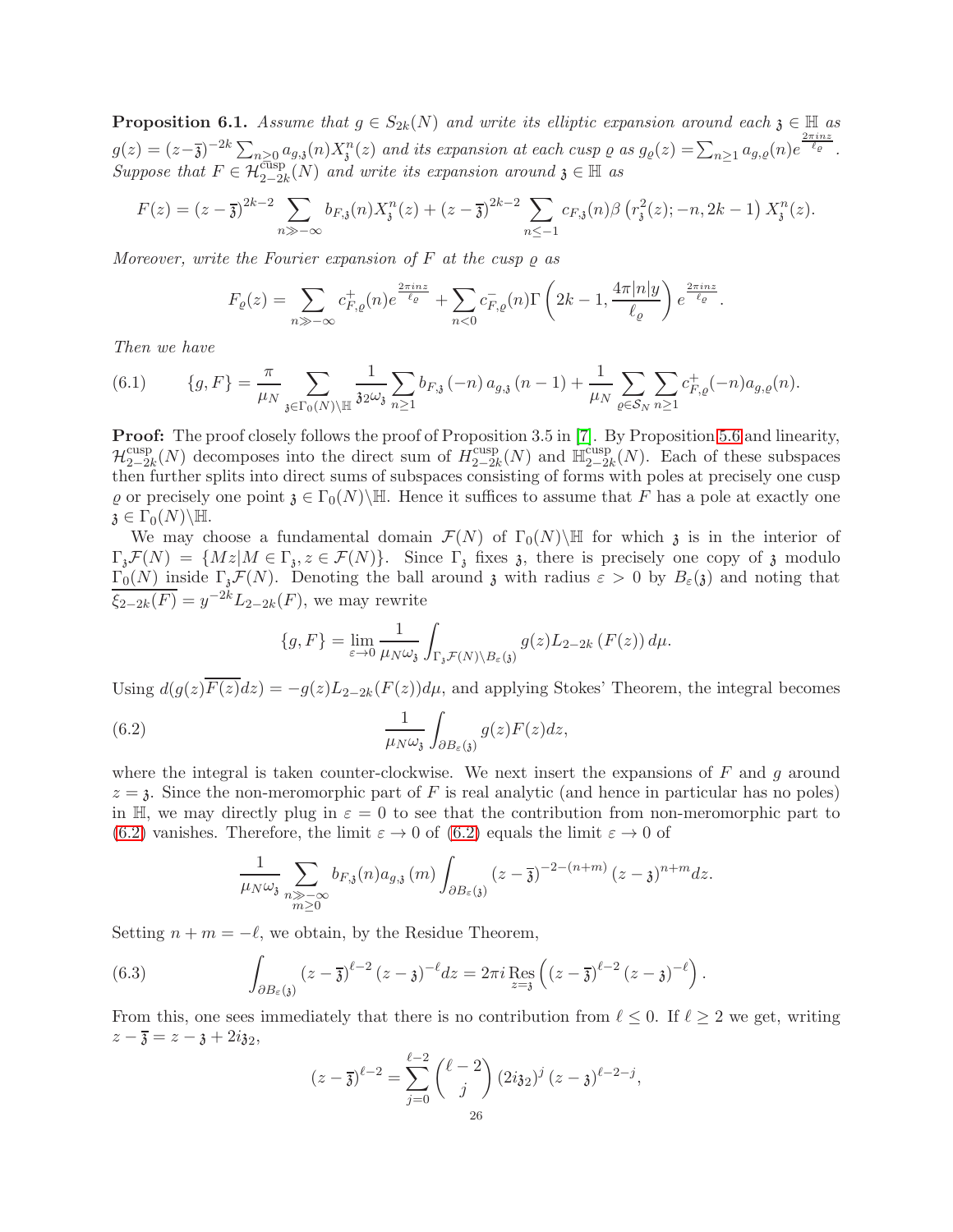thus the residue in [\(6.3\)](#page-25-1) vanishes. If  $\ell = 1$ , then we obtain

$$
(z-\mathfrak{z})^{-1} (z-\overline{\mathfrak{z}})^{-1} = \frac{1}{2i\mathfrak{z}_2(z-\mathfrak{z}) \left(1+\frac{z-\mathfrak{z}}{2i\mathfrak{z}_2}\right)} = \frac{1}{2i\mathfrak{z}_2} \sum_{j=0}^{\infty} (-2i\mathfrak{z}_2)^{-j} (z-\mathfrak{z})^{-1+j}.
$$

So only the term with  $j = 0$  contributes to the residue, giving the claim.

We are finally ready to extend Satz 3 of [\[22\]](#page-27-0) to include the case  $k = 1$ .

Proof of Theorem [1.1:](#page-1-0) By Proposition [5.6,](#page-24-1) the linear combination  $(1.2)$  is a (unique, up to addition by a constant if  $k = 1$ ) weight 2 – 2k polar harmonic Maass form  $F \in \mathbb{H}_{2-2}^{\text{cusp}}$  $\frac{\text{cusp}}{2-2k}(N)$  with the principal parts as in the theorem. Since  $F \in M_{2-2k}(N)$  if and only if  $\xi_{2-2k}(F) = 0$  and  $\xi_{2-2k}(F)$ is a cusp form, we conclude that  $F \in M_{2-2k}(N)$  if and only if  $\xi_{2-2k}(F)$  is orthogonal to every cusp form  $g \in S_{2k}(N)$ . However, by Proposition [6.1,](#page-25-2) we see that this occurs if and only if [\(6.1\)](#page-25-3) holds for every  $g \in S_{2k}(N)$ . This is the statement of the theorem. for every  $g \in S_{2k}(N)$ . This is the statement of the theorem.

We are now ready to give an explicit version of Corollary [1.2,](#page-2-1) which is an easy consequence of Theorem [1.1](#page-1-0) together with Lemma [5.4.](#page-20-0) To state the theorem, we require the sum-of-divisors function  $\sigma(m) := \sum_{d|m} d$ .

<span id="page-26-0"></span>**Theorem 6.2.** Suppose that  $\tau_1, \ldots, \tau_r \in \mathbb{H}$  are given such that

$$
F(z) := \sum_{\varrho \in \mathcal{S}_N} \sum_{n < 0} a_{\varrho}(n) \mathcal{P}_{0,n,N}^{\varrho}(z) + \sum_{d=1}^r \sum_{n \equiv 0 \pmod{\omega_{\tau_d}}} b_{\tau_d}(n) \mathcal{Y}_{0,n,N}(\tau_d, z)
$$

satisfies [\(1.1\)](#page-2-0) (with  $k = 1$ ). For y sufficiently large (depending on  $v_1, \ldots, v_d$ ), we have the expansion

$$
F(z) = \sum_{\varrho=\frac{\alpha}{\gamma}\in S_{N}} \sum_{n<0} a_{\varrho}(n) \left( \delta_{\varrho,\infty} e^{2\pi i n z} + \frac{4\pi^{2}}{\ell_{\varrho}} |n| \sum_{c\geq 1} \frac{K_{\alpha,\gamma}(n,0;c)}{c^{3}} + 2\pi \left( \frac{|n|}{\ell_{\varrho}} \right)^{\frac{1}{2}} \sum_{j\geq 1} j^{-\frac{1}{2}} \sum_{c\geq 1} \frac{K_{\alpha,\gamma}(n,j;c)}{c} I_{1} \left( \frac{4\pi}{c} \sqrt{\frac{|n|j}{\ell_{\varrho}}} \right) e^{2\pi i j z} \right)
$$

$$
- \sum_{d=1}^{r} \sum_{n\geq 0} \sum_{\substack{(mod \omega_{\tau_{d}})}} b_{\tau_{d}}(n) \frac{\pi}{v_{d}\omega_{\tau_{d}}} \frac{1}{(-n-1)!} \frac{\partial^{-n-1}}{\partial X_{z}^{-n-1}(3)} \left[ (3-\overline{\tau_{d}})^{2} \sum_{j\geq 0} e^{2\pi i j z} e^{-2\pi i j s} - 2\pi i j s \right]
$$

$$
+ 2\pi (3-\overline{\tau_{d}})^{2} \sum_{j\geq 1} j^{-\frac{1}{2}} e^{2\pi i j z} \sum_{m\geq 1} m^{\frac{1}{2}} e^{2\pi i m s} \sum_{\substack{c\geq 1 \\ N|c}} c^{-1} K(m,-j;c) I_{1} \left( \frac{4\pi \sqrt{mj}}{c} \right)
$$

$$
-4\pi^{2} (3-\overline{\tau_{d}})^{2} \sum_{m\geq 1} m e^{2\pi i m s} \sum_{\substack{c\geq 1 \\ N|c}} \frac{K(m,0;c)}{c^{2}} - \frac{4 (3-\overline{\tau_{d}})^{2}}{N \prod_{p|N} (1+p^{-1})} \left( 1 - 24 \sum_{m\geq 1} \sigma(m) e^{2\pi i m s} \right) \Bigg]_{3=\tau_{d}}.
$$

**Proof:** The claim follows by computing the Fourier expansions of  $\mathcal{P}^{\rho}_{0,n,N}$  and  $\mathcal{Y}_{0,n,N}$  for each  $n \in \mathbb{R}$  $-\mathbb{N}$ . However, since F is meromorphic by Theorem [1.1,](#page-1-0) we only need to compute the meromorphic parts of each Fourier expansion. We begin by plugging in the meromorphic parts of the the Fourier expansions of  $\mathcal{P}^{\rho}_{0,n,N}$  given in Theorem [2.1.](#page-6-2)

In order to compute the Fourier expansions of the  $\mathcal{Y}_{0,n,N}$ , we assume that y is sufficiently large so that in particular there exists  $v_0 > 0$  satisfying  $2v_0 < v_d < y - 1/v_0$  for every  $d \in \{1, \ldots, r\}$ .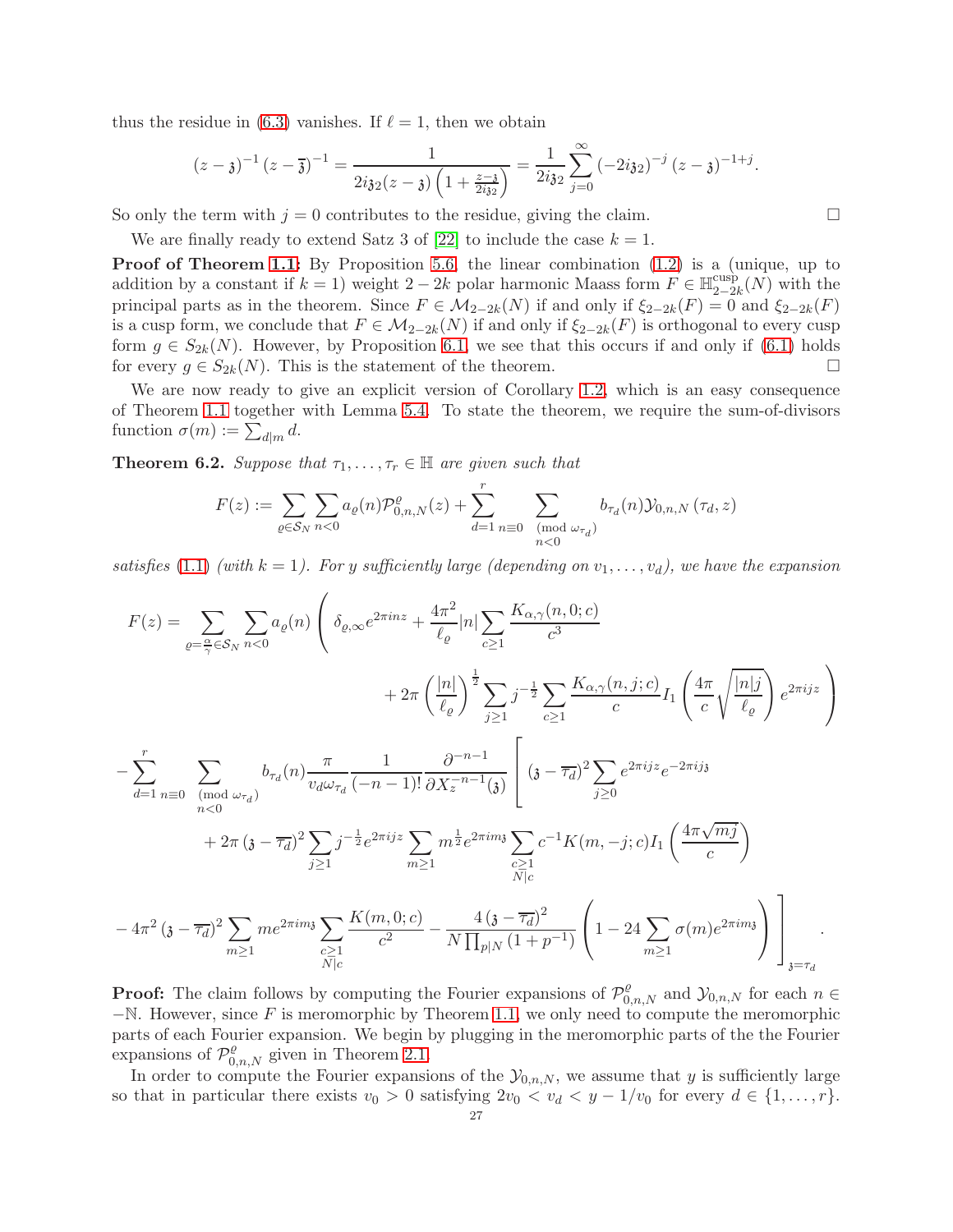By [\(5.10\)](#page-23-1), to determine the expansions of  $\mathcal{Y}_{0,n,N}^+$ , we only need to apply the differential operators in the definition [\(5.9\)](#page-22-0) to the expansion of  $\mathcal{Y}^+_{0,-1,N}$ . Furthermore, the expansion of  $\mathcal{Y}^+_{0,-1,N}$  may be directly obtained by taking the meromorphic part of the expansion given in Lemma  $5.4$  plus

$$
\frac{\pi}{3}c_N\widehat{E}_2(\mathfrak{z}) = -\frac{c_N}{\mathfrak{z}_2} + \frac{4\pi}{N} \prod_{p|N} \left(1 + p^{-1}\right)^{-1} \left(1 - 24 \sum_{m \geq 1} \sigma(m) e^{2\pi im \mathfrak{z}}\right).
$$

This yields the statement of the theorem.

### **REFERENCES**

- <span id="page-27-26"></span><span id="page-27-7"></span>[1] M. Abramovitz, I. Stegun, Handbook of Mathematical functions with formulas, graphs, and mathematical tables, 9th edition, New York, Dover, 1972.
- [2] C. Alfes, M. Griffin, K. Ono, L. Rolen, Weierstrass Mock Modular forms and elliptic curves, Reseach in Number Theory 1: 24 (2015).
- <span id="page-27-19"></span><span id="page-27-18"></span>[3] P. Bengoechea, Corps quadratiques et formes modulaires, Ph.D. thesis, 2013.
- [4] K. Bringmann, B. Kane, A. von Pippich, Cycle integrals of meromorphic modular forms and CM-values of automorphic forms, in preparation.
- <span id="page-27-23"></span><span id="page-27-13"></span>[5] K. Bringmann, B. Kane, Fourier coefficients of meromorphic modular forms and a question of Petersson, submitted.
- [6] K. Bringmann, K. Ono, Coefficients of harmonic Maass forms in Proceedings of the 2008 University of Florida Conference on Partitions, q-series and modular forms, Dev. Math. 23 (2012), 23–38.
- <span id="page-27-4"></span><span id="page-27-2"></span>J. Bruinier, J. Funke, On two geometric theta lifts, Duke Math J. 125 (2004), 45–90.
- <span id="page-27-6"></span>[8] J. Bruinier, K. Ono, Heegner divisors, L-functions, and harmonic weak Maass forms, Ann. Math. 172 (2010), 2135–2181.
- <span id="page-27-5"></span>[9] W. Duke, P. Jenkins, Integral traces of singular values of weak Maass forms, Algebra Number Theory 2 (2008), 573–593.
- <span id="page-27-22"></span>[10] W. Duke, Ö. Imamoglu, Á. Tóth, Regularized inner products of modular functions, Ramanujan J., to appear.
- <span id="page-27-8"></span>[11] J. Fay, Fourier coefficients of the resolvent for a Fuchsian group, J. reine angew. Math. 293-294 (1977), 143-203.
- [12] P. Guerzhoy, On Zagier's adele, Res. Math. Sci., 1;7 (2014), 1–19.
- [13] G. Hardy, S. Ramanujan, On the coefficients in the expansions of certain modular functions. Proc. Royal Soc. A 95 (1918), 144–155.
- <span id="page-27-11"></span><span id="page-27-10"></span>[14] D. Hejhal, The Selberg trace formula for  $PSL_2(\mathbb{R})$ , Lecture Notes in Mathematics 1001, 1983.
- <span id="page-27-15"></span>[15] O. Imamoglu C. O'Sullivan, Parabolic, hyperbolic and elliptic Poincaré series, Acta Arith. 139 (2009), 199–228.
- [16] W. Kohnen, D. Zagier, *Values of L-series of modular forms at the center of the critical strip*, Invent. Math. 64 (1981), 175–198.
- <span id="page-27-25"></span><span id="page-27-12"></span>[17] D. Niebur, A class of nonanalytic automorphic functions, Nagoya Math. J. 52 (1973), 133–145.
- [18] H. Petersson, Über eine Metrisierung der automorphen Formen und die Theorie der Poincaréschen Reihen, Math. Ann. 117 (1940), 453–537.
- <span id="page-27-9"></span>[19] H. Petersson, Ein Summationsverfahren für die Poincaréschen Reihen von der Dimension 2 zu den hyperbolischen Fixpunkten, Math. Z. 49 (1943), 441–496.
- <span id="page-27-24"></span><span id="page-27-21"></span>[20] H. Petersson, Über den Bereich absoluter Konvergenz der Poincaréschen Reihen, Acta Math. 80 (1948), 23–63.
- <span id="page-27-0"></span>[21] H. Petersson, Automorphe Formen als metrische Invarianten, Teil I, Math. Nachr. 1 (1948), 158–212.
- [22] H. Petersson, Konstruktion der Modulformen und der zu gewissen Grenzkreisgruppen gehörigen automorphen Formen von positiver reeller Dimension und die vollständige Bestimmung ihrer Fourierkoeffzienten, S.-B. Heidelberger Akad. Wiss. Math. Nat. Kl. (1950), 415–474.
- <span id="page-27-1"></span>[23] H. Petersson, Über automorphe Orthogonalfunktionen und die Konstruktion der automorphen Formen von positiver reeller Dimension, Math. Ann. 127 (1954), 33-81.
- <span id="page-27-17"></span><span id="page-27-16"></span>[24] G. Shimura, On modular forms of half integral weight, Ann. of Math. 97 (1973), 440–481.
- <span id="page-27-14"></span>[25] T. Shintani, On construction of holomorphic cusp forms of half integral weight, Nagoya Math. J. 58 (1975), 83–126.
- <span id="page-27-20"></span>[26] D. Zagier, Modular forms associated to real quadratic fields, Invent. Math. 30 (1975), 1–46.
- <span id="page-27-3"></span>[27] S. Zemel, Regularized pairings of meromorphic modular forms and theta lifts, J. Number Theory 162 (2016), 275–311.
- [28] S. Zwegers, Mock theta functions, Ph.D. thesis, Utrecht Univ., 2002.